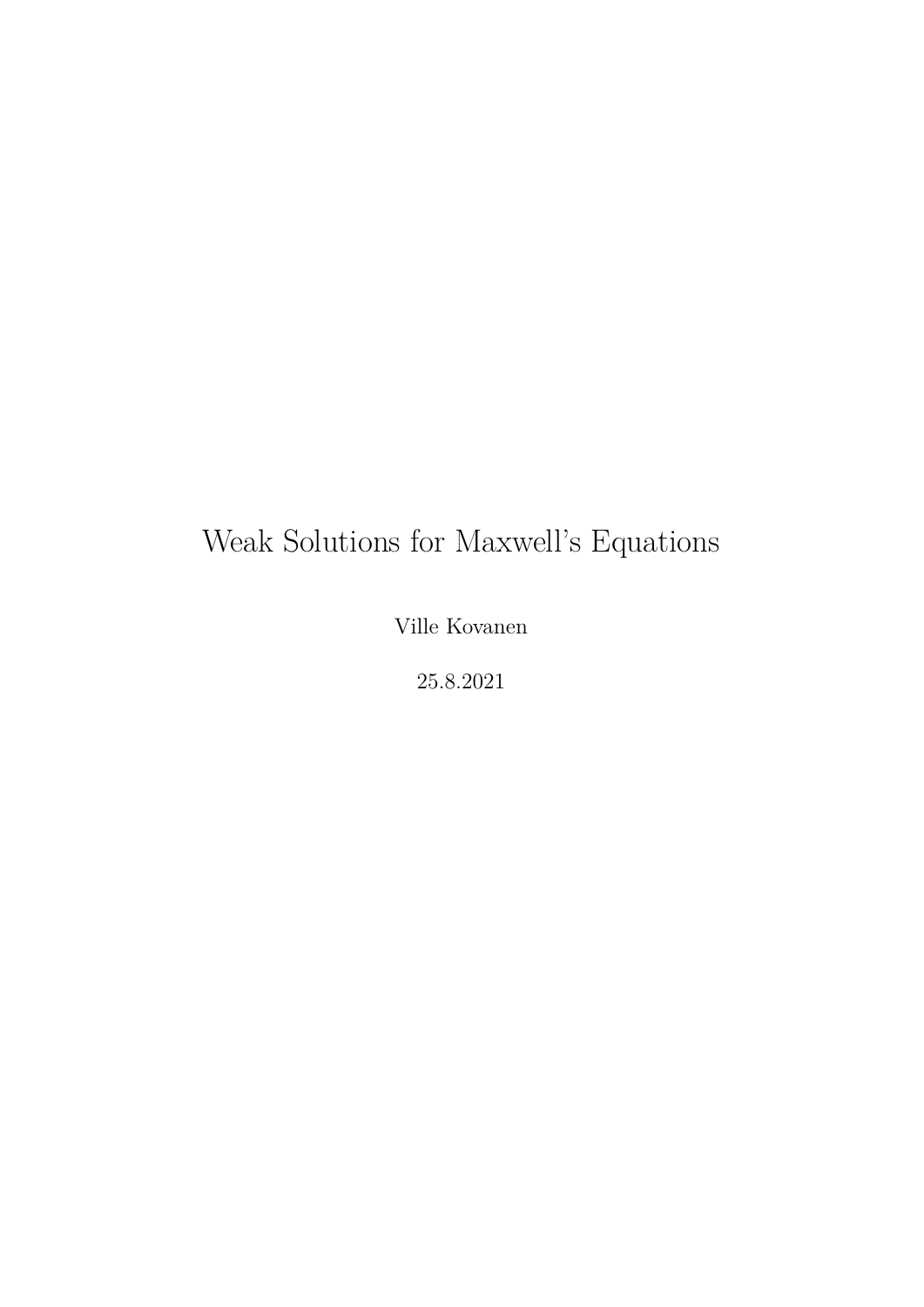| HELSINGIN YLIOPISTO - HELSINGFORS UNIVERSITET - UNIVERSITY OF HELSINKI |                                     |                                                   |                                             |  |  |  |
|------------------------------------------------------------------------|-------------------------------------|---------------------------------------------------|---------------------------------------------|--|--|--|
| Tiedekunta/Osasto — Fakultet/Sektion — Faculty                         |                                     | $Laitos$ $\qquad$ Institution $\qquad$ Department |                                             |  |  |  |
|                                                                        |                                     |                                                   |                                             |  |  |  |
| Faculty of Science                                                     |                                     | The Department of Mathematics and Statistics      |                                             |  |  |  |
| Tekijä – Författare – Author                                           |                                     |                                                   |                                             |  |  |  |
| Ville Kovanen                                                          |                                     |                                                   |                                             |  |  |  |
| $T$ yön nimi $-$ Arbetets titel $-$ Title                              |                                     |                                                   |                                             |  |  |  |
| Weak Solutions for Maxwell's Equations                                 |                                     |                                                   |                                             |  |  |  |
| $Oppiaine$ - Läroämne - Subject                                        |                                     |                                                   |                                             |  |  |  |
| Mathematics                                                            |                                     |                                                   |                                             |  |  |  |
| $T$ vön laji — Arbetets art — Level                                    | $Aika$ $-$ Datum $-$ Month and year |                                                   | $Sivumäärä$ $ Sidoantal$ $ Number$ of pages |  |  |  |
| Master's thesis                                                        | August 2021                         |                                                   | $50$ p.                                     |  |  |  |
| Tiivistelmä – Referat – Abstract                                       |                                     |                                                   |                                             |  |  |  |

Maxwell's equations are a set of equations which describe how electromagnetic fields behave in a medium or in a vacuum. This means that they can be studied from the perspective of partial differential equations as different kinds of initial value problems and boundary value problems. Because often in physically relevant situations the media are not regular or there can be irregular sources such as point sources, it's not always meaningful to study Maxwell's equations with the intention of finding a direct solution to the problem. Instead in these cases it's useful to study them from the perspective of weak solutions, making the problem easier to study.

This thesis studies Maxwell's equations from the perspective of weak solutions. To help understand later chapters, the thesis first introduces theory related to Hilbert spaces, weak derivates and Sobolev spaces. Understanding curl, divergence, gradient and their properties is important for understanding the topic because the thesis utilises several different Sobolev spaces which satisfy different kinds of geometrical conditions. After going through the background theory, the thesis introduces Maxwell's equations in section 2*.*3. Maxwell's equations are described in both differential form and timeharmonic differential forms as both are used in the thesis.

Static problems related to Maxwell's equations are studied in Chapter 3. In static problems the charge and current densities are stationary in time. If the electric field and magnetic field are assumed to have finite energy, it follows that the studied problem has a unique solution. The thesis demonstrates conditions on what kind of form the electric and magnetic fields must have to satisfy the conditions of the problem. In particular it's noted that the electromagnetic field decomposes into two parts, out of which only one arises from the electric and magnetic potential.

Maxwell's equations are also studied with the methods from spectral theory in Chapter 4. First the thesis introduces and defines a few concepts from spectral theory such as spectrums, resolvent sets and eigenvalues. After this, the thesis studies non-static problems related to Maxwell's equations by utilising their time-harmonic forms. In time-harmonic forms the Maxwell's equations do not depend on time but instead on frequencies, effectively simplifying the problem by eliminating the time dependency. It turns out that the natural frequencies which solve the spectral problem we study belong to the spectrum of Maxwell's operator  $i\mathscr{A}$ . Because the spectrum is proved to be discrete, the set of eigensolutions is also discrete. This gives the solution to the problem as the natural frequency solving the problem has a corresponding eigenvector with finite energy. However, this method does not give an efficient way of finding the explicit form of the solution.

Maxwell's equations, weak solutions, Sobolev spaces Avainsanat — Nyckelord — Keywords

Kumpula Campus Library Säilytyspaikka — Förvaringsställe — Where deposited

Muita tietoja — Övriga uppgifter — Additional information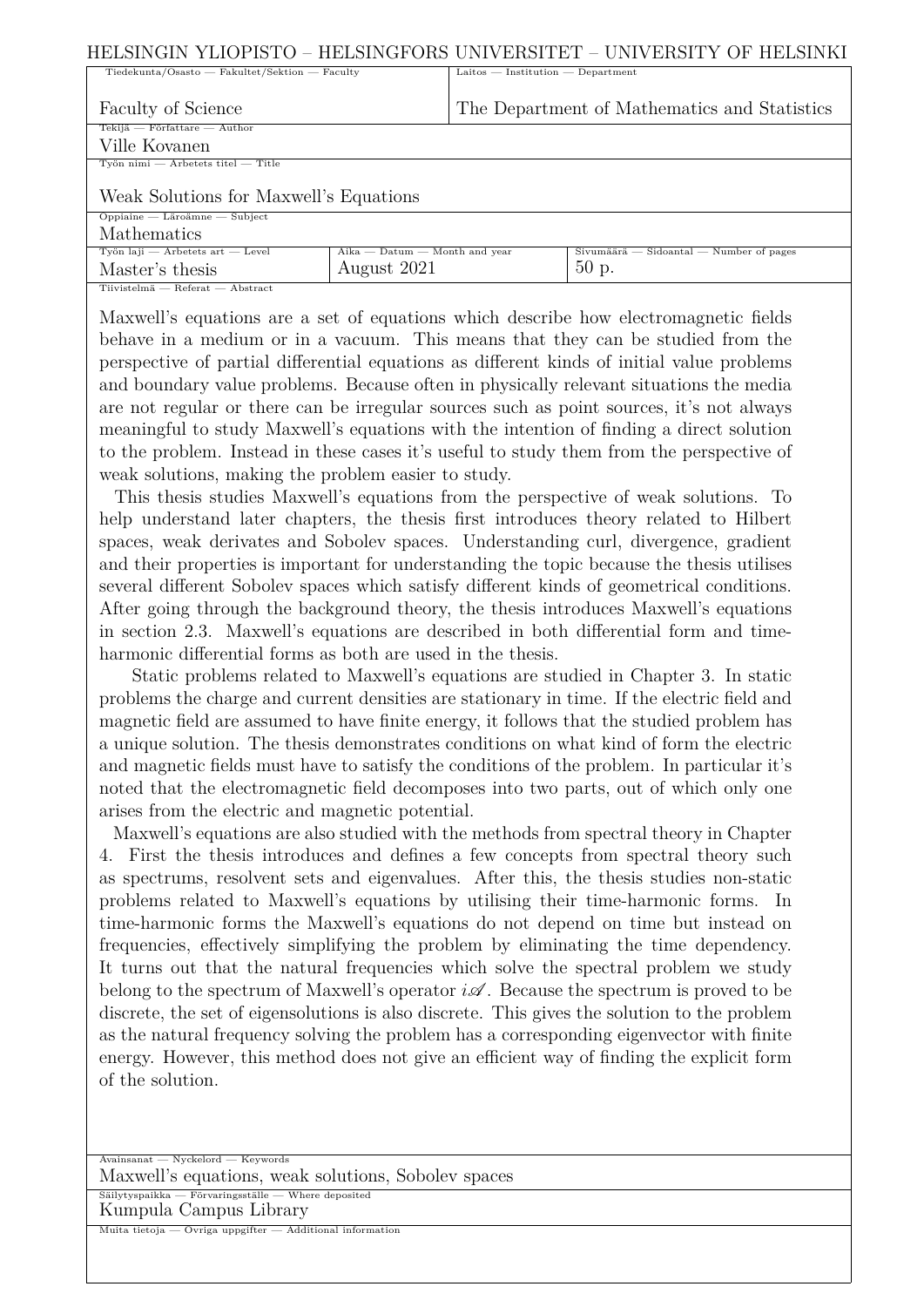# **Contents**

| $\mathbf{1}$    |                                | Introduction                                                                                   | $\overline{2}$ |  |  |
|-----------------|--------------------------------|------------------------------------------------------------------------------------------------|----------------|--|--|
| $\overline{2}$  | Background and useful concepts |                                                                                                |                |  |  |
|                 | 2.1                            |                                                                                                | 3              |  |  |
|                 |                                | 2.1.1                                                                                          | 3              |  |  |
|                 |                                | 2.1.2                                                                                          | $\overline{4}$ |  |  |
|                 |                                | 2.1.3                                                                                          | 8              |  |  |
|                 | 2.2                            |                                                                                                |                |  |  |
|                 |                                | 2.2.1                                                                                          | 13             |  |  |
|                 |                                | 2.2.2                                                                                          | 16             |  |  |
|                 | 2.3                            |                                                                                                | 22             |  |  |
| 3               |                                | Magnetostatics and Electrostatics                                                              | 24             |  |  |
|                 | 3.1                            |                                                                                                | 24             |  |  |
|                 |                                | Decompositions of the solutions $\dots \dots \dots \dots \dots \dots \dots$<br>3.1.1           | 28             |  |  |
|                 | 3.2                            | Electrostatics of a surface charge $\dots \dots \dots \dots \dots \dots \dots \dots$           | 31             |  |  |
|                 |                                |                                                                                                | 35             |  |  |
|                 | 3.3                            |                                                                                                | 37             |  |  |
| 4               |                                | Non-static boundary value problem as a spectral problem                                        | 39             |  |  |
|                 | 4.1                            | Spectral theory $\ldots \ldots \ldots \ldots \ldots \ldots \ldots \ldots \ldots \ldots \ldots$ | 39             |  |  |
|                 | 4.2                            | Study of the Maxwell's equations as a spectral problem $\dots \dots \dots$                     | 41             |  |  |
|                 |                                | 4.2.1                                                                                          | 45             |  |  |
| $5\overline{)}$ |                                | <b>Appendix: Notation</b>                                                                      |                |  |  |
|                 | 5.1                            |                                                                                                | 47             |  |  |
|                 |                                | 5.1.1                                                                                          | 48             |  |  |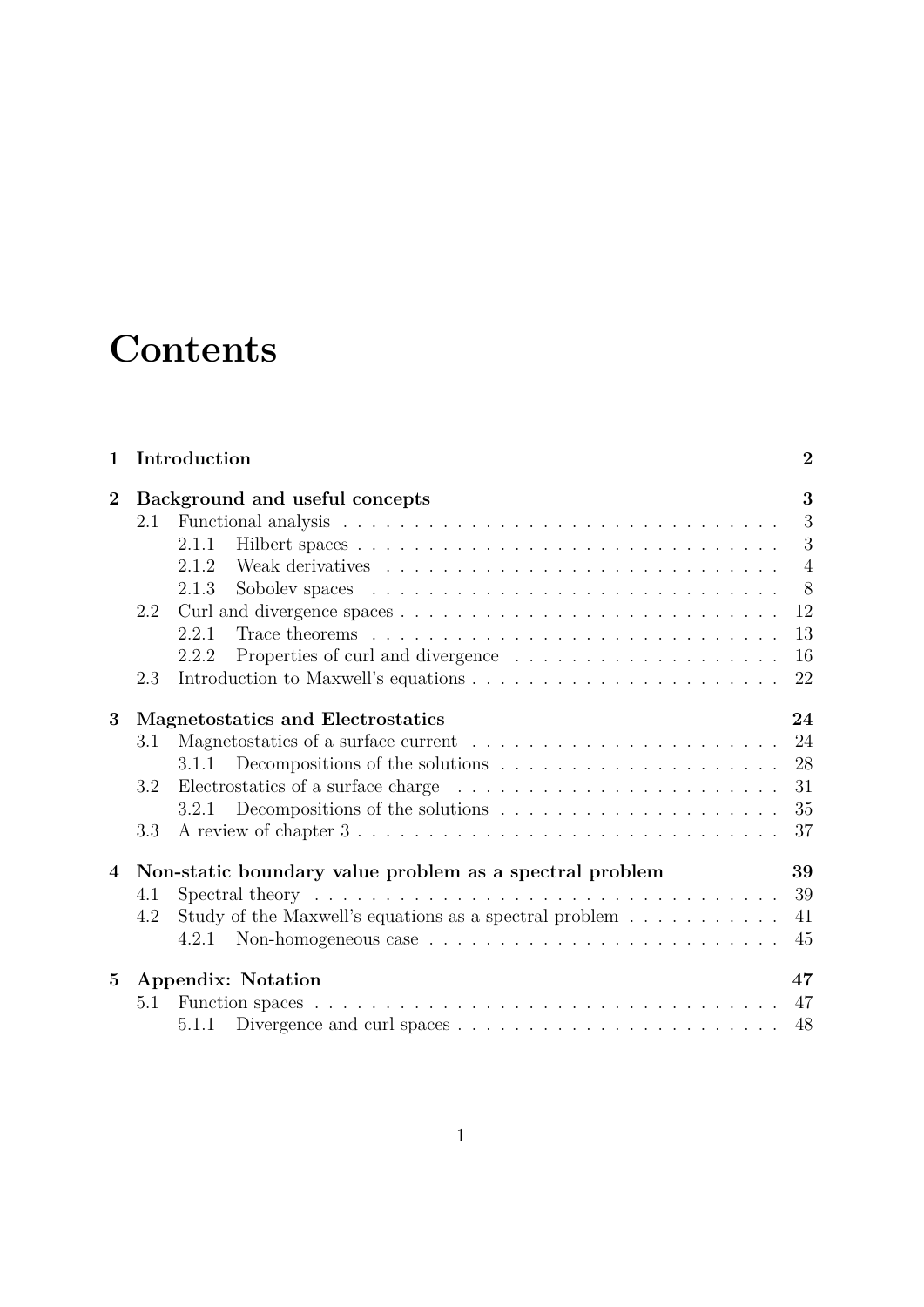# <span id="page-3-0"></span>**Chapter 1**

## **Introduction**

When studying differential equations, it is sometimes impossible to find solutions to the problem. A particular function with otherwise promising features might for example be discontinuous on the boundary or non-differentiable at interior points, in which case it can't be a solution to the problem. However, weak solutions to differential equations offer a way to find information about the problem even in these cases. Even though weak solutions aren't always solutions to the original problem, they can tell a lot about the nature of the differential equation. Additionally, they are often physically relevant as they can for example represent electromagnetic fields in irregular media or fields generated by irregular sources such as point sources.

Maxwell's equations are a set of important equations in physics which describe how electromagnetic radiation behaves in a medium or in a vacuum. In this thesis we will go through the theory of Sobolev spaces and other relevant topics of functional analysis. Utilising this knowledge, we will present boundary value problems related to Maxwell's equations and examine their weak solutions.

We will start by going through the theory of Hilbert spaces, weak derivatives and Sobolev spaces. For the study of this particular problem, we will need to study curl and divergence and how they behave in different Sobolev spaces. We also need to study corresponding trace theorems. After going through the background theory, we will first study static boundary value problems related to Maxwell's equations. Afterwards we will also examine non-static cases using some elements of spectral theory. As a primary source for information, we follow Mathematical Analysis and Numerical Methods for Science and Technology series by Robert Dautray and Jacques-Louis Lions, but often filling details and presenting additional information to suit our needs.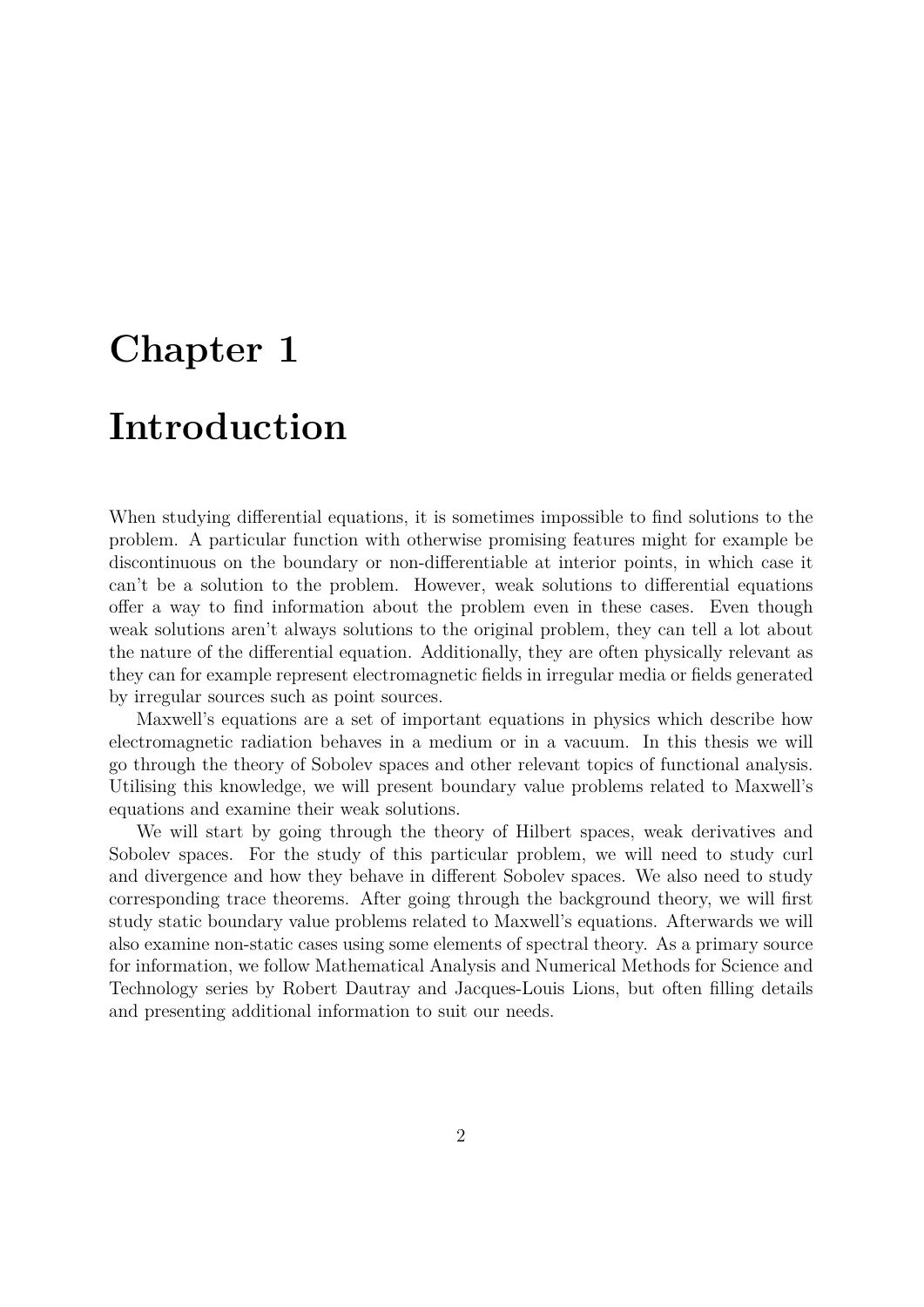## <span id="page-4-0"></span>**Chapter 2**

## **Background and useful concepts**

### <span id="page-4-1"></span>**2.1 Functional analysis**

In this section we will recall some of the most important definitions and notations. In particular many concepts from functional analysis are central to understanding weak solutions to Maxwell's equations. These topics include Hilbert and Sobolev's spaces, weak derivatives and weak solutions to differential equations.

### <span id="page-4-2"></span>**2.1.1 Hilbert spaces**

The euclidean spaces  $\mathbb{R}^n$  have many useful properties and thankfully many results can be generalized to other spaces too. As an example we introduce Hilbert spaces which share many useful geometric and analytic properties of  $\mathbb{R}^n$  and  $\mathbb{C}^m$  with  $n, m \in \mathbb{N}$ .

We will start by defining inner product spaces for the scalar field  $\mathbb{C}$ .

#### **Definition 2.1.** (Inner product space)

Let *E* be a vector space with the scalar field  $\mathbb{C}$ . We say that a function  $f: E \times E \to \mathbb{C}$ is an inner product if

- (i)  $f(x_1 + x_2, y) = f(x_1, y) + f(x_2, y)$  for all  $x_1, x_2, y \in E$
- (ii)  $f(\lambda x, y) = \lambda f(x, y)$  for all  $x, y \in E$  and  $\lambda \in \mathbb{C}$
- (iii)  $f(y, x) = \overline{f(x, y)}$  for all  $x, y \in E$  where  $\overline{f(x, y)}$  is the conjugate of the  $f(x, y) \in \mathbb{C}$ .
- (iv)  $f(x, x) \ge 0$  for all  $x \in E$  and  $f(x, x) = 0$  if and only if  $x = 0$

We then denote the inner product with  $(x, y) = f(x, y)$  and call the space E endowed with the inner product  $(\cdot)$  an inner product space  $(E, (\cdot))$ .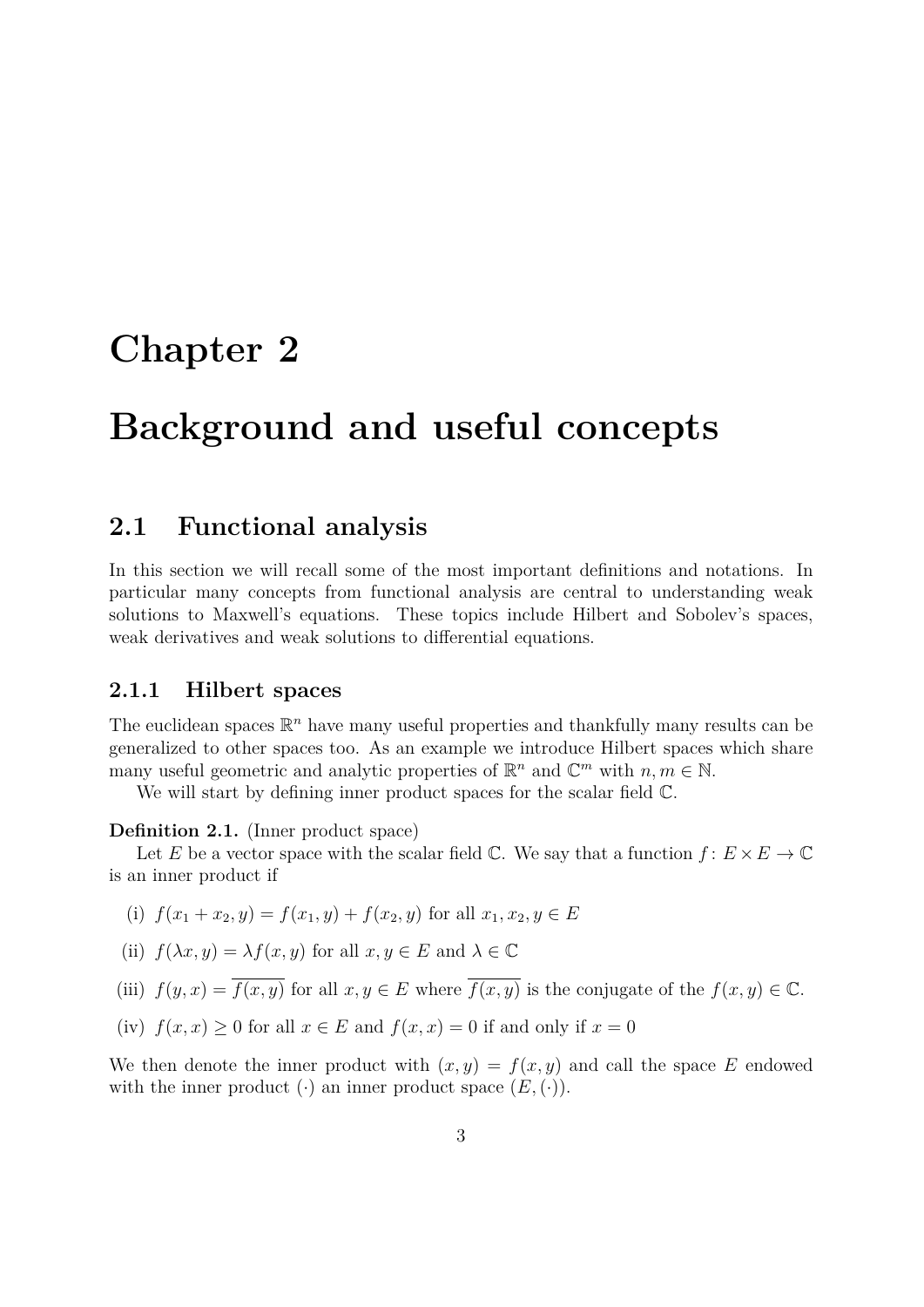Note that the definition can be generalised for other scalar fields K as long as they are endowed with an involution or a conjugate. If  $\mathbb{K} = \mathbb{R}$ , the condition (iii) is instead of the form  $f(y, x) = f(x, y)$  for all  $x, y \in E$ . [\[9\]](#page-51-0)

As a special case of inner products, we denote the dot or scalar product of elements  $x \in \mathbb{R}^n$  and  $y \in \mathbb{R}^n$  with the usual notation  $x \cdot y$ . We can easily define the inner product in  $\mathbb{C}^n$  in a similar manner as in  $\mathbb{R}^n$ . For  $x = (x_1, \ldots, x_n) \in \mathbb{C}^n$  and  $y = (y_1, \ldots, y_n)$  we define  $(x, y)$  as

$$
(x,y) = \sum_{j=1}^{n} x_j \bar{y}_j.
$$

It's also worth pointing out that the notation  $(x, y)$  should not be confused with the notation  $\langle x, y \rangle$  which we use to denote the duality between *x* and *y*.

Let  $(E, \langle \cdot \rangle)$  be an inner product space. Inner products induce a norm defined by

$$
||x|| = \sqrt{(x, x)}, \ \ x \in E.
$$

#### **Definition 2.2.** (Hilbert space)

Let  $(E, \{ \cdot \})$  be an inner product space. Then we say that  $(E, \{ \cdot \})$  is *a Hilbert space* if *E* is also a Banach space, that is, it is complete with respect to the norm induced by the inner product.

For example, we know that in a domain  $\Omega \subset \mathbb{R}^n$  the vector space consisting of equivalency classes of square integrable functions, denoted by  $L^2(\Omega)$ , is a Hilbert space in terms of its corresponding inner product

$$
(f,g) = \int_{\Omega} fg \ dx
$$

for all real functions  $f, g \in L^2(\Omega)$ . For complex valued functions  $f, g \in L^2(\Omega)$  on the other hand, the inner product is

$$
(f,g) = \int_{\Omega} f\bar{g} \ dx.
$$

Other important examples of Hilbert spaces include Sobolev spaces introduced later.

#### <span id="page-5-0"></span>**2.1.2 Weak derivatives**

We start the study of weak derivatives by defining a set of test functions. There are multiple sets of test functions that we could use, but for convenience we fix them as follows.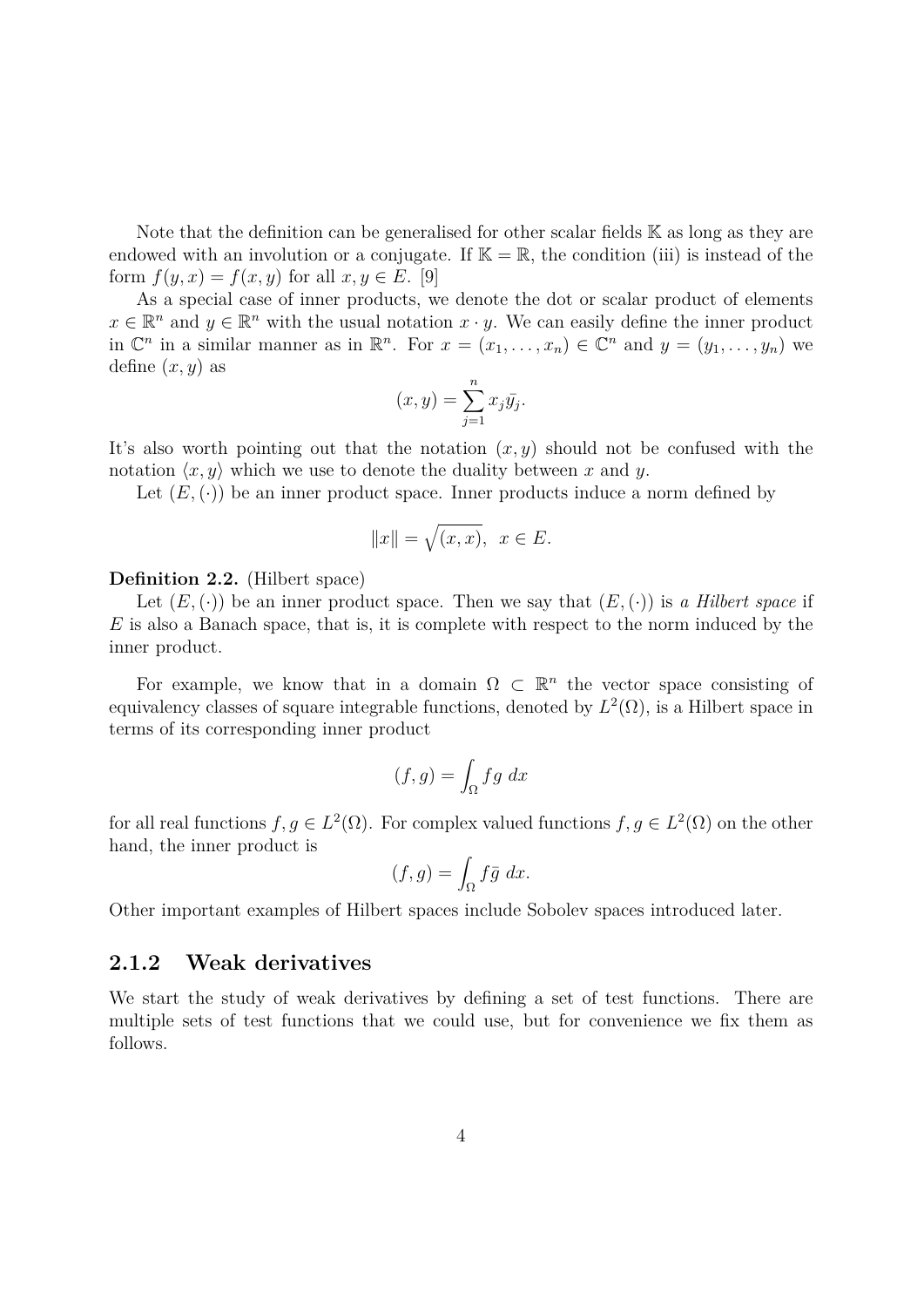**Definition 2.3.** Let  $\Omega \subset \mathbb{R}^n$  be an open subset. Then we define

$$
\mathscr{D}(\Omega) = C_c^{\infty}(\Omega) = \left\{ \psi \in C^{\infty}(\mathbb{R}^n) \mid \text{supp}(\psi) \subset \Omega \text{ is compact} \right\}.
$$

A function belonging to  $\mathscr{D}(\Omega)$  is called *a test function*.

Recall that the support of a function  $\psi$  is defined as  $\text{supp}(\psi) = \{x \in \mathbb{R} \mid \psi(x) \neq 0\},\$ that is, a closure of the set of all those elements  $x \in \mathbb{R}$  such that the  $\psi(x) \neq 0$ . We often use shorter notation  $\mathscr{D}(\Omega)^n$  for  $(\mathscr{D}(\Omega))^n$  consisting of elements  $(\psi_1,\ldots,\psi_n)$  with  $\psi_1, \ldots, \psi_n \in \mathscr{D}(\Omega).$ 

The next part is based on corresponding section in Partial Differential Equations by Lawrence Evans [\[1\]](#page-51-1). Let there be a function  $u \in C^1(\Omega)$  and a test function  $\varphi \in \mathscr{D}(\Omega)$ . By using integration by parts we get

$$
\int_{\Omega} u \varphi_{x_i} dx = - \int_{\Omega} u_{x_i} \varphi dx
$$

for every  $i = 1, \ldots, n$ . Because  $\varphi$  has a compact support in  $\Omega$ , there are no boundary terms and thus it vanishes near *∂*Ω.

In the previous formula *u* is assumed to be differentiable. If  $u \notin C^1$ , then the expression  $u_{x_i}$  is not defined at all. However, even if *u* is not differentiable, we can define a concept that has similar properties as a derivative. We define weak derivatives to solve this issue.

**Definition 2.4.** Let  $\Omega$  be an open subset of  $\mathbb{R}^n$  and  $f \in L^1_{loc}(\Omega)$ . A function  $g \in L^1_{loc}(\Omega)$ is the *weak derivative* of a function  $f$  with respect to  $x_i$  if

$$
\int_{\Omega} g\varphi \ dx = -\int_{\Omega} f\varphi_{x_i} \ dx
$$

with all test functions  $\varphi \in \mathscr{D}(\Omega)$ .

We can also extend the definition to higher order derivatives. We use the multi-index notation for derivatives. If  $\alpha = (\alpha_1, \alpha_2, \dots, \alpha_n)$  then we denote

$$
D^{\alpha}\varphi = \frac{\partial^{\alpha_1}}{\partial x_1^{\alpha_1}} \frac{\partial^{\alpha_2}}{\partial x_2^{\alpha_2}} \dots \frac{\partial^{\alpha_n}}{\partial x_n^{\alpha_n}} \varphi.
$$

The order of  $\alpha$  is denoted by  $|\alpha| = \alpha_1 + \alpha_2 + \cdots + \alpha_n$ . Then the definition of weak derivatives can be represented as follows.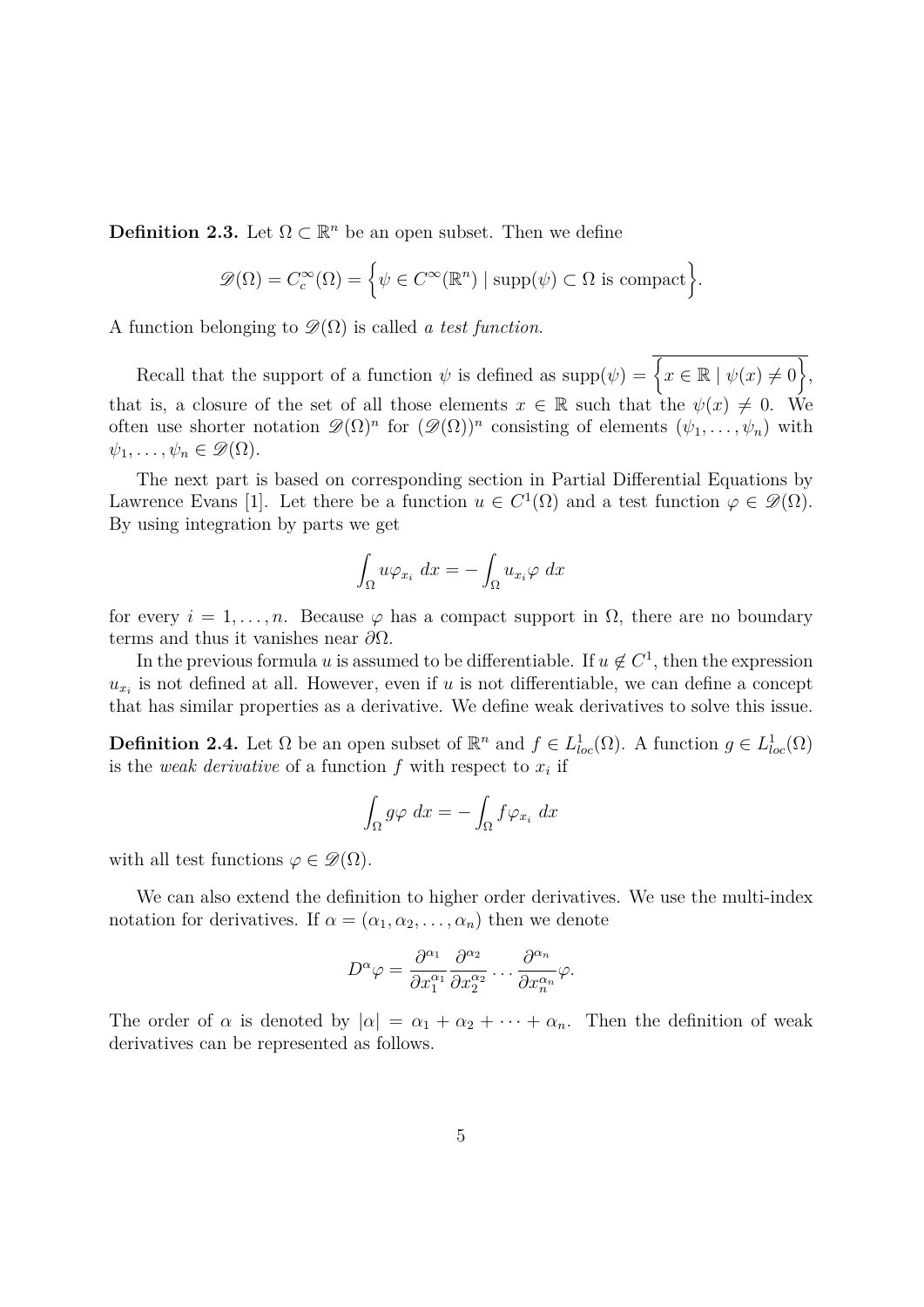**Definition 2.5.** Let  $u, v \in L^1_{loc}$ , that is, let *u* and *v* be locally integrable functions. We say that *v* is the *α*th *weak partial derivative* of *u* if

$$
\int_{\Omega} u D^{\alpha} \varphi \ dx = (-1)^{|\alpha|} \int_{\Omega} v \varphi \ dx
$$

for all test functions  $\varphi \in \mathscr{D}(\Omega)$ . We then denote  $D^{\alpha}u = v$ .

Weak derivatives are especially useful because they agree uniquely with the ordinary derivative if the ordinary derivatives exist. In addition, weak derivative is determined.

<span id="page-7-0"></span>**Theorem 2.6.** *Let*  $f \in L^1_{loc}(\Omega)$  *where*  $\Omega$  *is an open subset of*  $\mathbb{R}^n$ *. If*  $g_1 \in L^1_{loc}(\Omega)$  *and*  $g_2 \in L^1_{loc}(\Omega)$  *satisfy* 

$$
(-1)^{|\alpha|} \int_{\Omega} g_1 \varphi \, dx = \int_{\Omega} f D^{\alpha} \varphi \, dx = (-1)^{|\alpha|} \int_{\Omega} g_2 \varphi \, dx
$$

*with all*  $\varphi \in \mathcal{D}(\Omega)$ *, then*  $g_1 = g_2$  *almost everywhere.* 

Recall that almost everywhere means the same as up to a set of measure zero. Before proving this theorem, let's prove the following lemma.

<span id="page-7-1"></span>**Lemma 2.7.** *If*  $f \in L^1_{loc}(\Omega)$  *satisfies the condition*  $\int_{\Omega} f \varphi dx = 0$  *for all*  $\varphi \in \mathscr{D}(\Omega)$ *, then*  $f = 0$  *almost everywhere on*  $\Omega$ *.* 

*Proof.* Let *G* be any compact subset of  $\Omega$ . Let's take  $\psi \in \mathcal{D}(\Omega)$  such that  $\psi = 1$  on the set *G*. Now we define the function  $f_{\psi}$  as

$$
f_{\psi}(x) = \begin{cases} 0 \text{ when } x \notin \Omega \\ f(x)\psi(x) \text{ when } x \in \Omega. \end{cases}
$$

The function  $f_{\psi}$  extends  $f$  to the whole  $\mathbb{R}^n$  and also  $f_{\psi} \in L^1(\mathbb{R}^n)$ . Now, let  $\varphi \in \mathscr{D}(\Omega)$ be a mollifier. We can for example use the standard mollifier  $\varphi \in \mathbb{C}^{\infty}(\mathbb{R}^{n})$  defined in Partial Differential Equations by Lawrence Evans [\[1\]](#page-51-1).

$$
\varphi(x) = \begin{cases} Ce^{\left(\frac{1}{|x|^2 - 1}\right)} & \text{if } |x| < 1\\ 0 & \text{if } |x| \ge 1. \end{cases}
$$

with a constant  $C > 0$  such that  $\int_{\mathbb{R}^n} \varphi \, dx = 1$ . This is a function which has a compact support.

In that case we know that the convolution  $\varphi_{\varepsilon} * f$  satisfies  $\varphi_{\varepsilon} * f \to f$  in  $L^1_{loc}(\mathbb{R}^n)$  as  $\varepsilon \to 0$ , where  $\varphi_{\varepsilon}$  is defined by  $\varphi_{\varepsilon}(x) = \varepsilon^{-n} \varphi(x/\varepsilon)$ .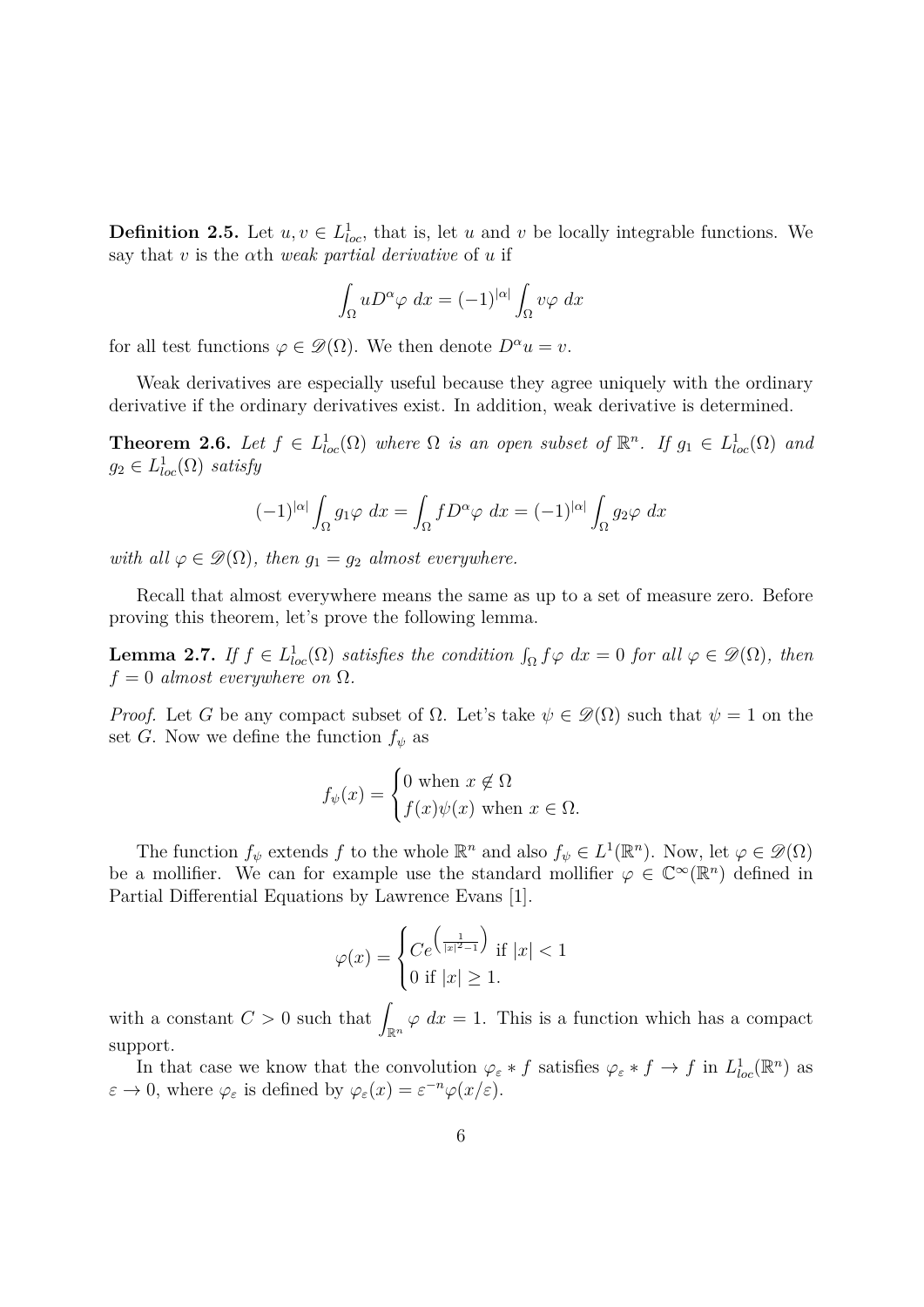Now

$$
\varphi_{\varepsilon} * f_{\psi}(x) = \int_{\mathbb{R}^n} f(y) \psi(y) \varphi_{\varepsilon}(x - y) \ dy.
$$

We notice that the mapping  $g(y) = \psi(y)\varphi_{\varepsilon}(x-y) \in \mathscr{D}(\Omega)$  for any fixed *x*, and thus  $\varphi_{\varepsilon} * f_{\psi} = 0$  by assumption. As  $\varepsilon \to 0$ , the convolution satisfies  $\varphi_{\varepsilon} * f_{\psi} \to f_{\psi}$  in  $L^1_{loc}(\mathbb{R}^n)$ as mentioned before, pointwise almost everywhere. Thus it follows that  $f_{\psi} = 0$  almost everywhere on  $\Omega$ , and specifically  $f = 0$  almost everywhere on *G*. Because *G* is any arbitrary compact subset of  $\Omega$ , we have that  $f = 0$  almost everywhere on  $\Omega$ . This proves the claim.  $\Box$ 

Now we are ready to prove Theorem [2.6.](#page-7-0)

*Proof.* Assume that  $g_1, g_2 \in L^1_{loc}(\Omega)$  satisfy

$$
(-1)^{|\alpha|} \int_{\Omega} g_1 \varphi \, dx = \int_{\Omega} f D^{\alpha} \varphi \, dx = (-1)^{|\alpha|} \int_{\Omega} g_2 \varphi \, dx
$$

for all  $\varphi \in \mathscr{D}(\Omega)$ . Then it holds that

$$
\int_{\Omega} (g_1 - g_2)\varphi \ dx = 0
$$

for all  $\varphi \in \mathscr{D}(\Omega) = C_c^{\infty}(\Omega)$ .

From the Lemma [2.7](#page-7-1) it follows that  $g_1 - g_2 = 0$  almost everywhere on  $\Omega$ . This proves that  $g_1 = g_2$  almost everywhere on  $\Omega$ .  $\Box$ 

Finally, let's prove that the weak derivative agrees with the ordinary derivative if the ordinary derivative exists.

**Theorem 2.8.** Let  $\Omega \subset \mathbb{R}^n$  and  $g \in L^1_{loc}(\Omega)$  be the  $x_i$ <sup>th</sup> weak derivative of a function  $f \in L^1_{loc}(\Omega)$ . If *f* is differentiable,  $f \in C^1(\Omega)$ , then for the derivative  $f_{x_i}$  it holds that  $f_{x_i} = g$ .

*Proof.* Since  $f \in C^1(\Omega)$ , the derivatives  $f_{x_i}$  exists for all  $i = 1, \ldots, n$  in the usual sense. Let  $\varphi \in \mathscr{D}(\Omega)$ . Now by integration by parts,

$$
\int_{\Omega} f \varphi_{x_i} dx = - \int_{\Omega} f_{x_i} \varphi dx.
$$

However, this is exactly the definition of a weak derivative, and thus  $g = f_{x_i}$ .

 $\Box$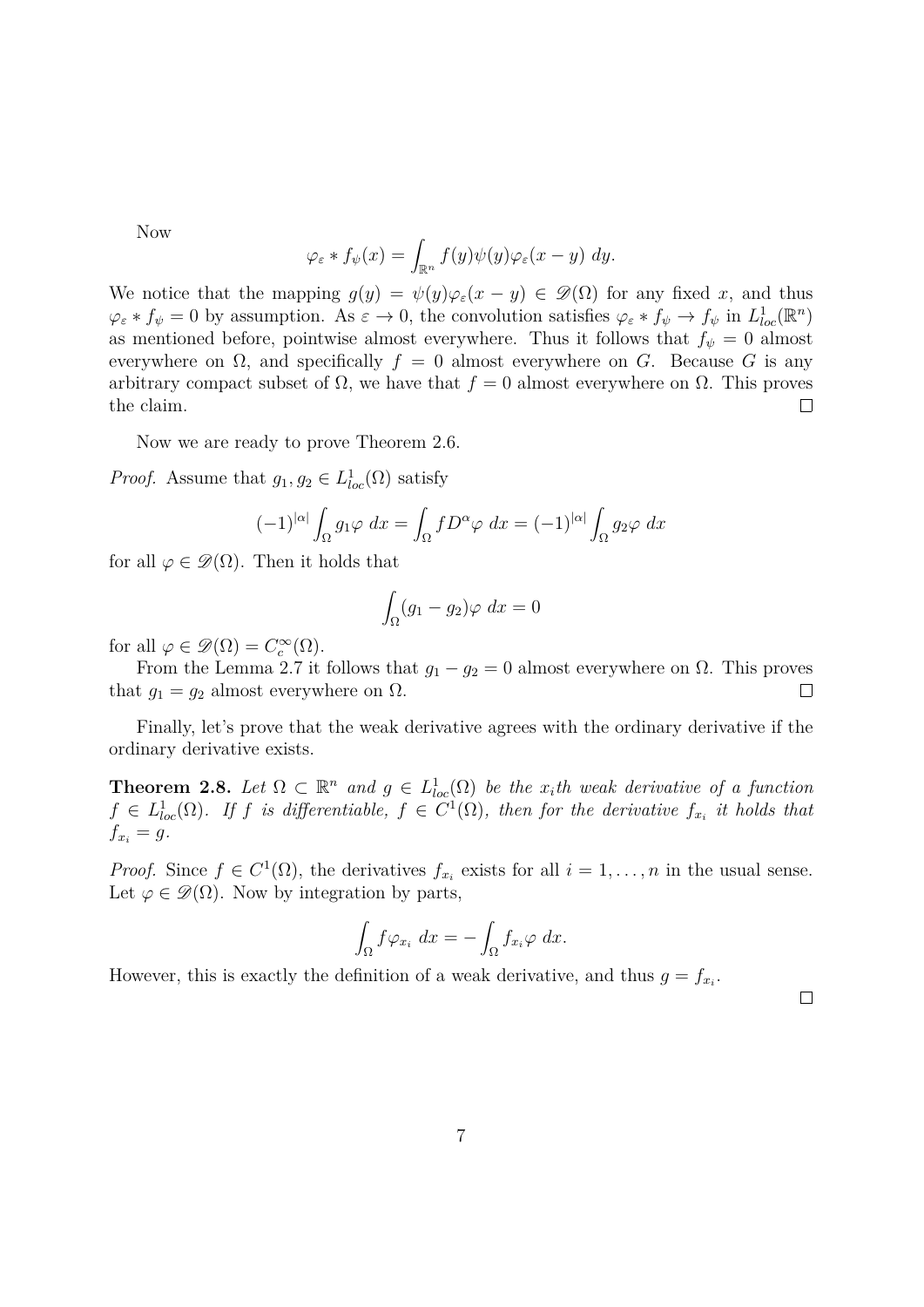#### <span id="page-9-0"></span>**2.1.3 Sobolev spaces**

Sobolev spaces are subspaces of  $L^p$  spaces consisting of functions having weak derivatives up to a given order in the corresponding  $L^p$  space.

**Definition 2.9.** Let  $\Omega$  be an open subset of  $\mathbb{R}^n$ . The set consisting of locally integrable functions  $u \in L^p(\Omega)$  such that for each multi-index  $\alpha$  with  $|\alpha| \leq k$ , weak derivatives  $D^{\alpha}u$ exist and belong to  $L^p(\Omega)$ , is called a *Sobolev space*. We then denote the space  $W^{k,p}(\Omega)$ .

The  $W^{k,p}(\Omega)$  spaces are normed spaces when endowed with a norm

$$
||u||_{W}^{k,p}(\Omega) = \left(\sum_{|\alpha| \le k} \int_{\Omega} |D^{\alpha}u|^{p} dx\right)^{1/p}
$$

if  $1 \leq p < \infty$  and

$$
||u||_{W}^{k,\infty}(\Omega) = \sum_{|\alpha| \le k} |||D^{\alpha}u|||_{\infty}
$$

if  $p = \infty$ . Here  $\|\cdot\|_{\infty}$  denotes the essential supremum. Equipped with these norms,  $W^{k,p}$ spaces are also Banach spaces [\[1\]](#page-51-1).

In particular we are interested in a Sobolev space with  $p = 2$  and  $k = 1$ , that is,  $W^{1,2}(\Omega) \subset L^2(\Omega)$ . Such a space is denoted  $H^1(\Omega)$  as this space is also a Hilbert space with the inner product

$$
(f,g) = \int_{\Omega} f(x)\overline{g(x)} + f'(x)\overline{g'(x)} dx \quad f, h \in H^{1}(\Omega).
$$

This space consist of functions in  $L^2(\Omega)$  that have weak first order partial derivatives in  $L^2(\Omega)$ . In a similar manner we'll denote  $H^k(\Omega) = W^{k,2}$  for positive integers *k*. We'll also denote the closure of  $C_c^{\infty}$  in the space  $W^{k,p}$  as  $W_0^{k,p}$  $H_0^{k,p}$ , and  $H_0^k(\Omega) = W_0^{k,2}$  $\zeta_0^{\kappa,2}(\Omega)$ .

Let's now consider the behaviour of functions  $u \in W^{1,p}(\Omega)$  on the boundary  $\partial\Omega$ . If  $u \in C(\overline{\Omega})$ , then *u* has values on  $\partial\Omega$  in the usual sense. However, if *u* is not continuous, we need the concept of traces. For this purpose, let's introduce the trace theorems in *W*<sup>1</sup>*,p* .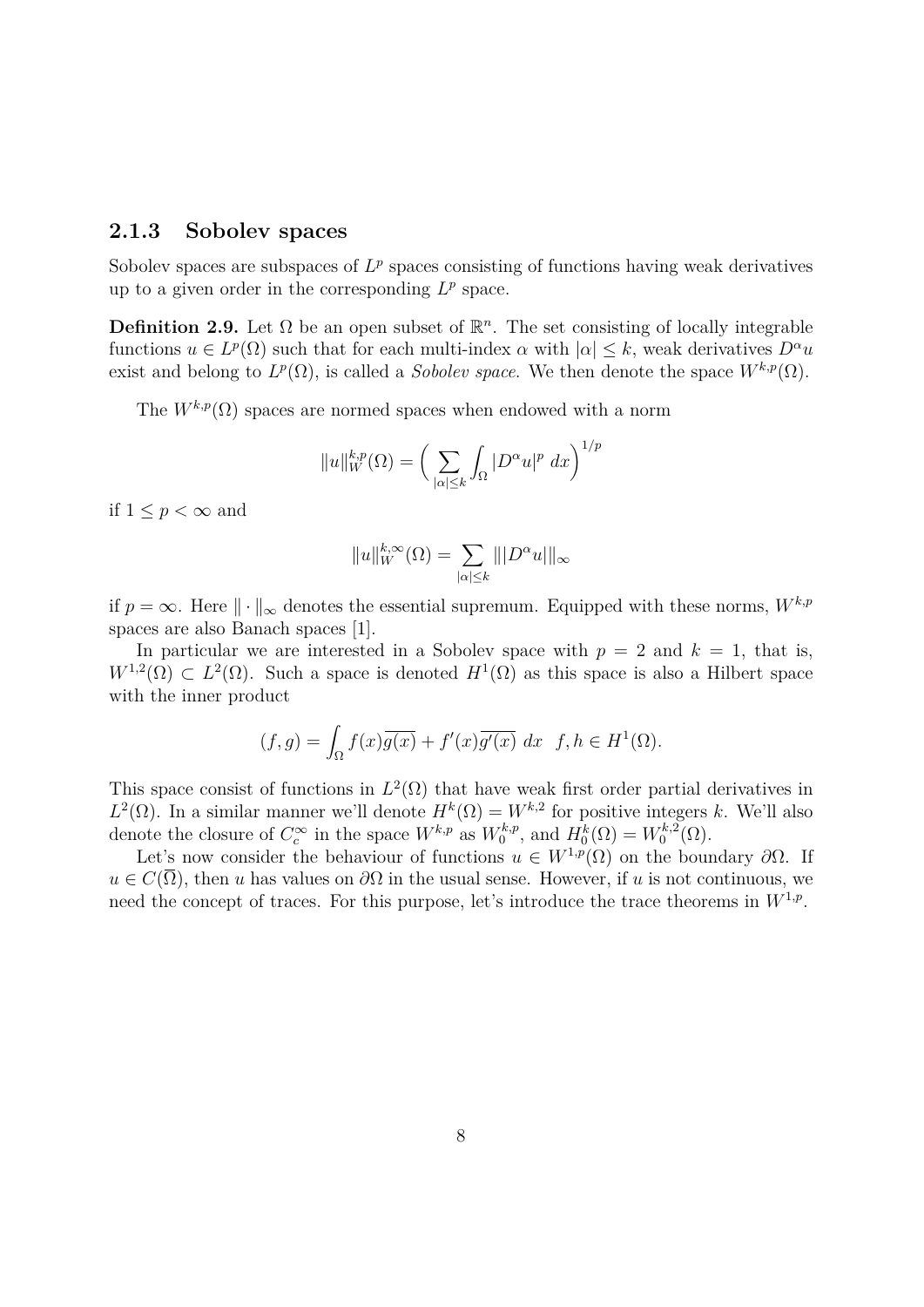**Theorem 2.10.** Let's assume  $\Omega \subset \mathbb{R}^n$  is bounded and the boundary  $\partial \Omega$  is  $C^1$ . Let  $1 \leq p \leq \infty$ . Then there exists a bounded linear operator T

$$
T: W^{1,p}(\Omega) \to L^p(\partial\Omega)
$$

*such that*

a) 
$$
Tu = u|_{\partial\Omega}
$$
 if  $u \in W^{1,p}(\Omega) \cap C(\overline{\Omega})$ 

*b*)  $||Tu||_{L^p(\Omega)} \leq C||u||_{W^{1,p}(\Omega)}$ .

*The operator T is called* the trace operator *and*  $Tu$  the trace *of u on*  $\partial\Omega$ *.* 

*Proof.* Proof can be found for example in Partial Differential Equations by Lawrence Evans [\[1\]](#page-51-1).  $\Box$ 

Trace theorem also gives a convenient way to define the spaces  $H^{\frac{1}{2}}(\partial\Omega)$ . For this purpose, let's consider the trace operator *T* from  $H^1(\Omega)$  to  $L^2(\partial\Omega)$ . Then  $H^{\frac{1}{2}}(\partial\Omega)$  can be defined as the range of T, that is

$$
H^{\frac{1}{2}}(\partial\Omega) = \{ u \in L^{2}(\partial\Omega) \mid u = T(\varphi) \text{ with some } \varphi \in H^{1}(\Omega) \}.
$$

This is not the only way to define  $H^{\frac{1}{2}}(\partial\Omega)$ , but for our purposes it is enough. The space  $H^{\frac{1}{2}}(\partial\Omega)$  is a normed space with a norm defined as

$$
||u||_{H^{\frac{1}{2}}(\partial\Omega)} = \inf \{ ||f||_{H^1(\Omega)} | Tf = u \}
$$

where *T* is the trace operator from  $H^1(\Omega)$  to  $L^2(\partial\Omega)$  as defined above.

Next, let's discuss the duality of Sobolev spaces. We start by recalling the definition of dual spaces. Let *E* be a normed space with scalar field K. Then *the dual space* of *E*, denoted  $E^*$ , contains the bounded linear operators from  $E$  to  $K$  [\[9\]](#page-51-0). Thus

<span id="page-10-0"></span> $(2.11)$  $E^* = \mathscr{L}(E, \mathbb{K}) = \{T : E \to \mathbb{K} \mid T \text{ is a continuous linear operator}\}.$ 

Let  $u \in E$  and  $f \in E^*$ . We'll denote the pairing between *E* and  $E^*$  as  $f(u) = \langle f, u \rangle$ . We can now study the duals of Sobolev spaces.

**Definition 2.12.** Denote by  $H^{-1}(\Omega)$  the dual space to  $H_0^1(\Omega)$ .

The space  $H^{-1}$  is a normed space with norm

$$
||f||_{H^{-1}(\Omega)} = \sup \{ \langle f, u \rangle \mid u \in H_0^1(\Omega), ||u||_{H_0^1(\Omega)} \le 1 \}.
$$

However, with this definition we do not identify  $H_0^1(\Omega)$  with its dual,  $H^{-1}(\Omega)$ . Instead the inclusion  $H_0^1(\Omega) \subset L^2(\Omega) \subset H^{-1}(\Omega)$  holds [\[1\]](#page-51-1). In a similar manner, we define  $H^{-\frac{1}{2}}(\partial \Omega)$ as the dual space of  $H^{\frac{1}{2}}(\partial\Omega)$ .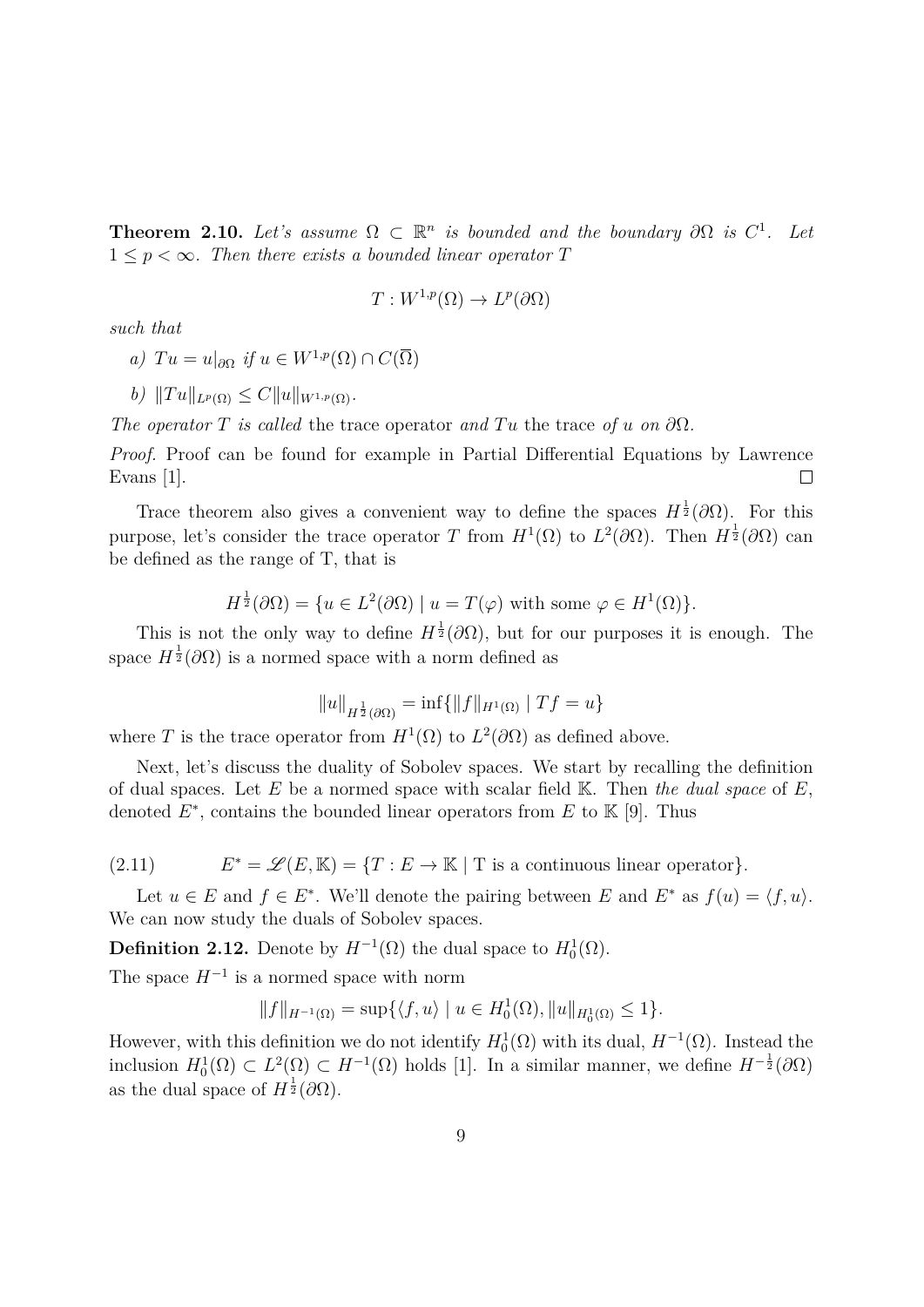In the later chapters we'll also need to consider values of Sobolev functions on the boundary. But what exactly does it mean for Sobolev function to have boundary values? We already mentioned the existence of traces, but what can we say about the weak derivatives on the boundary? The definition of weak derivatives only applies to the interior of the Ω. Let's study the behaviour on *∂*Ω with the use of Green's formulas, and start by studying the expression

$$
\int_{\Omega} (\nabla \times B) \cdot \varphi \, dx = \int_{\Omega} \left( \frac{\partial B_3}{\partial x_2} \varphi_1 - \frac{\partial B_1}{\partial x_2} \varphi_3 \right) dx + \int_{\Omega} \left( \frac{\partial B_1}{\partial x_3} \varphi_2 - \frac{\partial B_2}{\partial x_3} \varphi_1 \right) dx + \int_{\Omega} \left( \frac{\partial B_2}{\partial x_1} \varphi_3 - \frac{\partial B_3}{\partial x_1} \varphi_2 \right) dx.
$$

We can apply Green's formulas to this expression to find out that

$$
\int_{\Omega} (\nabla \times B) \cdot \varphi \, dx = -\int_{\Omega} \left( B_3 \frac{\partial \varphi_1}{\partial x_2} - B_1 \frac{\partial \varphi_3}{\partial x_2} \right) dx + \int_{\partial \Omega} \left( B_3 \varphi_1 \nu_2 - B_1 \varphi_3 \nu_2 \right) dS
$$

$$
- \int_{\Omega} \left( B_1 \frac{\partial \varphi_2}{\partial x_3} - B_2 \frac{\partial \varphi_1}{\partial x_3} \right) dx + \int_{\partial \Omega} \left( B_1 \varphi_2 \nu_3 - B_2 \varphi_1 \nu_3 \right) dS
$$

$$
- \int_{\Omega} \left( B_2 \frac{\partial \varphi_3}{\partial x_1} - B_3 \frac{\partial \varphi_2}{\partial x_1} \right) dx + \int_{\partial \Omega} \left( B_2 \varphi_3 \nu_1 - B_3 \varphi_2 \nu_1 \right) dS.
$$

We notice that we can again combine these terms back to the form

$$
\int_{\Omega} (\nabla \times B) \cdot \varphi \, dx = \int_{\Omega} B_1 \left( \frac{\partial \varphi_3}{\partial x_2} - \frac{\partial \varphi_2}{\partial x_3} \right) + B_2 \left( \frac{\partial \varphi_1}{\partial x_3} - \frac{\partial \varphi_3}{\partial x_1} \right) + B_3 \left( \frac{\partial \varphi_2}{\partial x_1} - \frac{\partial \varphi_1}{\partial x_2} \right) dx \n+ \int_{\partial \Omega} (B_3 \varphi_1 \nu_2 - B_1 \varphi_3 \nu_2) + (B_1 \varphi_2 \nu_3 - B_2 \varphi_1 \nu_3) + (B_2 \varphi_3 \nu_1 - B_3 \varphi_2 \nu_1) dS \n= \int_{\Omega} B \cdot (\nabla \times \varphi) \, dx + \int_{\partial \Omega} (B \times \varphi) \cdot n \, dS
$$

which is by the rules of the triple product equivalent to

$$
\int_{\Omega} B \cdot (\nabla \times \varphi) \, dx + \int_{\partial \Omega} (n \times B) \cdot \varphi \, dS.
$$

Thus we get

$$
\int_{\partial\Omega} (n \times B) \cdot \varphi \, dS = \int_{\Omega} (\nabla \times B) \cdot \varphi \, dx - \int_{\Omega} B \cdot (\nabla \times \varphi) \, dx.
$$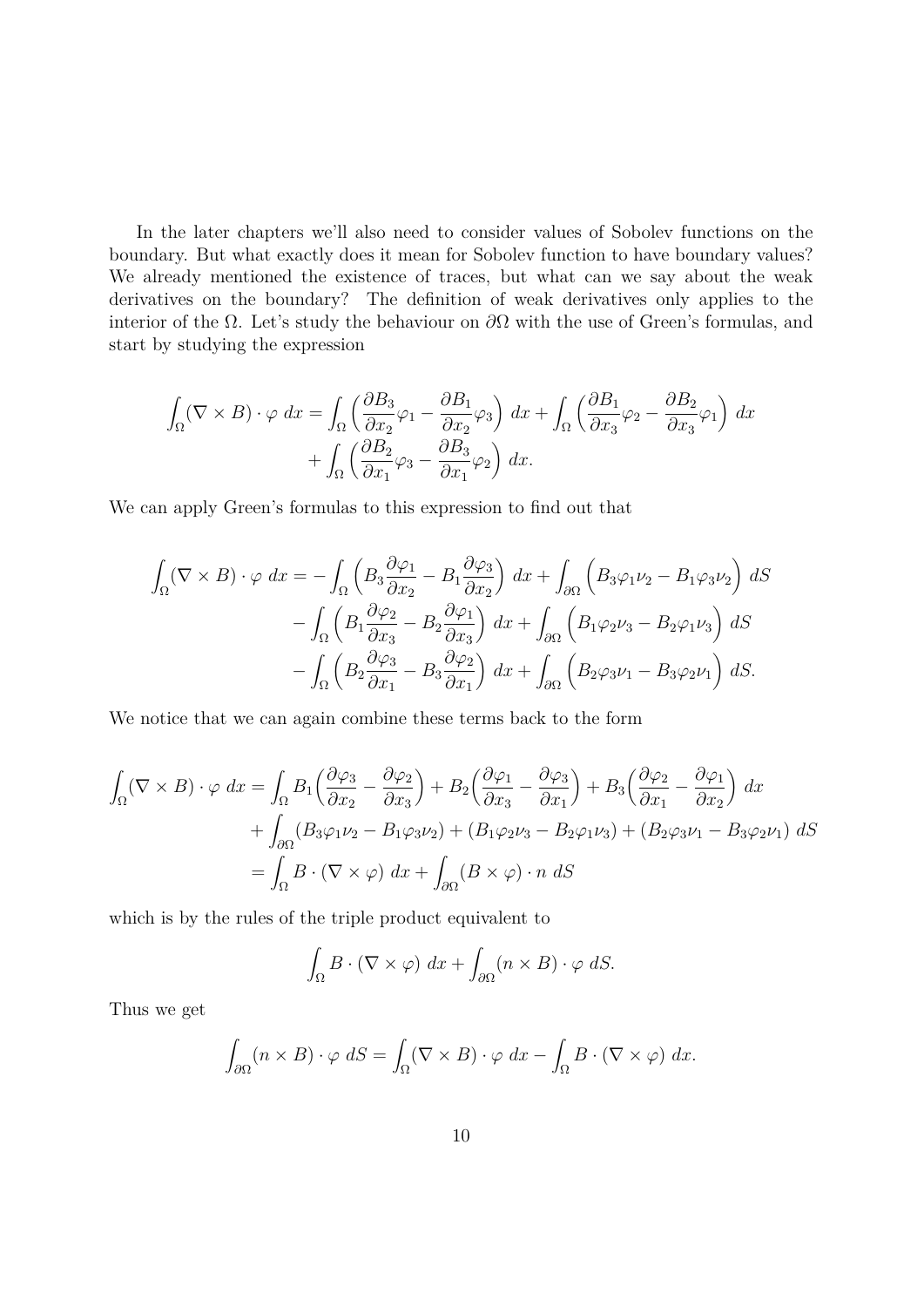We can use this equation to define the boundary values of Sobolev functions' weak derivatives. To do this, let's define the linear functional from  $\mathscr{D}(\Omega) \to L^p(\Omega)$  by

$$
\varphi \to \int_{\Omega} (\nabla \times B) \cdot \varphi \, dx - \int_{\Omega} B \cdot (\nabla \times \varphi) \, dx.
$$

This is a continuous linear operator on the boundary as long as  $\nabla \times B$  and  $\nabla \times \varphi$  are regular enough. We identify the weak derivative of *B* on *∂*Ω with the aforementioned operator.

As a conclusion, with the concept of weak derivatives, one can examine weak solutions in Sobolev spaces. While the equation might not have solutions in the usual sense because of a discontinuity or in general non-differentiability, it might still have solutions in the weak sense. The weak solutions often carry information about the equation.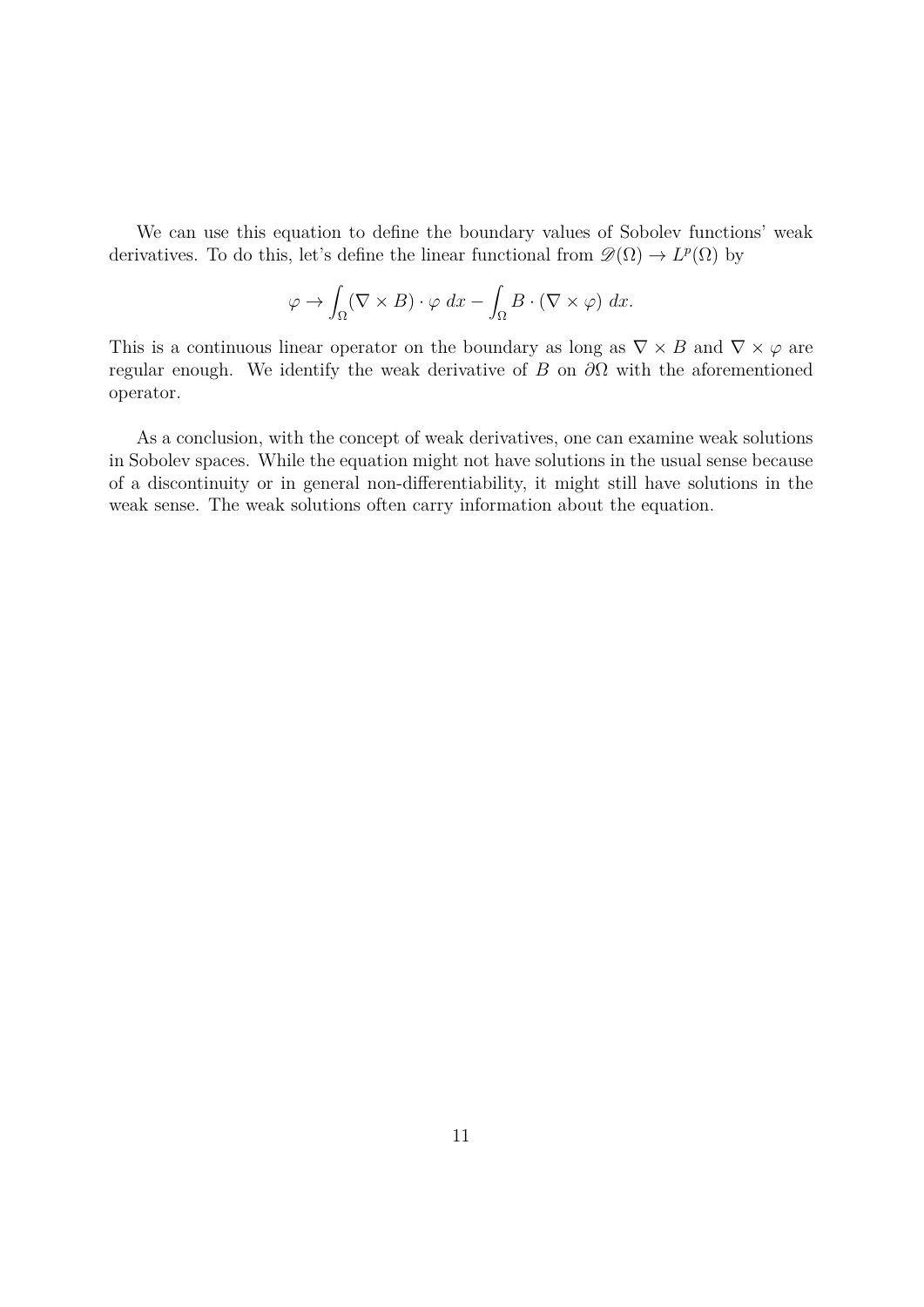### <span id="page-13-0"></span>**2.2 Curl and divergence spaces**

In later chapters we'll study Maxwell equations by studying the so-called curl and divergence spaces, so we present some definitions and results in this section. We'll be studying concepts and results which can be found in [\[1,](#page-51-1) [3,](#page-51-2) [4\]](#page-51-3). Let us denote

$$
\mathscr{D}'(\Omega) = \mathscr{L}(\mathscr{D}(\Omega)),
$$

that is, a set of continuous linear operators from  $\mathscr{D}(\Omega)$  to R. The definition of  $\mathscr{D}(\Omega)$  is the same as in the previous section. We use the shorter notation  $\mathscr{D}'(\Omega)^n$  for  $(\mathscr{D}'(\Omega))^n$ .

The set  $\mathscr{D}'(\Omega)^n$  consists of continuous linear forms on  $\Omega$ , that is, distributions on  $\Omega$ . It's important to note that the set  $\mathscr{D}(\Omega)$  is not a normed space, and thus the continuity of the linear operators isn't defined as the boundedness of the operator. Instead we define the continuity with the use of convergence.

If  $T \in \mathscr{D}'(\Omega)$ , we denote its value on  $\varphi \in \mathscr{D}(\Omega)$  as  $\langle T, \varphi \rangle$  or sometimes simply by  $T(\varphi)$ . The linear operator *T* is continuous on  $\mathscr{D}(\Omega)$  if for every sequence  $\{\varphi_p\}_{p\in\mathbb{N}}$  in  $\mathscr{D}(\Omega)$  such that  $\varphi_p \to \varphi$  as  $p \to \infty$ , we have that  $\langle T, \varphi_p \rangle \to \langle T, \varphi \rangle$ .

Alternatively, one can show the continuity with semi-norms  $\|\varphi\|_N := \max_{|\alpha| \le N, x \in \Omega} |D^{\alpha}(\varphi)|$ in  $\mathscr{D}(K)$  for all compact  $K \subset \Omega$ . In this case  $L \in \mathscr{D}'(\Omega)$  is continuous if and only if for each compact  $K \subset \Omega$  there is  $N \in \mathbb{N}$  and  $C \in \mathbb{R}$  such that  $|L\varphi| \leq C \|\varphi\|_N$  for all  $\varphi \in \mathscr{D}(K)$ .

Let's now recall the definitions of divergence and curl. Let  $\Omega \subset \mathbb{R}^n$  and  $v \in \mathscr{D}'(\Omega)^n$ . Then *the divergence* of *v* is

$$
\nabla \cdot v = \text{div } v = \sum_{i=1}^{n} \frac{\partial v_i}{\partial x_i}
$$

where  $v = (v_1, v_2, \ldots, v_n)$ . Let us now assume that  $n = 3$ , that is,  $\Omega \subset \mathbb{R}^3$  and  $v \in \mathscr{D}'(\Omega)^3$ . Then *the curl* of *v* is

$$
\nabla \times v = \text{curl } v = \left(\frac{\partial v_3}{\partial x_2} - \frac{\partial v_2}{\partial x_3}, \frac{\partial v_1}{\partial x_3} - \frac{\partial v_3}{\partial x_1}, \frac{\partial v_2}{\partial x_1} - \frac{\partial v_1}{\partial x_2}\right).
$$

We now define the following Sobolev spaces that have useful properties for the study of our problem.

**Definition 2.13.** Let  $\Omega$  be an open subset of  $\mathbb{R}^n$ . We define

$$
H(\text{div}, \Omega) = \{ v \in L^2(\Omega)^n \mid \nabla \cdot v \in L^2(\Omega) \}.
$$

Similarly we define the following.

**Definition 2.14.** Let  $\Omega$  be an open subset of  $\mathbb{R}^3$ . We define

$$
H(\text{curl}, \Omega) = \{ v \in L^2(\Omega)^3 \mid \nabla \times v \in L^2(\Omega)^3 \}.
$$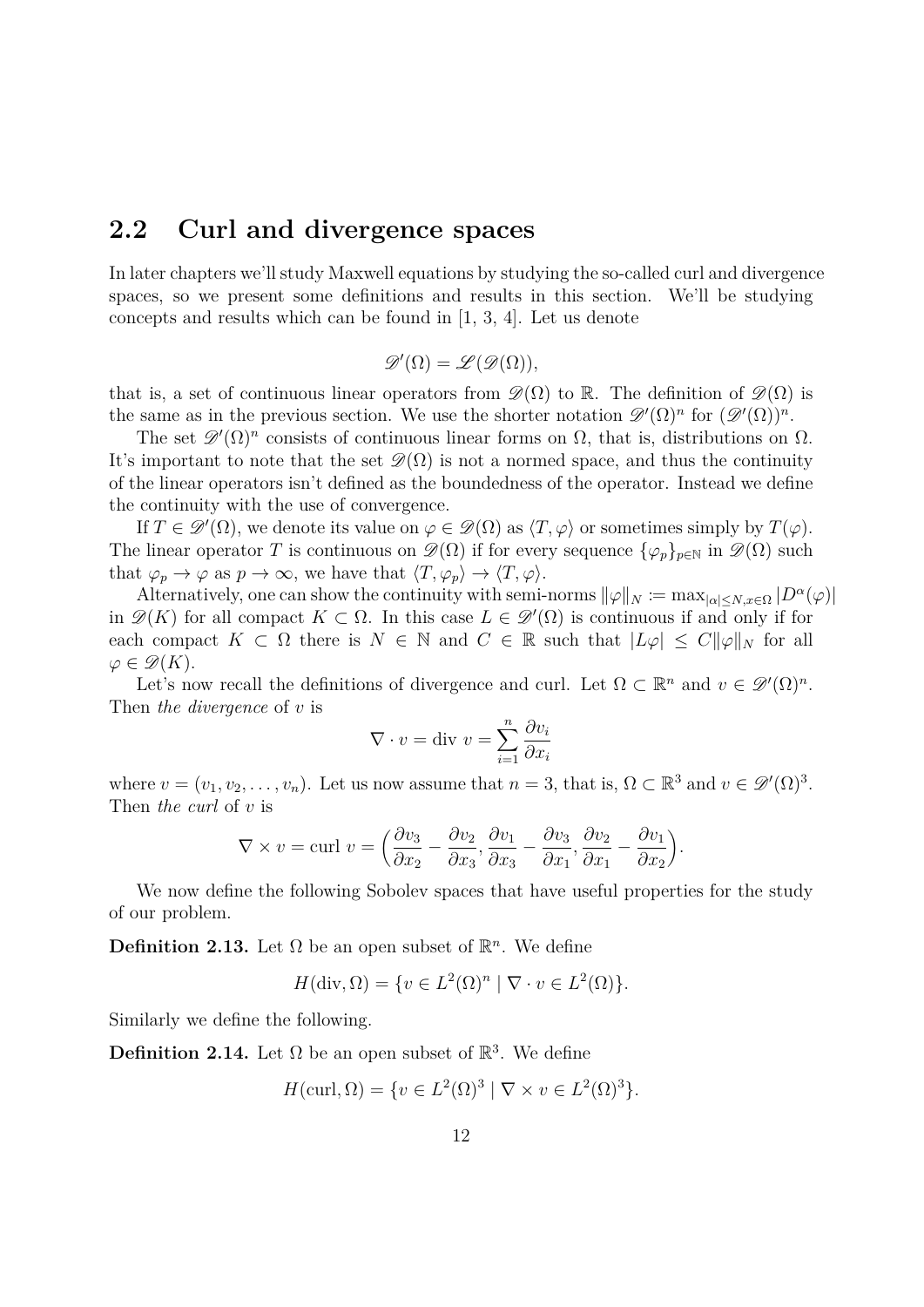We denote as  $H_0(\text{div}, \Omega)$  and  $H_0(\text{curl}, \Omega)$  the closures of  $\mathscr{D}(\Omega)^3$  in  $H(\text{div}, \Omega)$  and *H*(curl,  $\Omega$ ) respectively. We notice that both *H*(div,  $\Omega$ ) and *H*(curl,  $\Omega$ ) are Hilbert spaces with inner products

$$
(w,v)_{H(\text{div},\Omega)} \coloneqq (w,v) + (\nabla \cdot w, \nabla \cdot v)
$$

and

$$
(w, v)_{H(\text{curl}, \Omega)} \coloneqq (w, v) + (\nabla \times w, \nabla \times v)
$$

respectively, with  $( , )$  denoting the inner product in  $L^2$  spaces. Similarly, they can then be equipped with norms corresponding to these inner products,

$$
||v||_{H(\text{div},\Omega)} := (||v||^2 + ||\nabla \cdot v||^2)^{1/2}
$$

and

$$
||v||_{H(\text{curl},\Omega)} := (||v||^2 + ||\nabla \times v||^2)^{1/2}
$$

respectively.

#### <span id="page-14-0"></span>**2.2.1 Trace theorems**

As discussed in the section [2.1.3,](#page-9-0) the trace operator is a tool that can be used to define the restriction of the function to the boundary.

Next we will introduce the trace theorems for  $H(\text{div}, \Omega)$  and  $H(\text{curl}, \Omega)$  presented in [\[4\]](#page-51-3). We will start by recalling the definition of *Lipschitz boundary* which loosely refers to a boundary that can be thought of as a graph of a Lipschitz continuous function. This kind of boundary is often regular enough for our needs.

<span id="page-14-1"></span>**Definition 2.15.** Let  $\Omega \subset \mathbb{R}^n$ . Then  $\Omega$  is called a *Lipschitz domain* if for every point  $x \in \partial\Omega$  there exists a hyperplane *H* of dimension  $n-1$  which goes through *x*, a Lipschitz continuous function *g*:  $H \to \mathbb{R}$  over the hyperplane *H*, and positive real numbers  $r, h \in \mathbb{R}$ such that

(2.16) 
$$
\begin{cases} \Omega \cap C = \{y + zn \mid y \in B_r(x) \cap H, \ -h < z < g(y) \} \\ \partial \Omega \cap C = \{y + zn \mid y \in B_r(x) \cap H, \ g(y) = z \} \end{cases}
$$

where *n* is the unit normal vector to *H*,  $B_r(x)$  is the open ball of radius *r* centered around *x* and  $C = \{y + zn \mid y \in B_r(x) \cap H, -h < z < h\}$ . The boundary of Lipschitz domain is called a *Lipschitz boundary*.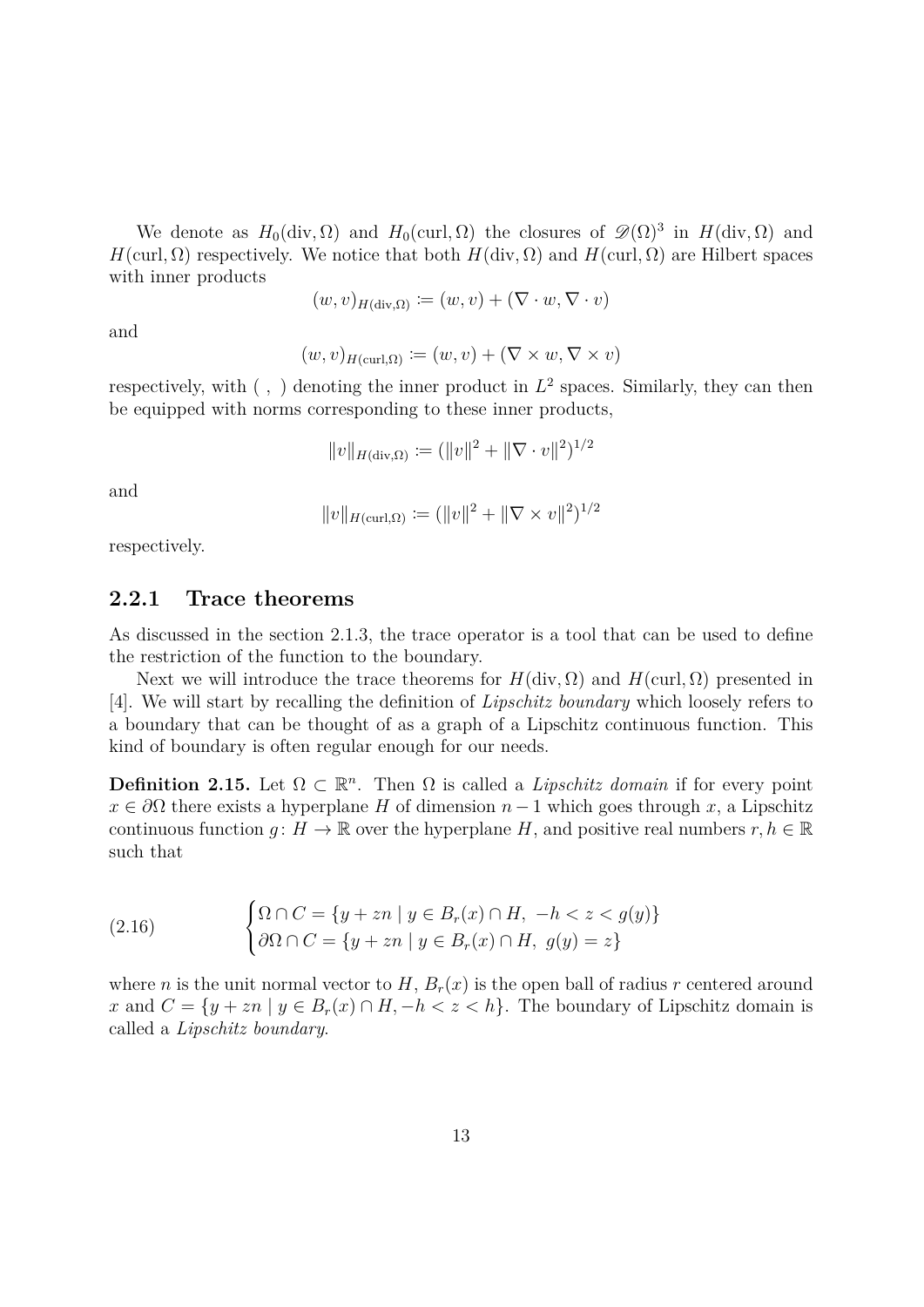**Theorem 2.17.** Let  $\Omega \subset \mathbb{R}^n$  be an open subset with a bounded Lipschitz boundary  $\partial \Omega = \Gamma$ . *Then*

- *(i) The trace map*  $\gamma_n$ :  $\mathscr{D}(\Omega)^n \to \mathbb{R}$  *defined by*  $\gamma_n(v) = v \cdot n|_{\partial\Omega}$  *where n denotes the unit normal to ∂*Ω *towards the exterior of* Ω*, extends to a continuous linear mapping from*  $H(\text{div}, \Omega)$  *onto*  $H^{-\frac{1}{2}}(\partial \Omega)^n$ .
- *(ii)* Let  $\gamma_n$  be as in *(i).* Then the kernel ker( $\gamma_n$ ) is the space  $H_0(\text{div}, \Omega)$
- *(iii) The space*  $D(\overline{\Omega})^n$  *is dense in*  $H(div, \Omega)$ *.*

Recall the usual notation  $H^{-\frac{1}{2}}(\partial \Omega)^n = (H^{-\frac{1}{2}}(\partial \Omega))^n$ . Alternatively we might in this case assume that  $\Omega$  has a smooth boundary, for example  $C^{1,1}$ -boundary.

*Proof.* We start with the point (iii).

(iii) Let  $w \in H(\text{div}, \Omega)$  such that *w* is orthogonal to the  $\mathscr{D}(\overline{\Omega})^n$ . Define

$$
((w, v)) \coloneqq (w, v) + (\nabla \cdot w, \nabla \cdot v).
$$

Then  $((w, v)) = 0$  for all  $v \in \mathscr{D}(\overline{\Omega})^n$ .

Let  $w_0 = \nabla \cdot w$ . We denote by  $\tilde{w}$  and  $\tilde{w_0}$  the extensions of w and  $w_0$  to the whole  $\mathbb{R}^n$ such that *w* and  $w_0$  are zero outside of  $\Omega$ . Similar to before, we have that

$$
(\tilde{w}, \varphi) + (\tilde{w_0}, \nabla \cdot \varphi) = 0
$$

for all  $\varphi \in \mathscr{D}(\mathbb{R}^n)$ . It follows that  $\tilde{w} = \nabla \tilde{w}_0$  in  $\mathscr{D}'(\mathbb{R}^n)$  and especially  $\tilde{w}_0 \in H^1(\mathbb{R}^n)$ . This on the other hand implies that  $w_0 \in H_0^1(\Omega)$ . Because  $\mathscr{D}(\Omega)$  is dense in  $H_0^1(\Omega)$ , there exists a sequence  $(\varphi_p)_{p \in \mathbb{N}}$  of elements  $\varphi_p \in \mathscr{D}(\Omega)$  such that  $\varphi_p \to w_0$  in  $H^1(\Omega)$  as  $p \to \infty$ .

Now it holds that

$$
((w, v)) = \lim_{p \to \infty} ((\nabla \varphi_p, v) + (\varphi_p, \nabla \cdot v)) = 0
$$

for all  $v \in H(\text{div}, \Omega)$ , and thus  $w = 0$ . This proves the point (iii). (i) Let's recall the Green's formula which states that

(2.18) 
$$
(v, \nabla \varphi) + (\nabla \cdot v, \varphi) = \int_{\Gamma} v \cdot n\varphi \, d\Gamma
$$

for all  $v \in \mathscr{D}(\overline{\Omega})^n$  and all  $\varphi \in \mathscr{D}(\overline{\Omega})$ . Similarly this holds for all  $\varphi \in H^1(\Omega)$  because  $\mathscr{D}(\overline{\Omega})$ is dense in  $H^1(\Omega)$ . We get the inequality

$$
\left| \int_{\Gamma} v \cdot n\varphi \, d\Gamma \right| \leq \|v\|_{H(\text{div},\Omega)} \|\varphi\|_{H^1(\Omega)}
$$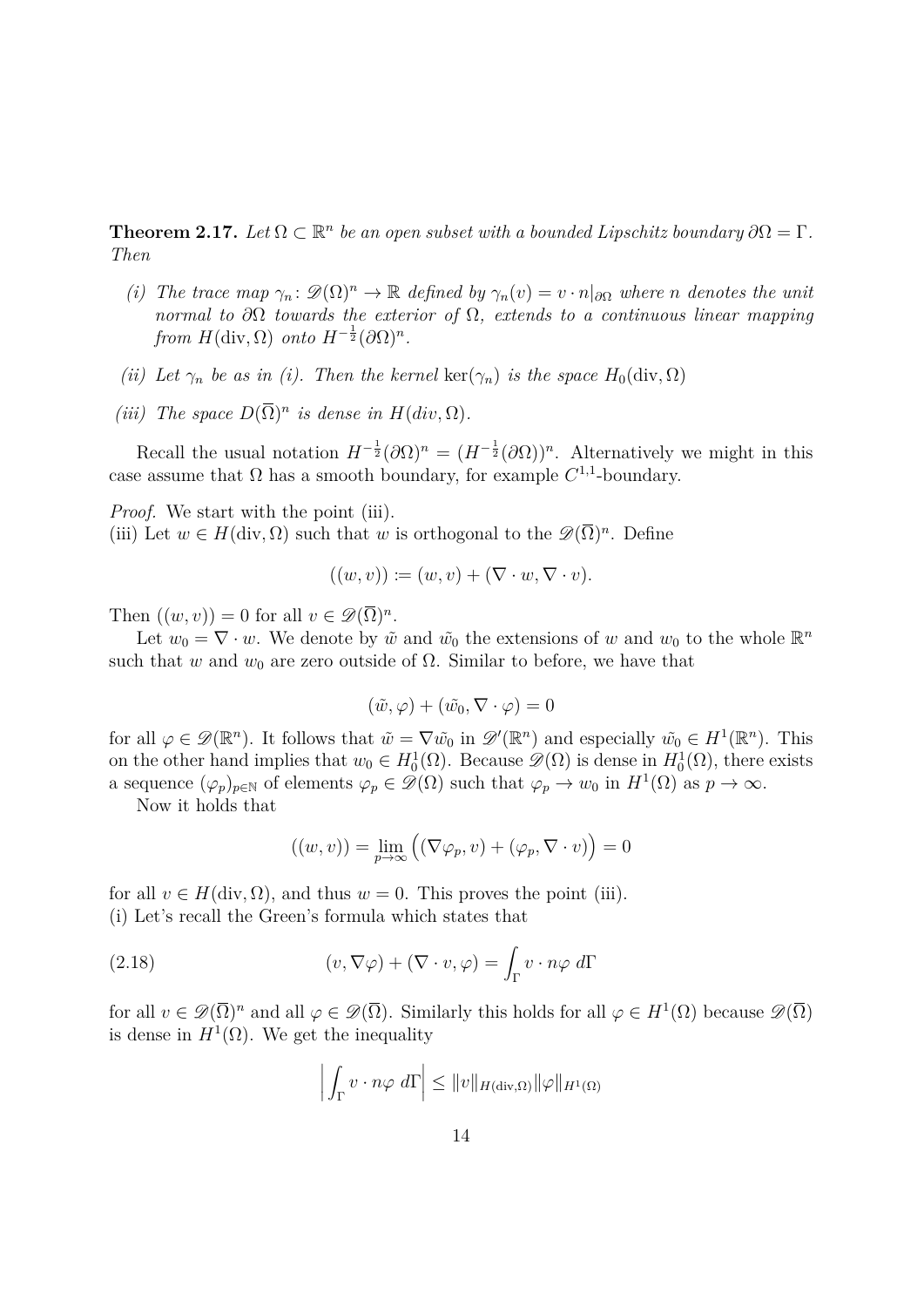for all  $v \in \mathscr{D}(\overline{\Omega})^n$  and  $\varphi \in H^1(\Omega)$ .

From the last inequality we obtain that

$$
\left| \int_{\Gamma} v \cdot n\varphi \, d\Gamma \right| \leq \|v\|_{H(\text{div},\Omega)} \|\varphi|_{\Gamma} \big\|_{H^{1/2}(\Gamma)}
$$

where  $\varphi|_{\Gamma}$  is the trace of  $\varphi$  on  $\Gamma$ . This can be deduced by noting that

$$
\left\|\varphi|_{\Gamma}\right\|_{H^{1/2}(\Gamma)}=\inf_{\psi\in H^1(\Omega), \psi|_{\Gamma}=\varphi|_{\Gamma}}\|\psi\|_{H^1(\Omega)}.
$$

Let's now consider the mapping  $\gamma_n : v \mapsto v \cdot n|_{\Gamma}$  which is defined on  $\mathscr{D}(\overline{\Omega})^n$  and equipped with the norm of  $H(\text{div}, \Omega)$ . It follows from previous remarks that  $\gamma_n$  has values in  $H^{\frac{1}{2}}(\Gamma)$ and that  $\gamma_n$  is also continuous. Thus it extends by continuity to the space  $H(\text{div}, \Omega)$ because, as mentioned in point (iii),  $\mathscr{D}(\overline{\Omega})^n$  is dense in  $H(\text{div}, \Omega)$ .

Let's now denote by  $\gamma_n$  the trace map defined from  $H(\text{div}, \Omega)$  to  $H^{-\frac{1}{2}}(\Gamma)$ , again defined by the rule  $\gamma_n v = v \cdot n|_{\Gamma}$ . Our goal is to show that  $\gamma_n$  is surjective. Let  $\mu \in H^{-\frac{1}{2}}(\Gamma)$  in which case the Neumann problem

(2.19) 
$$
\begin{cases} -\Delta u + u = 0 \text{ on } \Omega \\ \frac{\partial u}{\partial n}|_{\Gamma} = \mu \text{ on } \Gamma. \end{cases}
$$

has a solution  $u \in H^1(\Omega)$  [\[3\]](#page-51-2).

With the function *u* gotten from the Neumann problem, one can define  $v = \nabla u$ . In that case  $v \in H(\text{div}, \Omega)$  and  $\gamma_n v = \mu$ . This proves the point (i).

(ii) Finally, let *w* belong to the kernel of  $\gamma_n, w \in \text{ker}(\gamma_n)$ . Additionally, let *w* be orthogonal to  $\mathscr{D}(\Omega)^n$  in  $H(\text{div}, \Omega)$ , that is,

(2.20) 
$$
((v, w)) = (v, w) + (\nabla \cdot v, \nabla \cdot w) = 0
$$

for all  $v \in \mathscr{D}(\Omega)^n$ .

This implies, with the notation  $w_0 = \nabla \cdot w$ , that  $w = \nabla w_0$ . Thus we find that  $w_0 \in H^1(\Omega)$ . We can then apply Green's formula of the form

<span id="page-16-0"></span>
$$
(v, \nabla \varphi) + (\nabla \cdot v, \varphi) = \langle \gamma_n, \varphi |_{\Gamma} \rangle
$$

where  $\langle \cdot, \cdot \rangle$  denotes the duality between  $H^{-\frac{1}{2}}(\Gamma)$  and  $H^{\frac{1}{2}}(\Gamma)$ . By replacing  $\varphi$  in Green's formula with  $w_0$  and  $v$  by ker( $\gamma_n$ ), the result [2.20](#page-16-0) gives

$$
((v, w)) = \langle \gamma_n v, w_0 |_{\Gamma} \rangle = 0,
$$

and thus  $w = 0$ . In other words,  $\ker(\gamma_n) = H_0(\text{div}, \Omega)$  which proves the claim.

 $\Box$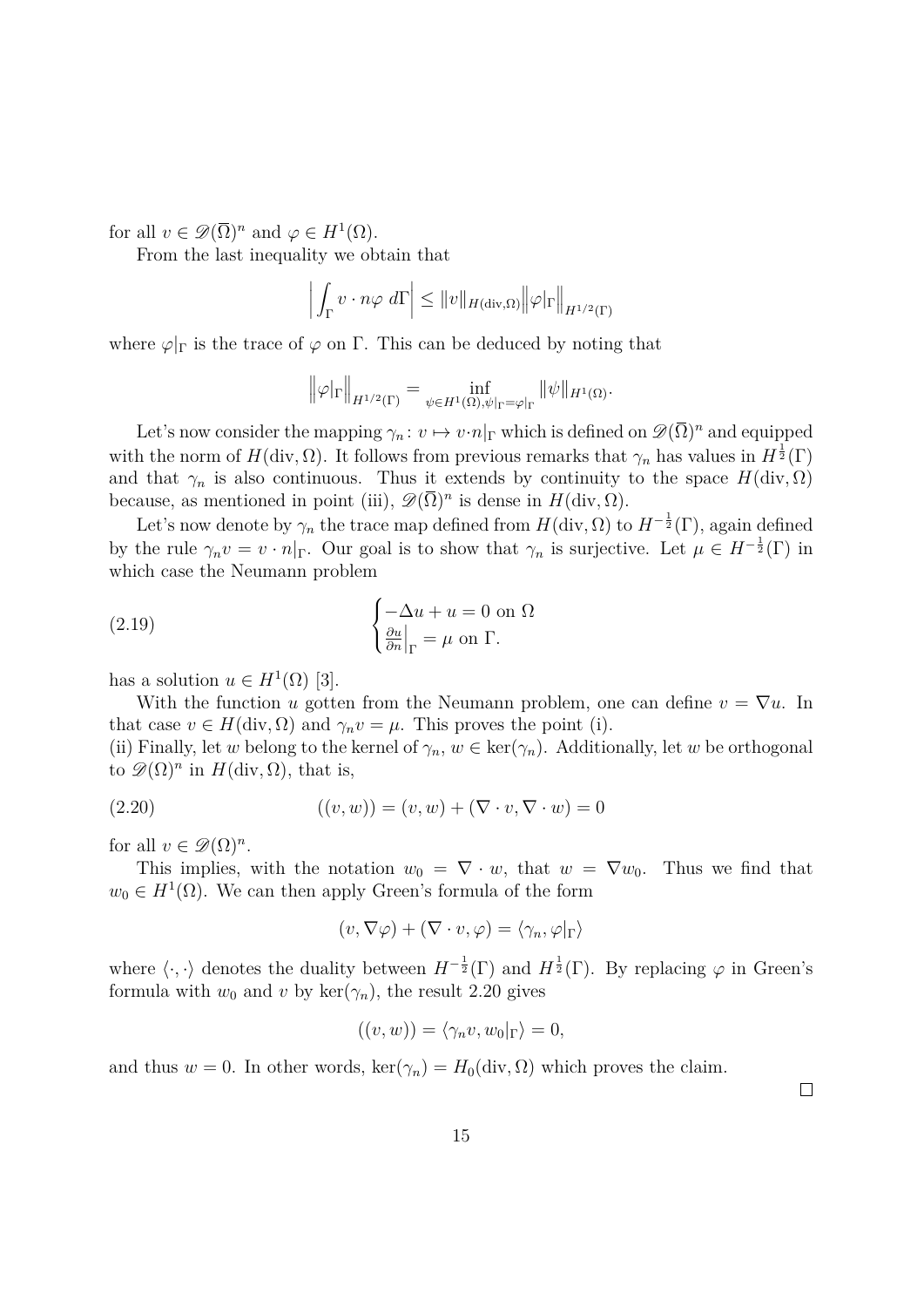<span id="page-17-1"></span>**Theorem 2.21.** Let  $\Omega \subset \mathbb{R}^3$  be an open subset with a bounded Lipschitz boundary  $\partial \Omega = \Gamma$ . *Then*

- *(i) The trace map*  $\gamma_n$ :  $\mathscr{D}(\Omega)^3 \to \mathbb{R}$  *defined by*  $\gamma_n(v) = v \wedge n|_{\partial\Omega}$  *where n denotes the unit normal to ∂*Ω *towards the exterior of* Ω*, extends to a continuous linear mapping from*  $H(\text{curl}, \Omega)$  *into*  $H^{-\frac{1}{2}}(\partial \Omega)^3$ .
- *(ii) Let*  $\gamma_n$  *be as in (i). Then the kernel* ker $(\gamma_n)$  *is the space*  $H_0(\text{curl}, \Omega)$ *.*
- *(iii) The space*  $\mathscr{D}(\overline{\Omega})^n$  *is dense in*  $H(\text{curl}, \Omega)$ *.*

As mentioned before, ∧ operator used on the [2.21](#page-17-1) (i) denotes the exterior product (see [2.25\)](#page-18-0). We omit the proof for the second trace theorem but it can be found in Robert Dautray and Jacques-Louis Lions's Mathematical Analysis and Numerical Methods for Science and Technology: Volume 3, Spectral Theory and Applications [\[4\]](#page-51-3).

#### <span id="page-17-0"></span>**2.2.2 Properties of curl and divergence**

In this section we will go through some of the properties and connections between curl, divergence, gradient and their respective Hilbert spaces. First we note some connections between spaces defined in the last section. In the following result *regularity* of the subset  $Ω$  means that it is of class  $\mathscr{C}^2$ . This means that for every point *x*<sub>0</sub> ∈ Γ there exists *r* > 0 and a  $C^k$  function  $\gamma: \mathbb{R}^{n-1} \to \mathbb{R}$  such that

$$
U \cap B(x_0,r) = \{x \in B(x_0,r) \mid x_n > \gamma(x_1,\ldots,x_n)\}.
$$

What this means in practice is that the boundary is quite smooth. Similarly we can define  $C^k$  boundaries and  $C^{\infty}$  boundaries if  $\gamma$  is  $C^k$  or  $C^{\infty}$  instead of  $C^2$  [\[1\]](#page-51-1).

**Theorem 2.22.** Let  $\Omega \subset \mathbb{R}^3$  be a bounded, open and regular subset of  $\mathbb{R}^3$ . Let the boundary *of*  $\Omega$  *be*  $\Gamma = \partial \Omega$  *and define the Sobolev spaces* 

(2.23) 
$$
\begin{cases} H_{t0}^1(\Omega)^3 = \{ v \in H^1(\Omega)^3 \mid v \wedge n|_{\Gamma} = 0 \} \\ H_{n0}^1(\Omega)^3 = \{ v \in H^1(\Omega)^3 \mid v \cdot n|_{\Gamma} = 0 \}. \end{cases}
$$

*Then for these spaces it holds that*

<span id="page-17-2"></span>
$$
H_{t0}^1(\Omega)^3 = H_0(\text{curl}, \Omega) \cap H(\text{div}, \Omega)
$$

*and*

$$
H_{n0}^1(\Omega)^3 = H(\text{curl}, \Omega) \cap H_0(\text{div}, \Omega).
$$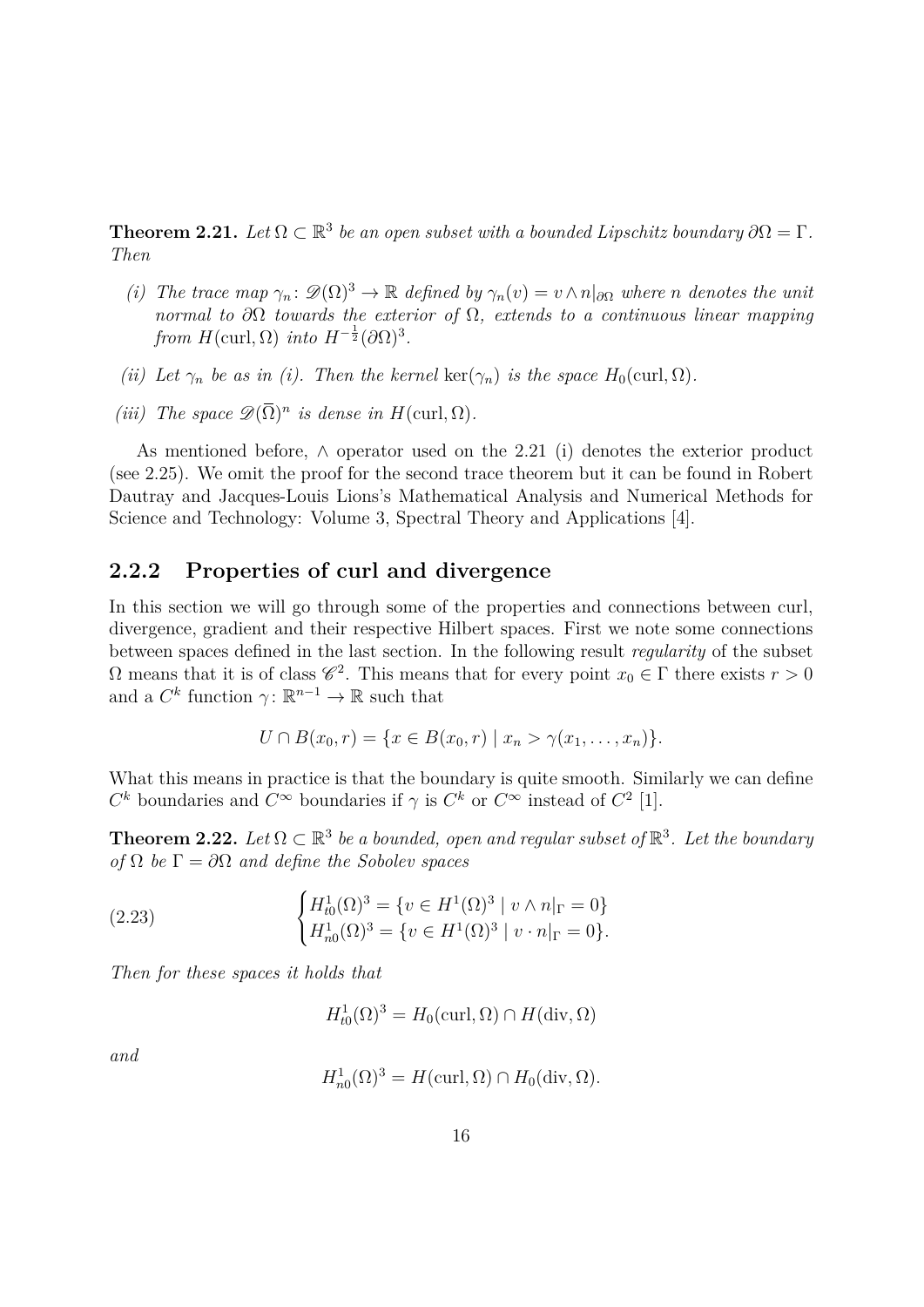Note that to define the boundary values in [2.23](#page-17-2) you need trace theorems which we present in section [2.2.1.](#page-14-0)

In the last result ∧ operator is called *an exterior product* which is loosely related to the cross product in three dimensional spaces. Let  $u, v \in \mathbb{R}^3$  have the following representations with the standard basis  $\{e_1, e_2, e_3\}.$ 

(2.24) 
$$
\begin{cases} u = u_1 e_1 + u_2 e_2 + u_3 e_3 \\ v = v_1 e_1 + v_2 e_2 + v_3 e_3. \end{cases}
$$

Then the exterior product  $u \wedge v$  is a bivector defined by

<span id="page-18-0"></span>
$$
(2.25) \quad u \wedge v = (u_1v_2 - u_2v_1)(e_1 \wedge e_2) + (u_2v_3 - u_3v_2)(e_2 \wedge e_3) + (u_3v_1 - u_1v_3)(e_3 \wedge e_1).
$$

Note that the coefficients are the same as in the cross product. While cross product can be interpreted as a vector perpendicular to both *u* and *v*, the exterior product can be interpreted as the parallelogram spanned by the vectors *u* and *v*. It's also important to note that the exterior product does not depend on the choice of orientation. Exterior product is also associative, whereas cross product is not.

The spaces  $H^1_{t0}(\Omega)^3$  and  $H^1_{n0}(\Omega)^3$  defined above represent those elements in  $H^1(\Omega)^3$ that are either not tangential or normal vector fields of the surface Γ.

Another interesting connection is the decomposition of  $L<sup>2</sup>$  spaces using divergence spaces and the gradient of Sobolev spaces. This is often called the Helmholtz decomposition. Recall how we defined Lipschitz boundary on [2.15.](#page-14-1)

<span id="page-18-1"></span>**Lemma 2.26.** Let  $\Omega$  be a connected open set in  $\mathbb{R}^3$  with a Lipschitz boundary  $\Gamma$ .  $L^2(\Omega)^3$ *has the following orthogonal decompositions*

$$
\begin{cases}\nL^2(\Omega)^3 = \nabla H^1(\Omega) \oplus H_0(\text{div } 0, \Omega) \\
L^2(\Omega)^3 = \nabla H_0^1(\Omega) \oplus H(\text{div } 0, \Omega)\n\end{cases}
$$

*where we use spaces*  $H(\text{div } 0, \Omega)$  *and*  $H_0(\text{div } 0, \Omega)$  *defined by* 

$$
H(\text{div } 0, \Omega) = \left\{ u \in L^{2}(\Omega)^{3} \mid \nabla \cdot u = 0 \right\},\
$$
  

$$
H_{0}(\text{div } 0, \Omega) = \left\{ u \in L^{2}(\Omega)^{3} \mid \nabla \cdot u = 0, \ n \cdot u = 0 \text{ on } \Gamma \right\}.
$$

*Proof.* (of Lemma [2.26\)](#page-18-1)

It's enough for us to prove that  $\nabla H^1(\Omega)$  is orthogonal to  $H_0(\text{div } 0, \Omega)$  and similarly that  $\nabla H_0^1(\Omega)$  is orthogonal to  $H(\text{div } 0, \Omega)$ .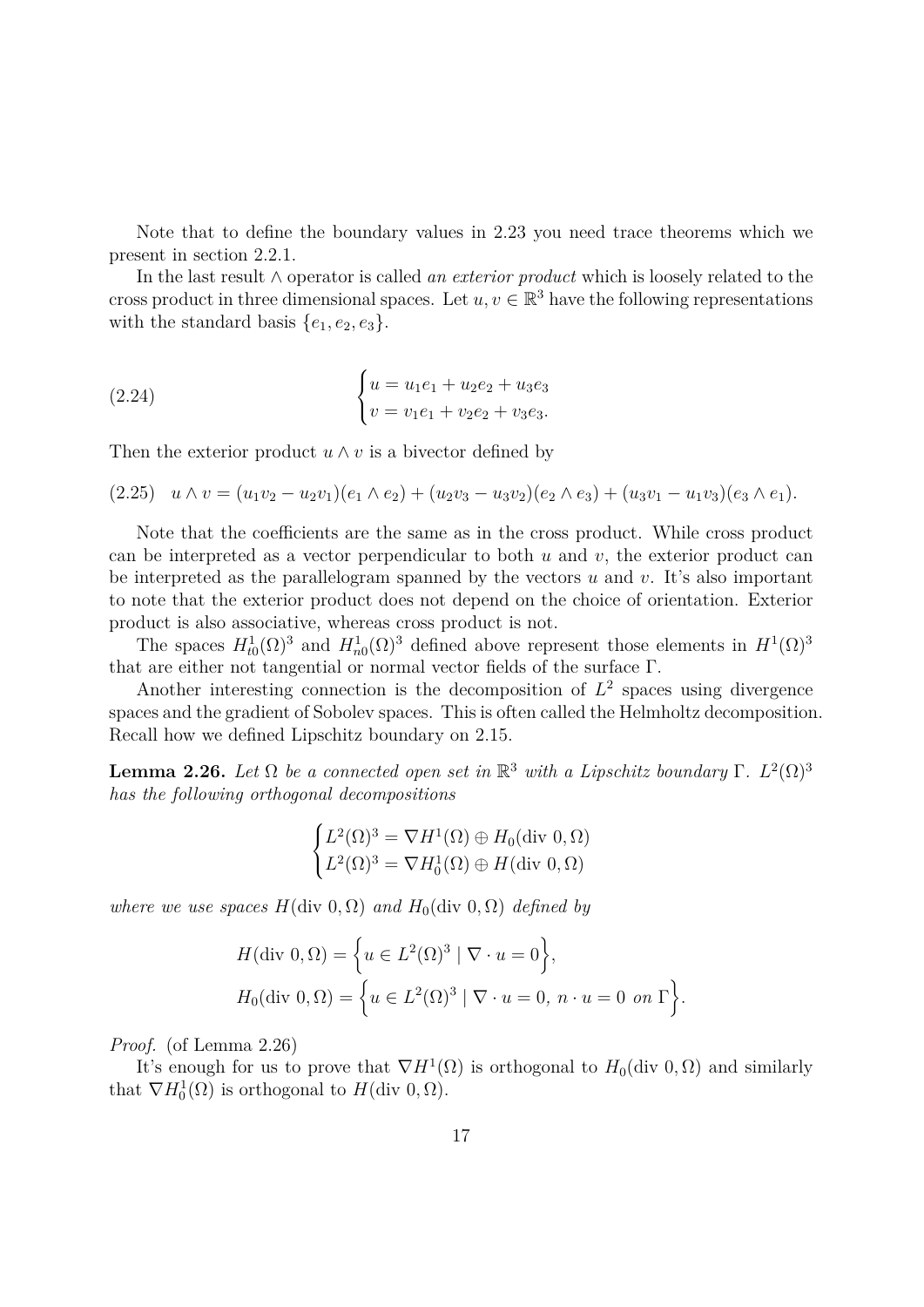Now we get the Helmholtz decomposition by noting that  $H^1(\Omega)$  and respectively  $H_0^1(\Omega)$ are closed in  $L^2(\Omega)^3$ . This is because for Hilbert spaces *E* and their closed subspaces *M* it holds that  $E = M \oplus M^{\perp}$  [\[9\]](#page-51-0).

Let  $v \in L^2(\Omega)^3$  be orthogonal to the space  $\nabla H^1(\Omega)$ . Then

$$
(v,\nabla \varphi)=-\langle \nabla \cdot v, \varphi \rangle=0
$$

with all  $\varphi \in \mathscr{D}(\Omega)$ . Here  $(v, \nabla \varphi)$  denotes the scalar product of *v* and  $\nabla \varphi$  in  $L^2(\Omega)^3$ . Similarly here  $\langle \nabla \cdot v, \varphi \rangle$  denotes the duality between corresponding spaces of the  $\nabla \cdot v$ and  $\varphi$ .

Thus  $\nabla \cdot v = 0$  and  $v \in H(\text{div}, \Omega)$ . Let's use the Green's formula of the form

$$
(v, \nabla \varphi) + (\nabla \cdot v, \varphi) = \langle v \cdot n, \varphi |_{\Gamma} \rangle
$$

or in other terms,

$$
\int_{\Omega} v \nabla \varphi \, dx + \int_{\Omega} (\nabla \cdot v) \varphi \, dx = \int_{\Gamma} (v \cdot n) \varphi \, d\Gamma
$$

where *n* is the unit normal on  $\partial\Omega = \Gamma$ . Then we get that  $v \cdot n|_{\Gamma} = 0$ . Thus  $v \in H_0(\text{div } 0, \Omega)$ and we have proven that

$$
(\nabla H^1(\Omega))^{\perp} \subset H_0(\text{div } 0, \Omega).
$$

Now, let  $v \in L^2(\Omega)^3$  be orthogonal to  $H_0(\text{div } 0, \Omega)$ . Then  $(v, \varphi) = 0$  with all  $\varphi \in H_0(\text{div } 0, \Omega)$ . Because for  $\varphi$  it holds that  $\nabla \cdot \varphi = 0$  and  $n \cdot \varphi = 0$  on  $\Gamma$ , the Green's formula

$$
\int_{\Omega} \varphi \nabla v \, dx + \int_{\Omega} (\nabla \cdot \varphi) v \, dx = \int_{\Gamma} (\varphi \cdot n) v \, d\Gamma
$$

implies that  $\nabla v = 0$  and thus  $v \in \nabla H^1$ . This proves that

$$
H_0(\text{div } 0, \Omega) \subset (\nabla H^1(\Omega))^{\perp}.
$$

We have now proven that  $\nabla H^1(\Omega)$  and  $H_0(\text{div } 0, \Omega)$  are orthogonal. In a similar manner one can deduce that  $\nabla H_0^1(\Omega)$  is orthogonal to  $H(\text{div } 0, \Omega)$ .

With these results and the knowledge that  $H^1(\Omega)$  and  $H_0^1(\Omega)$  are closed in  $L^2(\Omega)^3$ , it follows that

$$
\begin{cases}\nL^2(\Omega)^3 = \nabla H^1(\Omega) \oplus H_0(\text{div } 0, \Omega) \\
L^2(\Omega)^3 = \nabla H_0^1(\Omega) \oplus H(\text{div } 0, \Omega).\n\end{cases}
$$

 $\Box$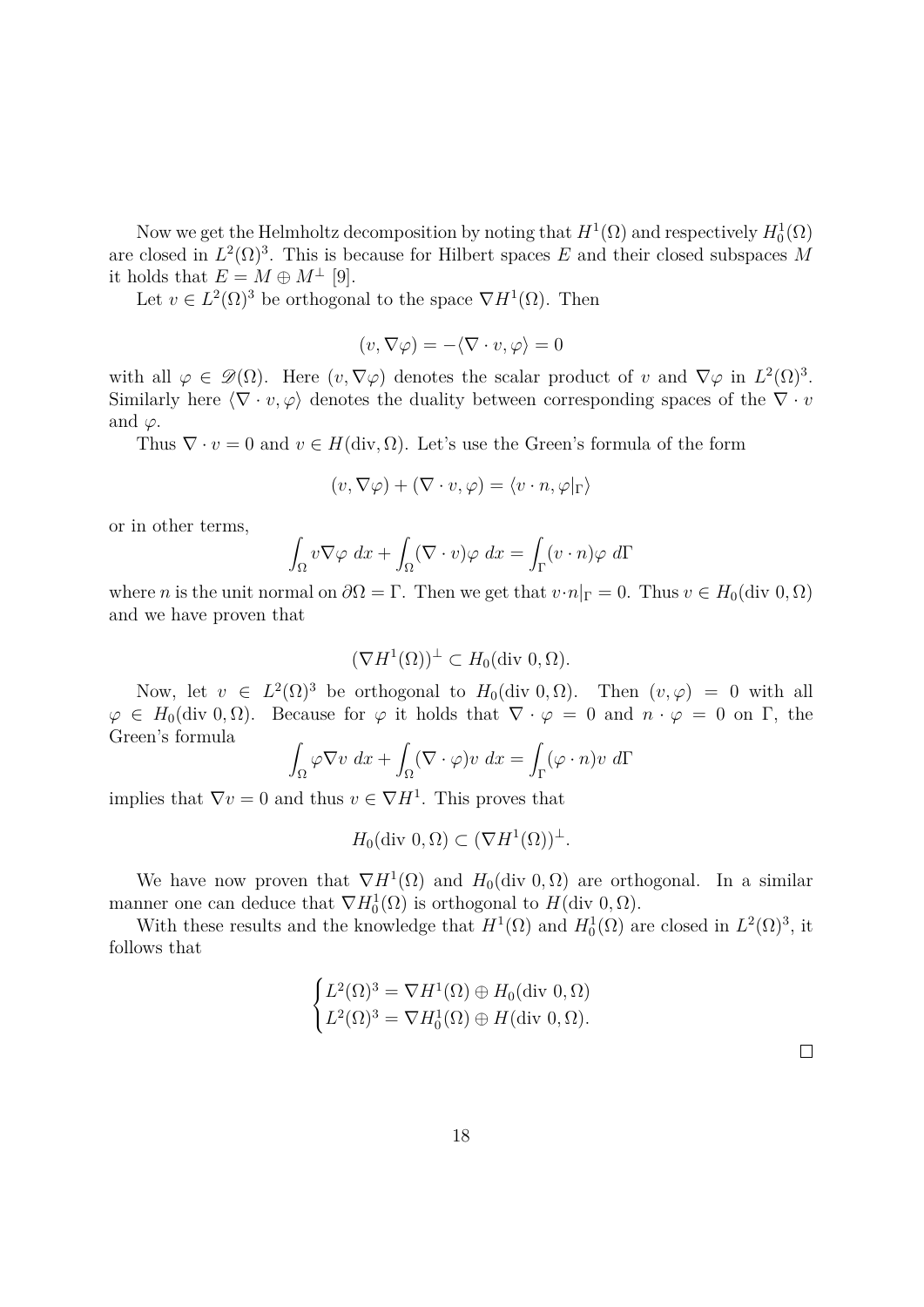Next, let's take a look at some other results related to curl, divergence and gradient. The following lemma is an important result that gives sufficient conditions for existence of gradient or curl representation for a vector field.

<span id="page-20-0"></span>**Lemma 2.27.** *(Poincare's lemma) Let*  $\Omega$  *be an open set in*  $\mathbb{R}^3$  *and let*  $u = (u_i)$ *,*  $i \in \{1, \ldots 3\}$ *. Let*  $u_i \in C^1(\Omega)$  *with every*  $i \in \{1, \ldots 3\}$ *.* 

- *(i)* If  $\nabla \times u = 0$  then there exists  $p \in \mathscr{C}^2$  such that  $u = \nabla p$  locally, that is, every point  $x_0 \in \Omega$  *has a neighborhood*  $U(x_0)$  *and a differentiable p defined in*  $U(x_0)$  *such that*  $u = \nabla p$  *in*  $U(x_0)$ *. Note that*  $p$  *may change when moving from one neighborhood to another.*
- *(ii)* If  $\nabla \cdot u = 0$  *then there exists w such that for the component functions it holds that*  $w_i \in C^1$  *and*  $u = \nabla \times w$  *locally.*

*Proof.* Let  $u \in C^1(\Omega)^3$  such that  $\nabla \times u = 0$ . Let  $x' = (x'_1, x'_2, x'_3) \in \Omega$ . Now, let's define the function *p* by using integration in a smart way.

$$
p(x) = \int_{x_1'}^{x_1} u_1(x_1, x_2, x_3) dx_1 + \int_{x_2'}^{x_2} u_2(x_1, x_2, x_3) dx_2 + \int_{x_3'}^{x_3} u_3(x_1, x_2, x_3) dx_3
$$

where  $x = (x_1, x_2, x_3)$ . Now if we calculate the gradient of p, we notice that

$$
\nabla p = u
$$

which proves the first part.

In the second part, let  $u \in C^1(\Omega)^3$  such that  $\nabla \cdot u = 0$ . Let  $x' = (x'_1, x'_2, x'_3) \in \Omega$ . Let's define the functions  $v = (v_1, v_2, v_3)$  and  $v' = (v'_1, v'_2, v'_3)$  in a similar manner as before by

$$
v_1(x) = \int_{x'_2}^{x_2} u_3(x_1, x_2, x_3) dx_2 - \int_{x'_3}^{x_3} u_2(x_1, x_2, x_3) dx_3
$$
  

$$
v_2(x) = \int_{x'_3}^{x_3} u_1(x_1, x_2, x_3) dx_3 - \int_{x'_1}^{x_1} u_3(x_1, x_2, x_3) dx_1
$$
  

$$
v_3(x) = \int_{x'_1}^{x_1} u_2(x_1, x_2, x_3) dx_1 - \int_{x'_2}^{x_2} u_1(x_1, x_2, x_3) dx_2
$$

and

$$
v'_1(x) = \int_{x'_2}^{x_2} u_3(x_1, x_2, x'_3) dx_2 - \int_{x'_3}^{x_3} u_2(x_1, x'_2, x_3) dx_3
$$
  

$$
v'_2(x) = \int_{x'_3}^{x_3} u_1(x'_1, x_2, x_3) dx_3 - \int_{x'_1}^{x_1} u_3(x_1, x_2, x'_3) dx_1
$$
  

$$
v'_3(x) = \int_{x'_1}^{x_1} u_2(x_1, x'_2, x_3) dx_1 - \int_{x'_2}^{x_2} u_1(x'_1, x_2, x_3) dx_2.
$$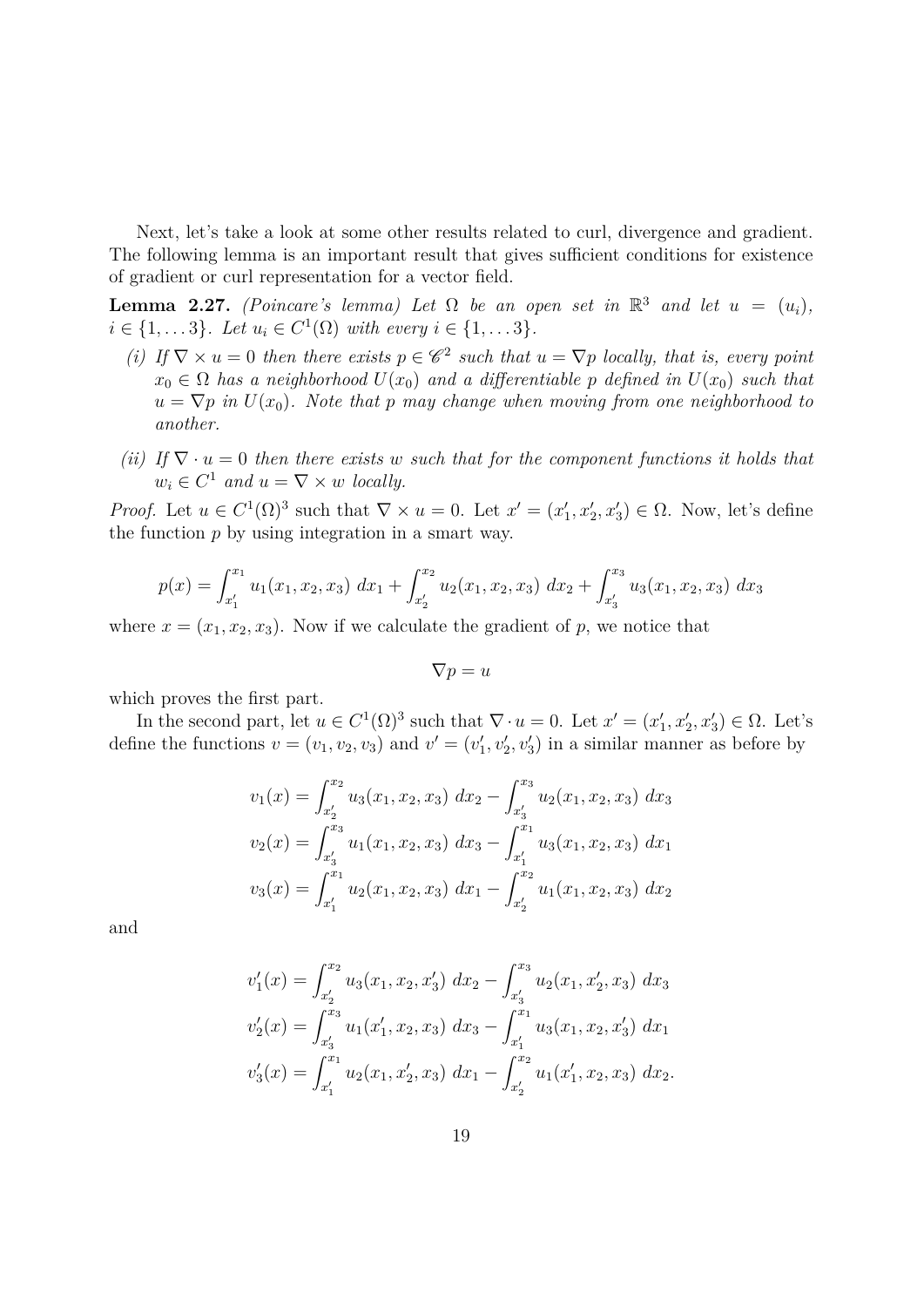Now  $\nabla \times v = -3u + u'$  and  $\nabla \times v' = -2u'$  where we define *u'* by

$$
u'(x_1, x_2, x_3) = (u_1(x'_1, x_2, x_3), u_2(x_1, x'_2, x_3), u_3(x_1, x_2, x'_3)).
$$

 $\left(v+\frac{1}{2}\right)$  $(\frac{1}{2}v')$  it holds that  $\nabla \times w = u$ . This proves the Then we notice that with  $w = -\frac{1}{3}$ 3 second claim and ends the proof.  $\Box$ 

Poincare's lemma also has the following global form presented in [\[4\]](#page-51-3).

**Corollary 2.28.** *(Poincare's lemma)* Let  $\Omega$  be an open and simply connected set in  $\mathbb{R}^3$ *and let*  $u \in L^2(\Omega)^3$ *.* 

- *(i) If*  $\nabla \times u = 0$  *then there exists*  $p \in H^1(\Omega)$  *such that*  $u = \nabla p$ *.*
- *(ii) If*  $\nabla \cdot u = 0$  *then there exists*  $v \in H^1(\Omega)$  *such that*  $u = \nabla \times v$ *.*

For our purposes it will be useful to consider elements of  $L^2(\Omega)^3$  by decomposing them into a gradient and curl part. The following lemma guarantees the uniqueness of such decomposition [\[4\]](#page-51-3).

**Lemma 2.29.** Let  $\Omega \subset \mathbb{R}^3$  such that  $\Omega$  can be made simply connected by a finite number *of regular cuts. Then each element of*  $u \in L^2(\Omega)^3$  *has the unique decomposition* 

$$
u = \nabla p + (\nabla \times w)
$$

*where*  $p \in H^1(\Omega)$  *is unique up to a constant and*  $w \in H^1(\Omega)$ <sup>3</sup> *satisfies on the boundary*  $\Gamma$ 

$$
n \cdot (\nabla \times w)|_{\Gamma} = 0
$$

*where n is the normal vector of* Γ*.*

Here the set  $\Omega$  can be made simply connected by a finite number of regular cuts. The reqularity of the cuts means that for  $\Omega \subset \mathbb{R}^n$  there exists cuts  $\Sigma_1, \ldots, \Sigma_N$  of dimension *n*−1 that are of class  $\mathscr{C}^r$  with  $r \geq 2$  such that  $\Sigma_i \cap \Sigma_j = \emptyset$  for  $i \neq j$  and  $i, j \in \{1, ..., N\}$ . We also assume that  $\Sigma_i$  are non-tangential to the boundary  $\Gamma = \partial \Omega$ . Thus  $\Omega \setminus (\square \cup \square)$  $\bigcup_{i=1 \text{ to } N} \Sigma_i$ is simply connected.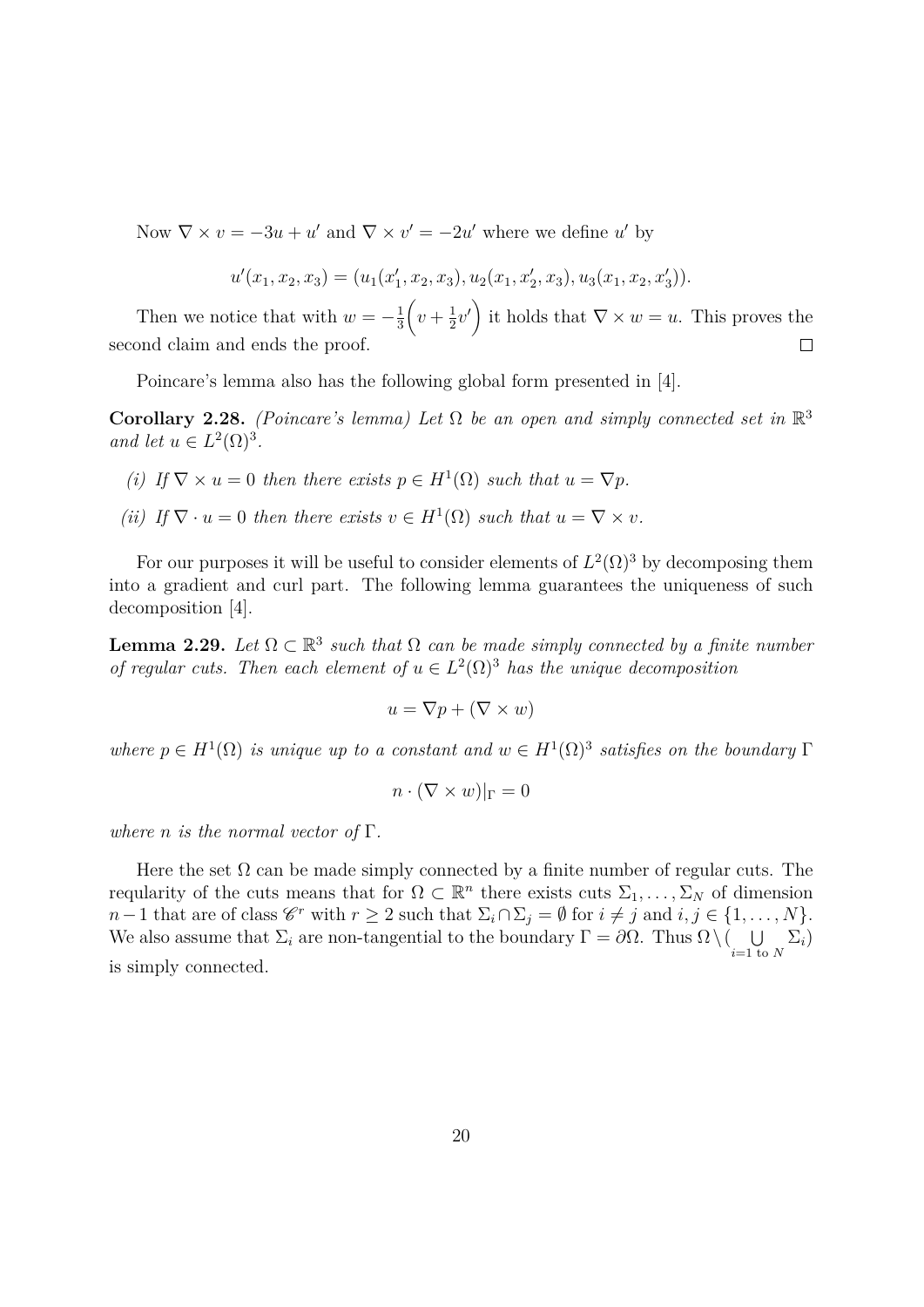The following result is also used later when studying magnetic and electric fields and their decompositions.

<span id="page-22-0"></span>**Lemma 2.30.** Let  $\Omega \subset \mathbb{R}^n$  be an open subset with  $n = 2$  or  $n = 3$  such that it's bounded *and connected, with*  $n-1$  *dimensional boundary of sufficient regularity, say, class*  $\mathscr{C}^2$ . *We also assume that* Ω *can be made simply connected with a finite number of regular cuts and that the boundary*  $\Gamma = \partial \Omega$  *has a finite number of connected components.* 

*Then, the kernel of curl in*  $L^2(\Omega)^n$ *, denoted by*  $H$ (curl 0*,*  $\Omega$ *), is the sum of two orthogonal* spaces  $\nabla H^1(\Omega)$  *and*  $\mathbb{H}_1(\Omega)$ *, defined by* 

$$
\nabla H^{1}(\Omega) = \{ \nabla u \mid u \in H^{1}(\Omega) \}
$$

*and*

$$
\mathbb{H}_1(\Omega) = \{ u \in L^2(\Omega)^2 \mid \nabla \times u = 0, \nabla \cdot u = 0, u \cdot n |_{\Gamma} = 0 \}.
$$

*Proof.* We omit the proofs for these two results related to decompositions here but they can be found in [\[4\]](#page-51-3).  $\Box$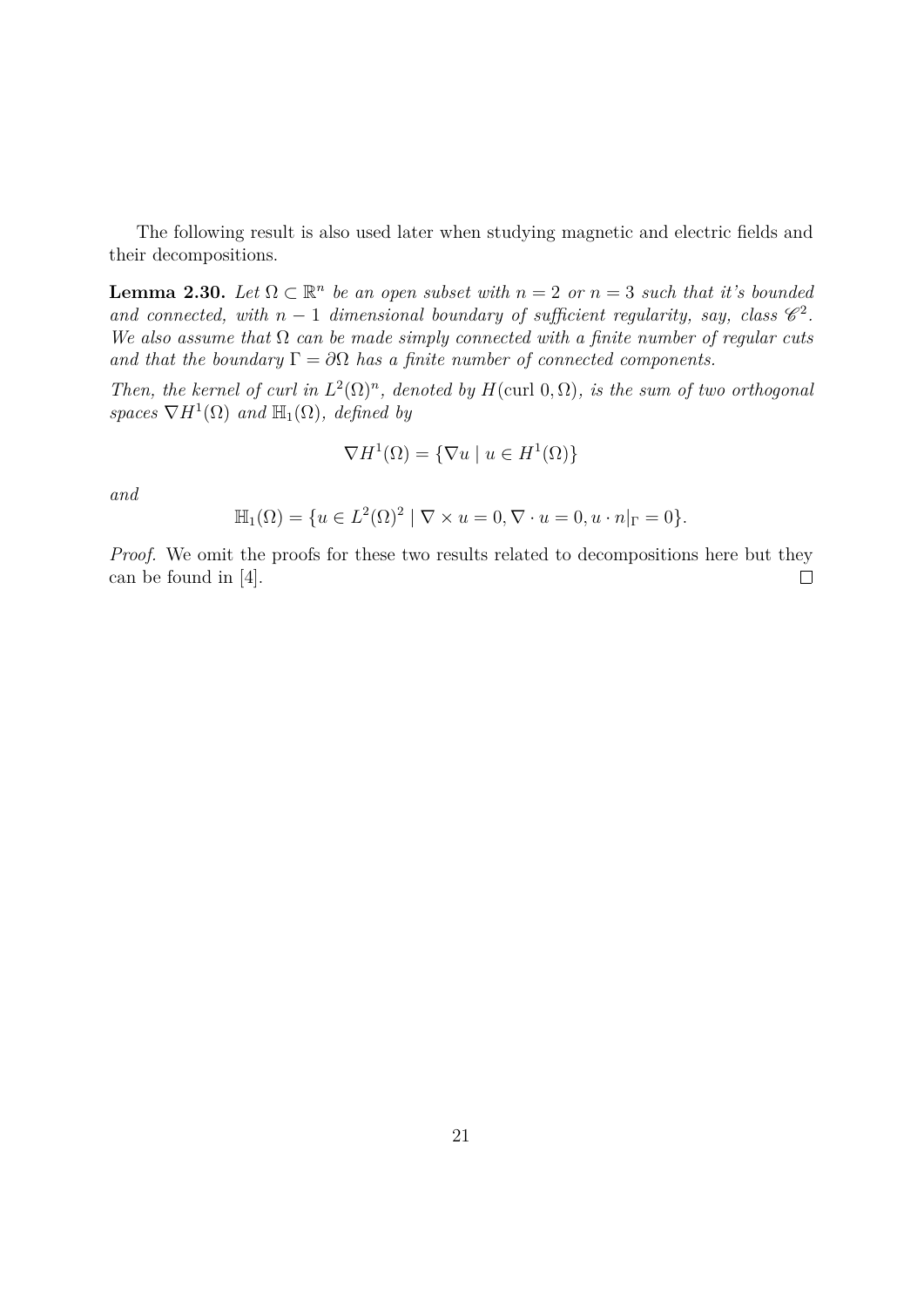### <span id="page-23-0"></span>**2.3 Introduction to Maxwell's equations**

Maxwell's equations are an important set of equations that describe the behaviour of electromagnetic radiation in a vacuum or in a medium. The equations in a vacuum are

- $(i)$   $\nabla \cdot E = \frac{\rho}{\epsilon}$ *ε*0 (Gauss's law)
- (ii)  $\nabla \cdot B = 0$  (Gauss's law for magnetic field)

(iii) 
$$
\nabla \times E = -\frac{\partial B}{\partial t}
$$
 (Faraday's law)  
(iv)  $\nabla \times B = \mu_0 \left( J + \varepsilon_0 \frac{\partial E}{\partial t} \right)$  (Ampère's law),

where *E* denotes the electric field, *B* denotes magnetic flux density, *J* denotes current density,  $\varepsilon_0$  denotes vacuum permittivity and  $\mu_0$  denotes vacuum permeability [\[7,](#page-51-4) [2,](#page-51-5) [6\]](#page-51-6).

In a medium the situation is a bit different. Let's assume that the studied media are isotropic so that they react to electric or magnetic fields in the same way no matter the direction of the fields. In a medium the Maxwell's equations differ from the vacuum equations so that Gauss's law obtains a form

$$
\nabla \cdot D = \rho
$$

and Ampere's law a form

$$
\nabla \times H = J + \varepsilon_0 \frac{\partial D}{\partial t},
$$

where  $D = \varepsilon E$  is the electric displacement field and  $H = B/\mu$  is the magnetic field. We say that the media is perfect if  $D = \varepsilon E$  and  $H = B/\mu$  hold for some *constants*  $\varepsilon$  and  $\mu$ .

Above  $\varepsilon$  is called the permittivity of the medium and  $\mu$  is called the permeability of the medium. In a vacuum the situation reverts to the forms mentioned earlier, so in the future we will often present the equations with *D* and *H*.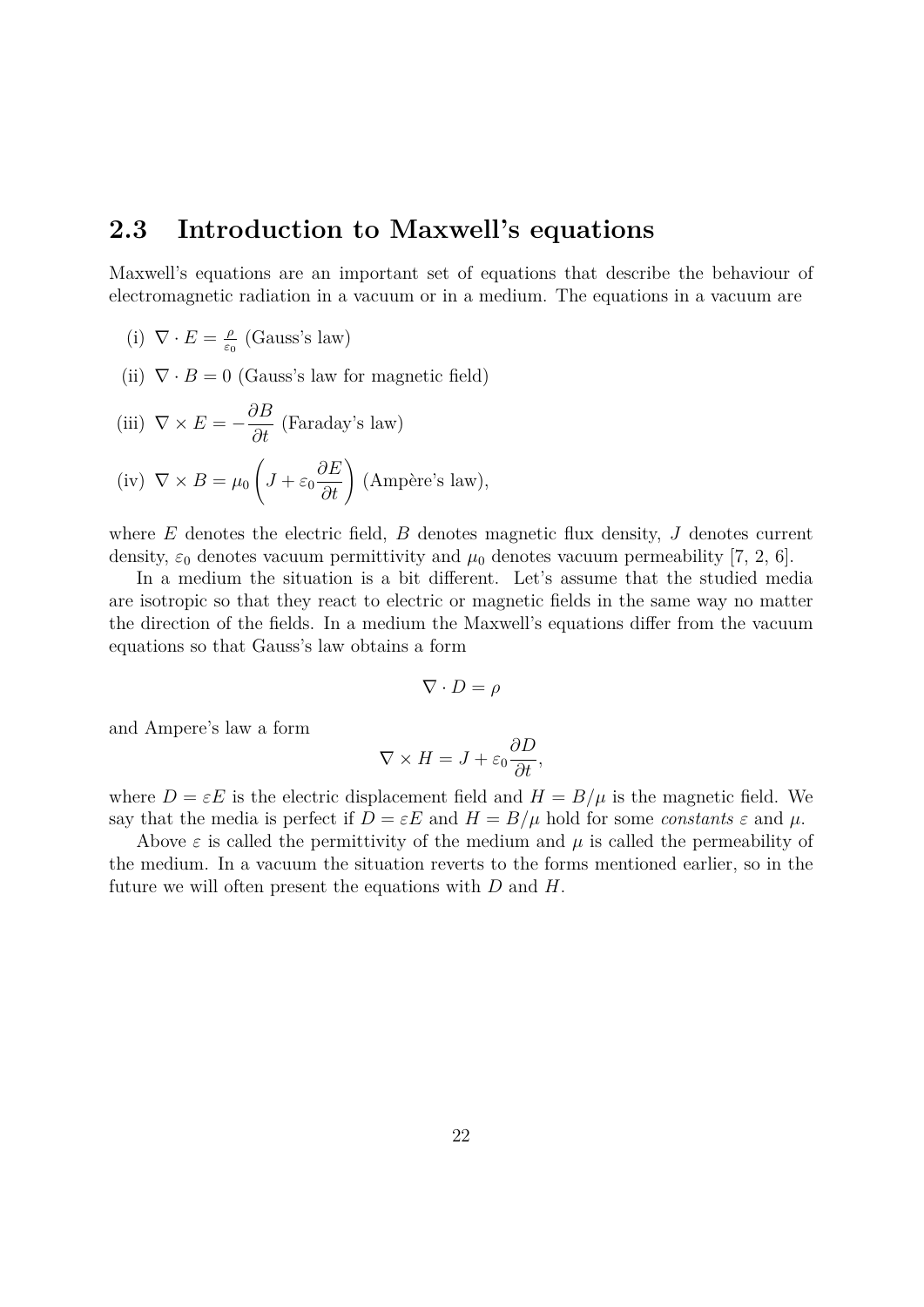### <span id="page-24-0"></span>**Time-harmonic forms**

Often it's useful to present Maxwell's equations in a form that doesn't depend on time but instead of the angular frequencies of the fields. Thus we need to define so-called *time-harmonic* Maxwell's equations.

For simplicity, we consider sinusoidal signals, that is, signals that have time dependancy shaped like sine wave. However, in general case any arbitrary signal could be formed with a sum of sinusoidal waves. Let's use complex representation and thus our signal is of the form

$$
f(x,t) = u(x)e^{i\omega t + \theta}
$$

where  $u(x) \in \mathbb{C}$  does not depend on time. We can denote  $u = u_R + i u_I$  where  $u_R \in \mathbb{R}$  is the real part and  $u_I \in \mathbb{R}$  is the imaginary part.

Time derivative acts only on the term  $e^{i\omega t + \theta}$  in the Maxwell's equations. Thus the time derivative in the equations can be replaced with  $i\omega$ , and the time-harmonic Maxwell's equations are

(i)  $\nabla \cdot D(x) = \rho$ 

(ii) 
$$
\nabla \cdot B(x) = 0
$$

(iii) 
$$
\nabla \times E(x) = -i\omega B(x)
$$

(iv) 
$$
\nabla \times H(x) = J + i\omega \varepsilon_0 E(x)
$$
.

We notice that the equation (ii) follows from the equation (iii) by taking a divergence. Similarly equation (i) follows from equation (iv) by taking into account the conservation of charges,  $\nabla \cdot J = -i\omega \rho$ . Thus it's enough to view the equations

(2.31) 
$$
\begin{cases} \nabla \times E = -i\omega\mu H\\ \nabla \times H = i\omega \varepsilon E + J \end{cases}
$$

assuming that the medium is perfect.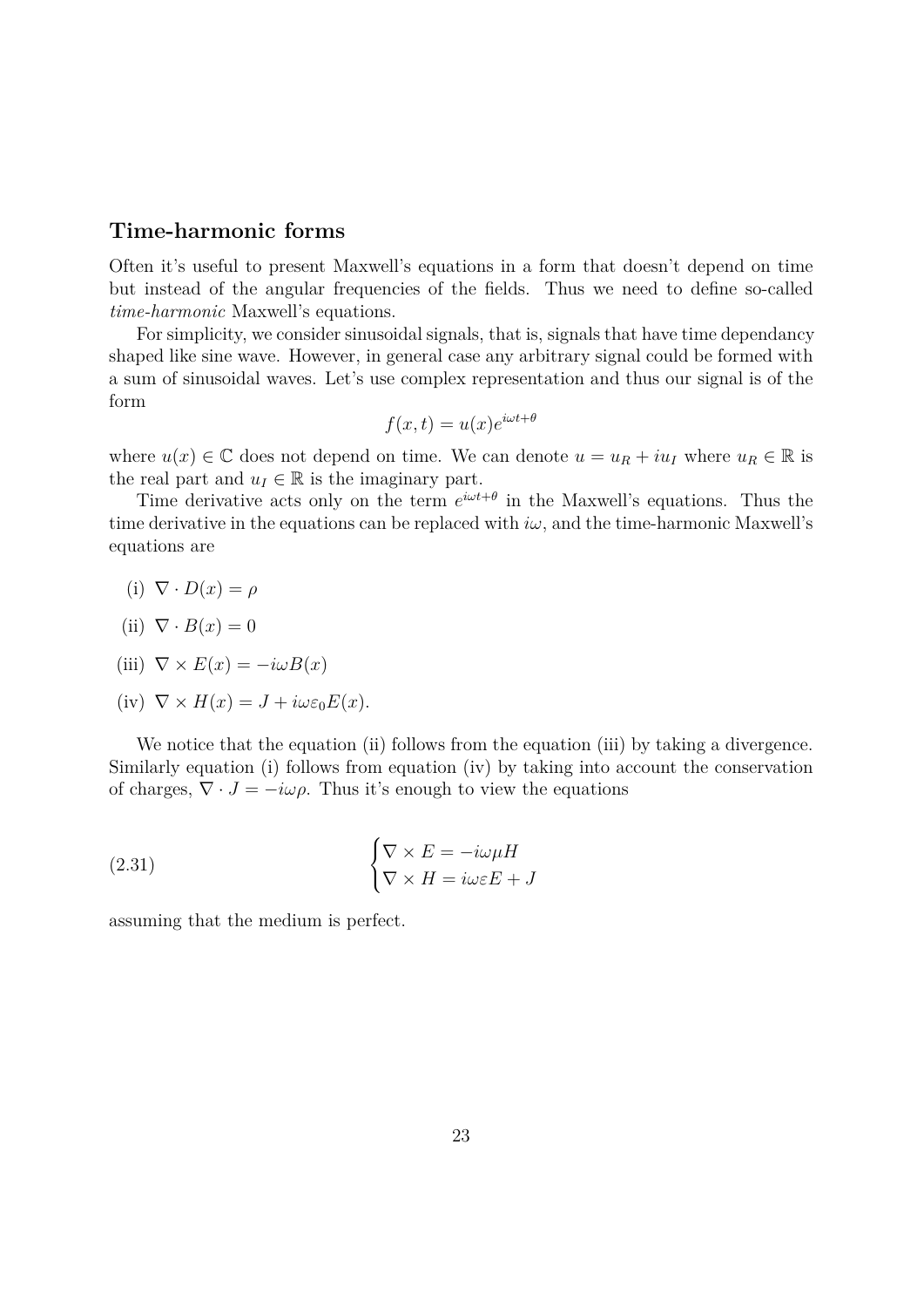## <span id="page-25-0"></span>**Chapter 3**

## **Magnetostatics and Electrostatics**

### <span id="page-25-1"></span>**3.1 Magnetostatics of a surface current**

Let's consider the following problem presented and studied in Mathematical Analysis and Numerical Methods for Science and Technology: Volume 3 by Robert Dautray and Jacques-Louis Lions which we utilise as a source during this chapter [\[4\]](#page-51-3). A media is called perfect magnetic media if it holds that  $B = \mu H$  with some constant  $\mu$ . Now, let there be two perfect magnetic media with permeability  $\mu$  and  $\mu'$ .

Let these media be such that the first one is taking up the domain  $\Omega$  which is open, bounded and regular subset of  $\mathbb{R}^3$ , while the latter is taking up the domain  $\Omega'$  where  $\Omega' = \mathbb{R}^3 \setminus \overline{\Omega}$ . For the regularity, we can for example assume that the boundary of  $\Omega$  is of class  $\mathscr{C}^2$ . Let's also assume that there is no current through  $\Omega$  and  $\Omega'$ , and thus there can only be currents in the surface between these two media. In particular, what happens to the magnetic field in the surface that separates the media? Let's denote this surface by  $\Gamma = \partial \Omega$ .

Problems such as this where we study the magnetic field in a system where the currents are steady are called magnetostatic problems. We will go through the details later, but we notice that there might be a jump in the magnetic field on the boundary Γ where we know currents can exist. This discontinuity is exactly the reason why we need to study the problem from the perspective of Sobolev spaces. Let's then study the problem further.

Let  $\Omega$ ,  $\Omega'$  and  $\Gamma$  be as defined above. Let there be no current in  $\Omega$  or  $\Omega'$ . Now Maxwell's equations imply that

<span id="page-25-2"></span>(3.1) 
$$
\begin{cases} \nabla \cdot B = 0 \text{ in } \mathbb{R}^3 \\ \nabla \times B = 0 \text{ in } \Omega \text{ and in } \Omega' \end{cases}
$$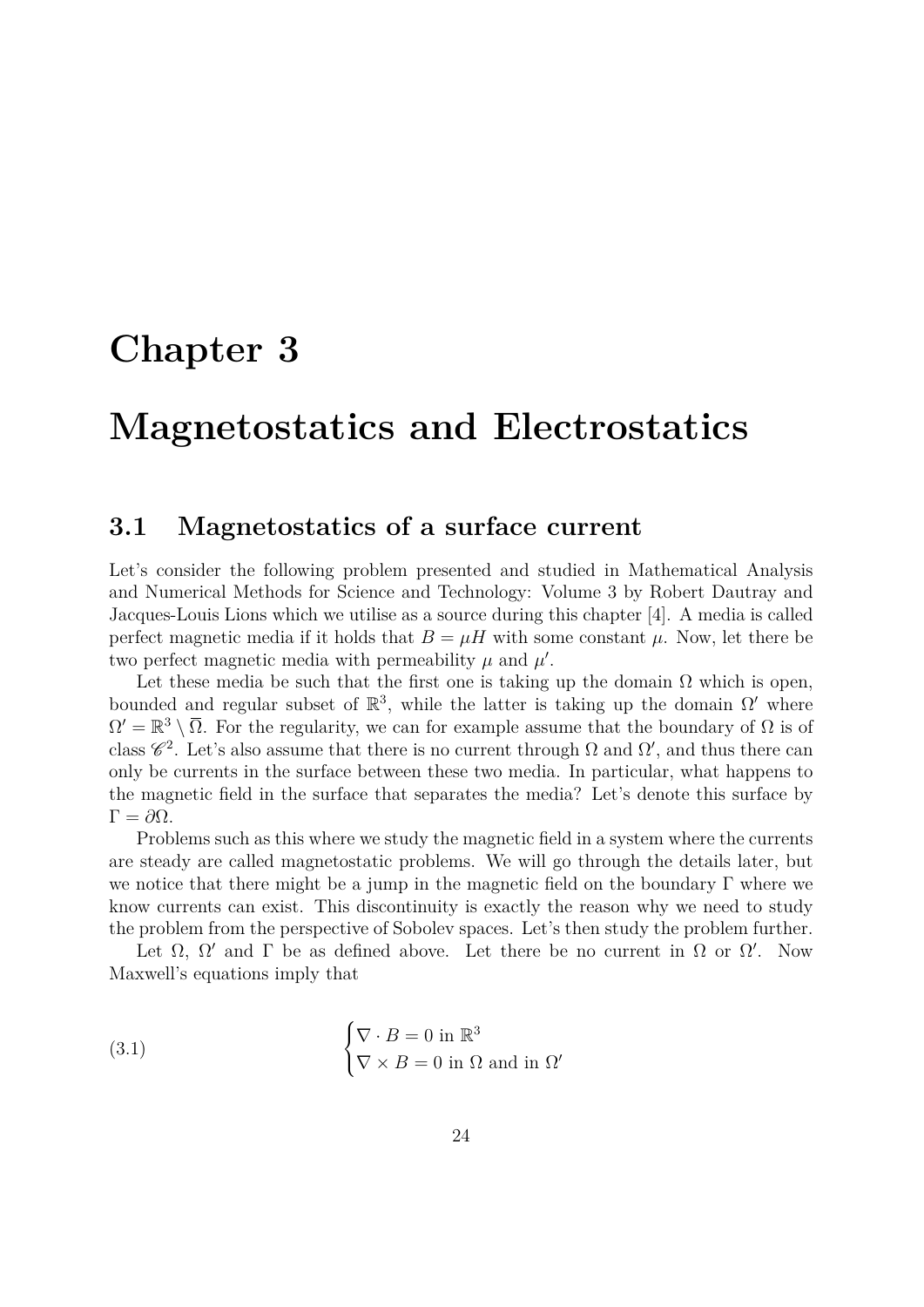We might also assume that our solution needs to have finite energy. This is so that the solution will be consistent with the real-world phenomenon where energy needs to be finite but it also guarantees unique solvability. Nonetheless, it's important to note that our system is extremely idealized as we use perfect media. The finite energy means that

<span id="page-26-0"></span>(3.2) 
$$
W = \frac{1}{2\mu} \int_{\Omega} |B|^2 dx + \frac{1}{2\mu'} \int_{\Omega'} |B|^2 dx < \infty.
$$

Let's study the problem in two parts. First, let the surface current  $J_{\Gamma}$  be known. Then the problem is equivalent to the problem of finding a function  $B \in L^2(\mathbb{R}^3)^3$  which satisfies the following conditions.

(3.3) 
$$
\begin{cases} \nabla \cdot B = 0 \text{ in } \mathbb{R}^3 \\ \nabla \times B = 0 \text{ in } \Omega \text{ and } \Omega' \\ \n\begin{bmatrix} B \\ -\frac{B}{\mu} \wedge n \end{bmatrix}_{\Gamma} = J_{\Gamma} \text{ in } \Gamma \end{cases}
$$

where *n* is a normal vector on  $\Gamma$  orientated to the exterior of  $\Omega$ , and  $J_{\Gamma}$  satisfies  $(\nabla \cdot J_{\Gamma})|_{\Gamma} = 0$ . Recall how we defined the boundary values of Sobolev functions in Chapter [2.1.](#page-4-1) Here  $\left[-\frac{B}{\mu}\right]$  $\frac{B}{\mu} \wedge n$ Γ denotes the jump in  $-\frac{B}{\mu}$  $\frac{B}{\mu} \wedge n$  on  $\Gamma$ . In other words,

<span id="page-26-1"></span>
$$
\label{eq:3.1} \left[ \, -\, \frac{B}{\mu} \wedge n \right]_{\Gamma} = - \Big( \frac{B_{\Omega'}|_{\Gamma}}{\mu} - \frac{B_{\Omega}|_{\Gamma}}{\mu} \Big) \wedge n.
$$

Now, let's denote the following spaces containing fields equipped with zero divergence as

$$
V_{W^1} = \{ A \in W^1(\mathbb{R}^3)^3 \mid \nabla \cdot A = 0 \}
$$

and

$$
V_{L^2} = H(\text{div } 0, \mathbb{R}^3) = \{ B \in L^2(\mathbb{R}^3)^3 \mid \nabla \cdot B = 0 \}.
$$

Here the notation  $W^1(\mathbb{R}^3)$  refers to Beppo-Levi space of  $\mathbb{R}^3$ . For any arbitrary open set  $\Omega \subset \mathbb{R}^3$  we define the semi-norm  $\|\nabla \varphi\|_{L^2(\Omega)^n}$  for  $\varphi \in \mathscr{D}(\overline{\Omega})$ . Let us also assume  $\Omega$  is connected. Then we define the space  $W^1(\Omega)$  as the closure of  $\mathscr{D}(\overline{\Omega})$  under  $\|\nabla \varphi\|_{L^2(\Omega)^n}$ . Because  $\Omega$  is connected, if we assume that  $\nabla \varphi = 0$  for  $\varphi \in \mathscr{D}(\overline{\Omega})$ , then it actually holds that  $\varphi = 0$  [\[4\]](#page-51-3). Thus  $\|\nabla \varphi\|_{L^2(\Omega)^n}$  is a norm on  $\mathscr{D}(\overline{\Omega})$ . We can then define the closure of  $\mathscr{D}(\Omega)$  under the norm in the usual way as the intersection of all closed sets containing  $\mathscr{D}(\overline{\Omega})$ . Analogously to the definition of  $W^1(\mathbb{R}^3)$  we define  $W_0^1(\Omega)$  as the closure of  $\mathscr{D}(\Omega)$ under the norm  $\|\nabla \varphi\|_{L^2(\Omega)^n}$ .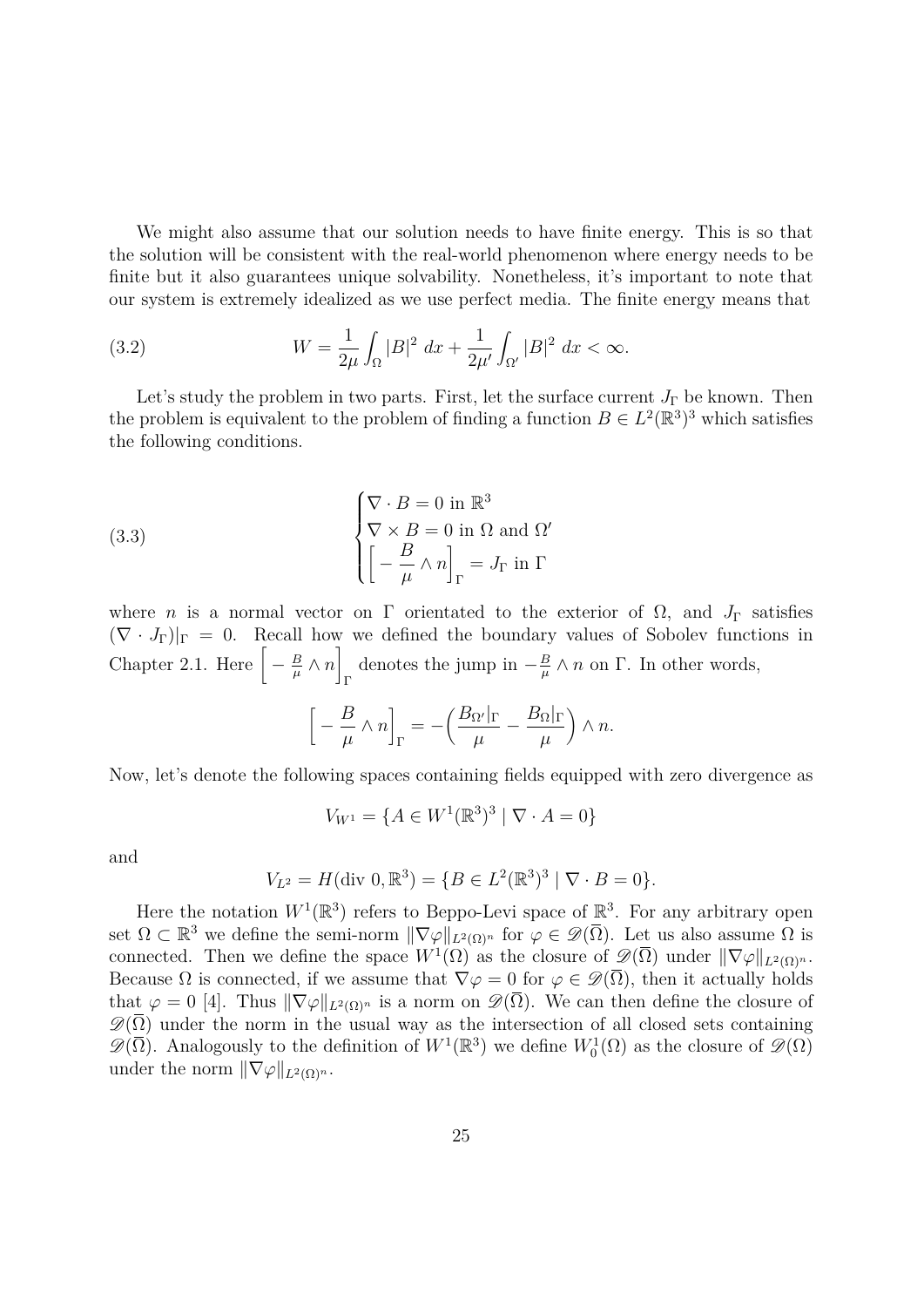We know by Poincare's lemma [2.27](#page-20-0) that for each  $\tilde{B} \in V_{L^2}$  there exists a unique  $\widetilde{A} \in V_{W^1}$  such that  $\widetilde{B} = \nabla \times \widetilde{A}$ . Let us define the following operators.

$$
a(B, \tilde{B}) = \frac{1}{2\mu} \int_{\Omega} B \cdot \tilde{B} \, dx + \frac{1}{2\mu'} \int_{\Omega'} B \cdot \tilde{B} \, dx
$$

and

$$
a_0(A, \tilde{A}) = a(\nabla \times A, \nabla \times \tilde{A})
$$

with all  $B, \tilde{B} \in V_{L^2}$  and  $A, \tilde{A} \in V_{W^1}$ . Note that *a* corresponds to the magnetic energy defined in [3.2](#page-26-0) if  $B = B$ . Using these operators we can find equivalent form to the problem [3.3](#page-26-1) and also show the uniqueness of the solution.

<span id="page-27-2"></span>**Lemma 3.4.** Let  $J_{\Gamma}$  be a given surface current such that  $J_{\Gamma} \in H^{-\frac{1}{2}}(\Gamma)^3$ ,  $J_{\Gamma} \cdot n = 0$  almost *everywhere on*  $\Gamma$  *and*  $\nabla \cdot J_{\Gamma} = 0$  *on*  $\Gamma$ *. Then the problem [3.3](#page-26-1) is equivalent to the problem of finding*  $B \in V_{L^2}$  *(and respectively*  $A \in V_{W^1}$  *for*  $B = \nabla \times A$ *) satisfying the condition* 

<span id="page-27-0"></span>(3.5) 
$$
a(B, \tilde{B}) = a_0(A, \tilde{A}) = \frac{1}{2} \int_{\Gamma} J_{\Gamma} \cdot \tilde{A}|_{\Gamma} d\Gamma
$$

*for all*  $\widetilde{B} = \nabla \times \widetilde{A} \in V_{L^2}, \ \widetilde{A} \in V_{W^1}.$  *This problem has exactly one solution.* 

*Proof.* Let's show that if [3.5](#page-27-0) holds for  $B \in V_{L^2}$  then the second and third equations in [3.3](#page-26-1) are satisfied. Because  $B \in V_{L^2}$ , it follows that  $\nabla \cdot B = 0$  and the first equation is already clear.

Let's choose  $\tilde{A}$  in [3.5](#page-27-0) such that  $\tilde{A} \in \mathcal{D}(\Omega)^3$ . In particular  $\nabla \cdot \tilde{A} = 0$  because  $\tilde{A} \in V_{L^2}$ . Equation [3.5](#page-27-0) then gives  $\nabla \times B = 0$  in  $\Omega$ . Then, let's choose  $\tilde{A}$  in 3.5 such that  $\tilde{A} \in \mathscr{D}(\Omega')^3$ . Again, [3.5](#page-27-0) then gives  $\nabla \times B = 0$  in  $\Omega'$ . Thus the second equation in [3.3](#page-26-1) holds.

Now, let's apply Green's formula in Ω and Ω' for  $\tilde{A} \in \mathscr{D}(\mathbb{R}^3)^3$  with  $\nabla \cdot \tilde{A} = 0$ , or  $A \in V_{W^1}$ . Now [3.5](#page-27-0) gives

(3.6) 
$$
a(B,\tilde{B}) = a_0(A,\tilde{A}) = \frac{1}{2\mu} \int_{\Gamma} (B_{\Omega} \wedge n) \cdot \tilde{A} d\Gamma - \frac{1}{2\mu'} \int_{\Gamma} (B_{\Omega'} \wedge n) \cdot \tilde{A} d\Gamma.
$$

<span id="page-27-1"></span>Thus

(3.7) 
$$
a(B, \tilde{B}) = a_0(A, \tilde{A}) = \frac{1}{2\mu} \int_{\Gamma} \left[ -\frac{B}{\mu} \wedge n \right]_{\Gamma} \cdot \tilde{A}|_{\Gamma} d\Gamma.
$$

We notice that the set of functions in  $f \in H^{-\frac{1}{2}}(\Gamma)^3$  that satisfy  $\int_{\Gamma} f \cdot n \ d\Gamma = 0$  is exactly the same as the set that contains traces  $f = \tilde{A}|_{\Gamma}$  for  $\tilde{A} \in V_{W^1}$ . Now the equation [3.7](#page-27-1) gives that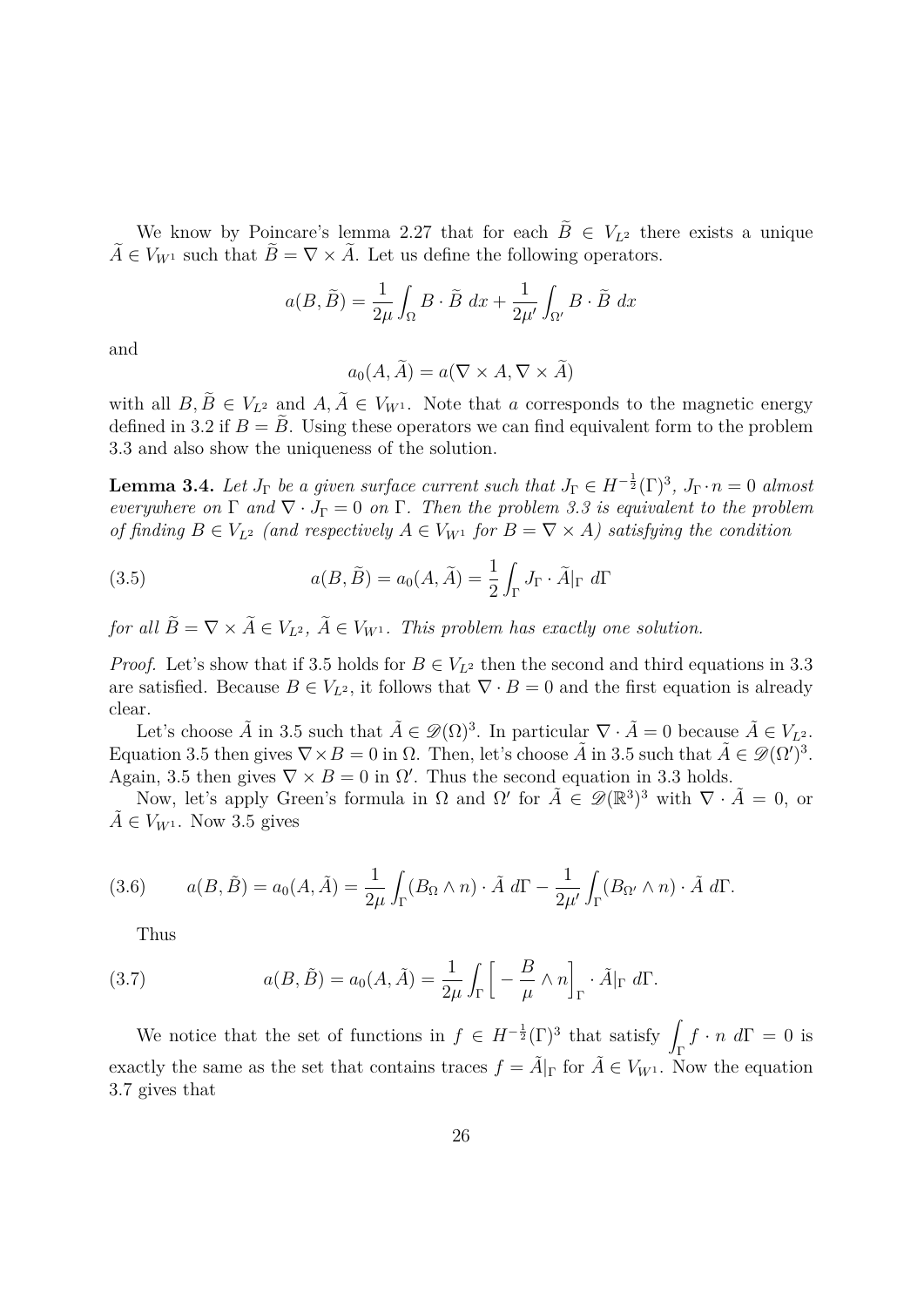$$
J_{\Gamma} = \left[ \ -\frac{B}{\mu} \wedge n \right]
$$

and thus the third condition in [3.3](#page-26-1) holds.

Finally, let's show the uniqueness and existence of the problem, guaranteening the unique solvability. We notice that the mapping  $L: \tilde{A} \to \frac{1}{2}$ **Z**  $\int_{\Gamma} J_{\Gamma} \cdot \tilde{A}|_{\Gamma} d\Gamma$  is a continuous linear form because  $J_{\Gamma} \in H^{-\frac{1}{2}}(\Gamma)^3$ . We also notice that the bilinear forms *a* and *a*<sub>0</sub> are coercive. Let  $\mu_1 = \inf{\mu, \mu'}$  and  $\mu_2 = \sup{\mu, \mu'}$ . Then

$$
\frac{1}{2\mu_2} \int_{\mathbb{R}^3} |B|^2 \, dx \le a(B, B) \le \frac{1}{2\mu_1} \int_{\mathbb{R}^3} |B|^2 \, dx
$$

for all  $B \in V_{L^2}$ . This proves that *a* is  $V_{L^2}$ -coercive. Analogously  $a_0$  is  $V_{W^1}$ -coercive.

Because it holds that the bilinear form  $a_0$  is  $V_{W^1}$ -coercive (and similarly *a* is  $V_{L^2}$ coercive), we can use Lax-Milgram theorem which states that there exists exactly one solution  $B = \nabla \times A \in V_{L^2}$  to the problem [3.5](#page-27-0) [\[9\]](#page-51-0).  $\Box$ 

Now, let's consider a general case of the problem and try to find all of the solutions to the problem [3.1](#page-25-2) that also have finite energy. Our goal is to prove the following result.

<span id="page-28-2"></span>**Theorem 3.8.** *The set of solutions to the problem [3.1](#page-25-2) that also satisfy the finite energy requirement consists of such functions*  $B \in L^2(\mathbb{R}^3)^3$  *that for*  $B_{\Omega} = B|_{\Omega}$  *and*  $B_{\Omega'} = B|_{\Omega'}$  *it holds:*

<span id="page-28-0"></span>(3.9)  

$$
\begin{cases} \nabla \cdot B_{\Omega} = 0 \text{ in } \Omega \\ \nabla \times B_{\Omega} = 0 \text{ in } \Omega \\ \nabla \cdot B_{\Omega'} = 0 \text{ in } \Omega' \\ \nabla \times B_{\Omega'} = 0 \text{ in } \Omega' \end{cases}
$$

*and*

<span id="page-28-1"></span>(3.10) 
$$
n \cdot B_{\Omega}|_{\Gamma} = n \cdot B_{\Omega'}|_{\Gamma} \text{ on } \Gamma
$$

*where n is any normal vector of*  $\Gamma$ *, orientated to the exterior of*  $\Omega$ *.* 

*Proof.* Let *B* satisfy the conditions [3.1](#page-25-2) and [3.2.](#page-26-0) Now  $B_{\Omega}$  and  $B_{\Omega}$  satisfy the equations [3.9.](#page-28-0) We can now use Green's formula. Let  $\varphi \in \mathscr{D}(\mathbb{R}^3)$ . Then by Green's formula of the form

(3.11) 
$$
(v, \nabla \varphi) + (\nabla \cdot v, \varphi) = \int_{\Gamma} (v \cdot n) \varphi \ d\Gamma
$$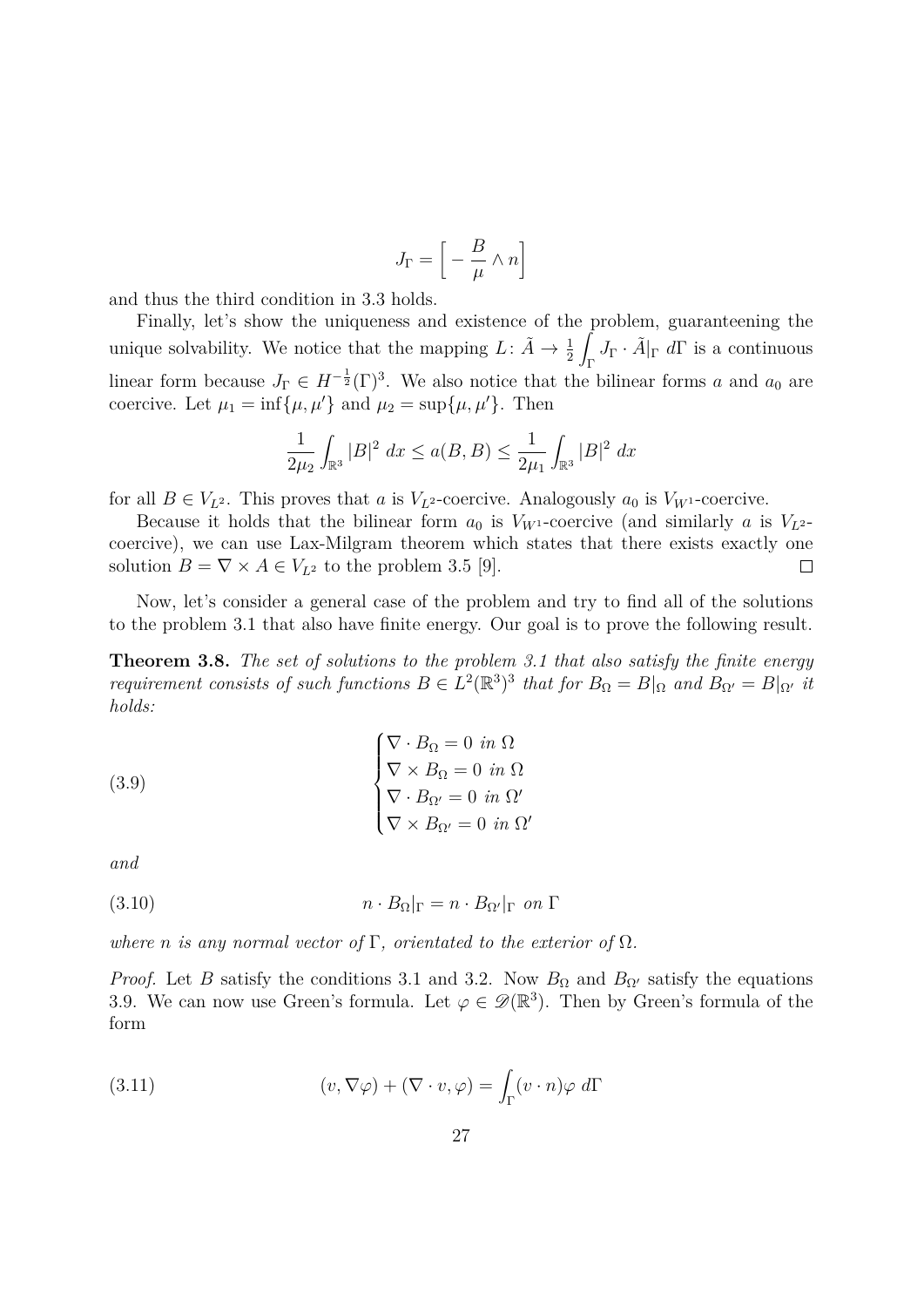we get that

$$
(B, \nabla \varphi) = \int_{\Omega} B \nabla \varphi \, dx + \int_{\Omega'} B \nabla \varphi \, dx
$$
  
=  $-\int_{\Omega} (\nabla \cdot B) \varphi \, dx - \int_{\Omega'} (\nabla \cdot B) \varphi \, dx + \int_{\Gamma} [B \cdot n]_{\Gamma} \varphi \, d\Gamma$   
=  $\int_{\Gamma} [B \cdot n]_{\Gamma} \varphi \, d\Gamma$ 

since  $\nabla \cdot B = 0$  in  $\mathbb{R}^3$ . This implies that  $n \cdot B_{\Omega}|_{\Gamma} = n \cdot B_{\Omega'}|_{\Gamma}$  on  $\Gamma$  since test functions are dense in Sobolev spaces and the duality is non-degenerate.

For the other direction, let  $B_{\Omega} \in L^2(\Omega)^3$  and  $B_{\Omega'} \in L^2(\Omega')^3$  satisfy the equations [3.9](#page-28-0) and [3.10.](#page-28-1) Let's show that then the function  $B \in L^2(\mathbb{R}^3)^3$  such that  $B|_{\Omega} = B_{\Omega}$  and  $B|_{\Omega'} = B_{\Omega'}$  satisfy [3.1.](#page-25-2)

By Green's formula, for all  $\varphi \in \mathscr{D}(\mathbb{R}^3)$  it holds that

$$
\langle \nabla \cdot B, \varphi \rangle = -(B, \nabla \varphi) = -\int_{\Omega} B_{\Omega} \nabla \varphi \, dx - \int_{\Omega'} B_{\Omega'} \nabla \varphi \, dx
$$

$$
= \int_{\Omega} (\nabla \cdot B_{\Omega}) \varphi \, dx + \int_{\Omega'} (\nabla \cdot B_{\Omega'}) \varphi \, dx
$$

$$
+ \int_{\Gamma} (n \cdot B_{\Omega'} - n \cdot B_{\Omega}) \varphi \, d\Gamma = 0
$$

Thus  $\nabla \cdot B = 0$  in  $\mathbb{R}^3$ . Additionally  $\nabla \times B = 0$  in  $\Omega$  and  $\Omega'$ , so the set of equations in problem [3.1](#page-25-2) hold.  $\Box$ 

### <span id="page-29-0"></span>**3.1.1 Decompositions of the solutions**

Now by the results mentioned in chapter [2.2.2,](#page-17-0) especially Lemma [2.30](#page-22-0) which quaranteed a decomposition of *H*(curl 0, Ω) into *H*<sup>1</sup> part and  $\mathbb{H}_1$  part under certain conditions, *B*<sub>Ω</sub> and  $B_{\Omega}$ <sup>*l*</sup> have the forms

<span id="page-29-1"></span>(3.12) 
$$
\begin{cases} B_{\Omega} = \nabla \phi_{\Omega} + \tilde{B}_{\Omega} \text{ with } \phi_{\Omega} \in \mathcal{H}^{1}(\Omega), \ \tilde{B}_{\Omega} \in \mathbb{H}_{1}(\Omega) \\ B_{\Omega'} = \nabla \phi_{\Omega'} + \tilde{B}_{\Omega'} \text{ with } \phi_{\Omega'} \in \mathcal{H}^{1}(\Omega'), \ \tilde{B}_{\Omega'} \in \mathbb{H}_{1}(\Omega') \end{cases}
$$

where the sets  $\mathscr{H}^1(\Omega)$  and  $\mathbb{H}_1(\Omega)$  are defined by

<span id="page-29-2"></span>(3.13) 
$$
\mathscr{H}^1(\Omega) \coloneqq \{ u \in H^1(\Omega) \mid \Delta u = 0 \text{ in } \Omega \}
$$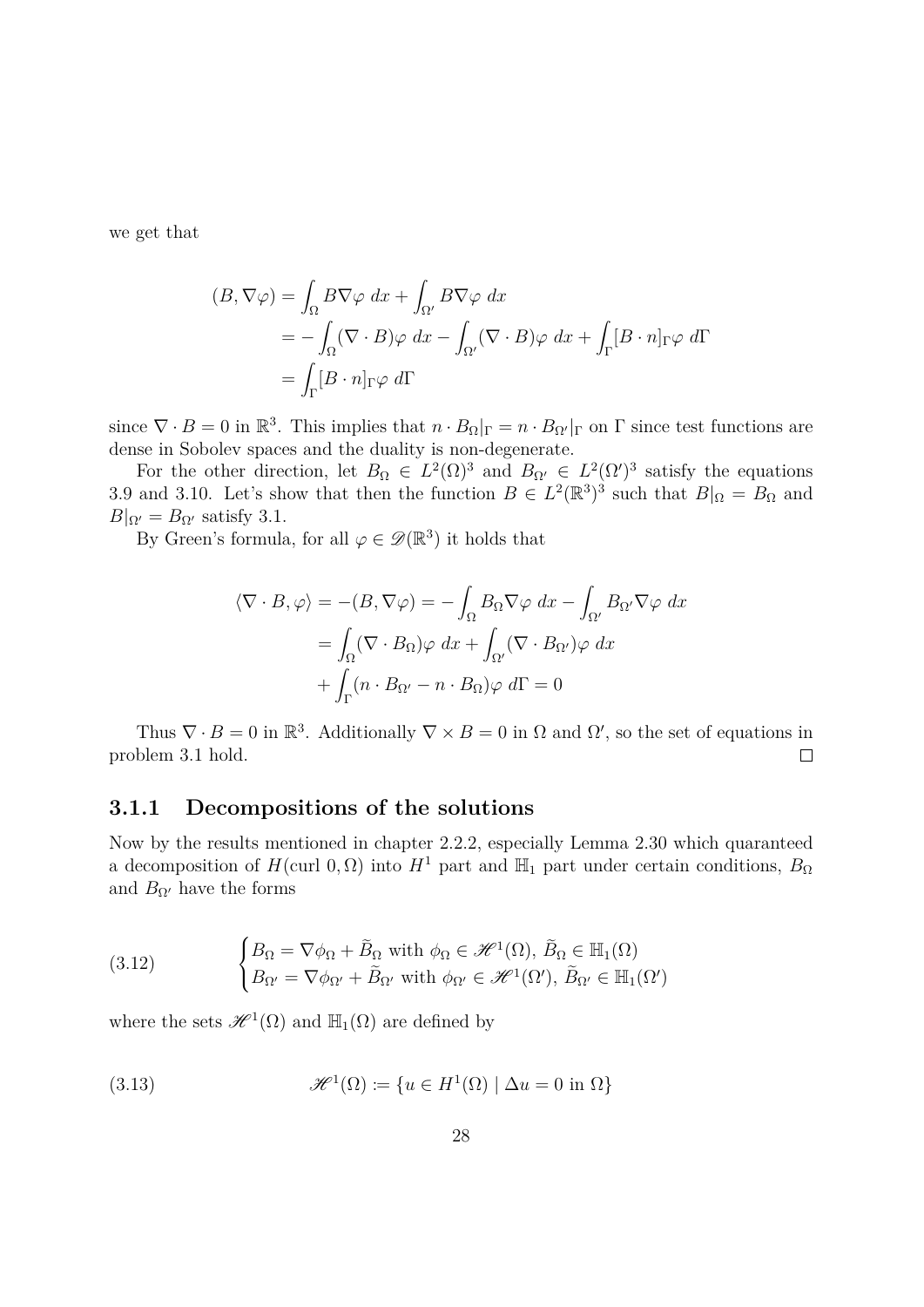and

<span id="page-30-1"></span>(3.14) 
$$
\mathbb{H}_1(\Omega) \coloneqq H(\text{curl } 0, \Omega) \cap H(\text{div } 0, \Omega)
$$

$$
= \{ u \in L^2(\Omega)^n \mid \nabla \times u = 0, \nabla \cdot u = 0, u \cdot n|_{\Gamma} = 0 \}.
$$

Now, because  $n \cdot B_{\Omega}|_{\Gamma} = n \cdot B_{\Omega'}|_{\Gamma}$  on  $\Gamma$ , we notice that

$$
\frac{\partial \phi_{\Omega}}{\partial n}\Big|_{\Gamma} = \frac{\partial \phi_{\Omega'}}{\partial n}\Big|_{\Gamma}.
$$

Let's denote  $g = \frac{\partial \phi_{\Omega}}{\partial n}$ *∂n*  $\Big|_{\Gamma} = \frac{\partial \phi_{\Omega'}}{\partial n}$ *∂n*  $\Big\vert_{\Gamma}.$  From the last condition we get that  $\int$ *∂*Ω*<sup>i</sup>*  $g \, d\Gamma = 0$ and  $\int_{\partial\Omega_i'} g \ d\Gamma = 0$  for each bounded and connected component of  $\Omega$  and  $\Omega'$ . Specifically,  $\int \frac{d^2u}{dx^2}$ Γ*i*  $g d\Gamma = 0$  for each connected component of  $\Gamma$ .

Here the functions  $\phi_{\Omega}$  and  $\phi_{\Omega'}$  are called magnetic scalar potentials. Scalar potentials represent the difference in potential energy that depend only on location.

Additionally, by using the decomposition [3.12](#page-29-1) we can express the surface current  $J_{\Gamma}$ in a new way. We notice that

(3.15) 
$$
J_{\Gamma} = \left[ -\frac{B}{\mu} \wedge n \right]_{\Gamma} = \left[ -\frac{\nabla \phi}{\mu} \wedge n \right]_{\Gamma} + \left[ -\frac{\tilde{B}}{\mu} \wedge n \right]_{\Gamma}.
$$

Let's denote

<span id="page-30-2"></span><span id="page-30-0"></span>
$$
m_{\Gamma} \coloneqq \left[\frac{\phi}{\mu}\right]_{\Gamma} = \frac{\phi_{\Omega'}|_{\Gamma}}{\mu'} - \frac{\phi_{\Omega}|_{\Gamma}}{\mu}.
$$

and note that  $m_{\Gamma} \in H^{\frac{1}{2}}(\Gamma)$ . Let's now define the operator curl<sub>Γ</sub> as

(3.16) 
$$
\operatorname{curl}_{\Gamma} h \coloneqq (\nabla h) \wedge n|_{\Gamma}
$$

for all  $h \in H^{\frac{1}{2}}(\Gamma)$  where  $\tilde{h}$  denotes the extension of *h* in a neighbourhood of Γ. In particular, curl<sub>Γ</sub>  $h \in H^{-\frac{1}{2}}(\Gamma)^3$ .

Then the surface current in [3.15](#page-30-0) can be expressed as

$$
J_{\Gamma} = -\mathrm{curl}_{\Gamma} \ m_{\Gamma} - \left[\frac{\tilde{B}}{\mu}\right]_{\Gamma} \wedge n
$$

with the condition  $\nabla \cdot J_{\Gamma} = 0$  on  $\Gamma$ , as was assumed in Lemma [3.4.](#page-27-2)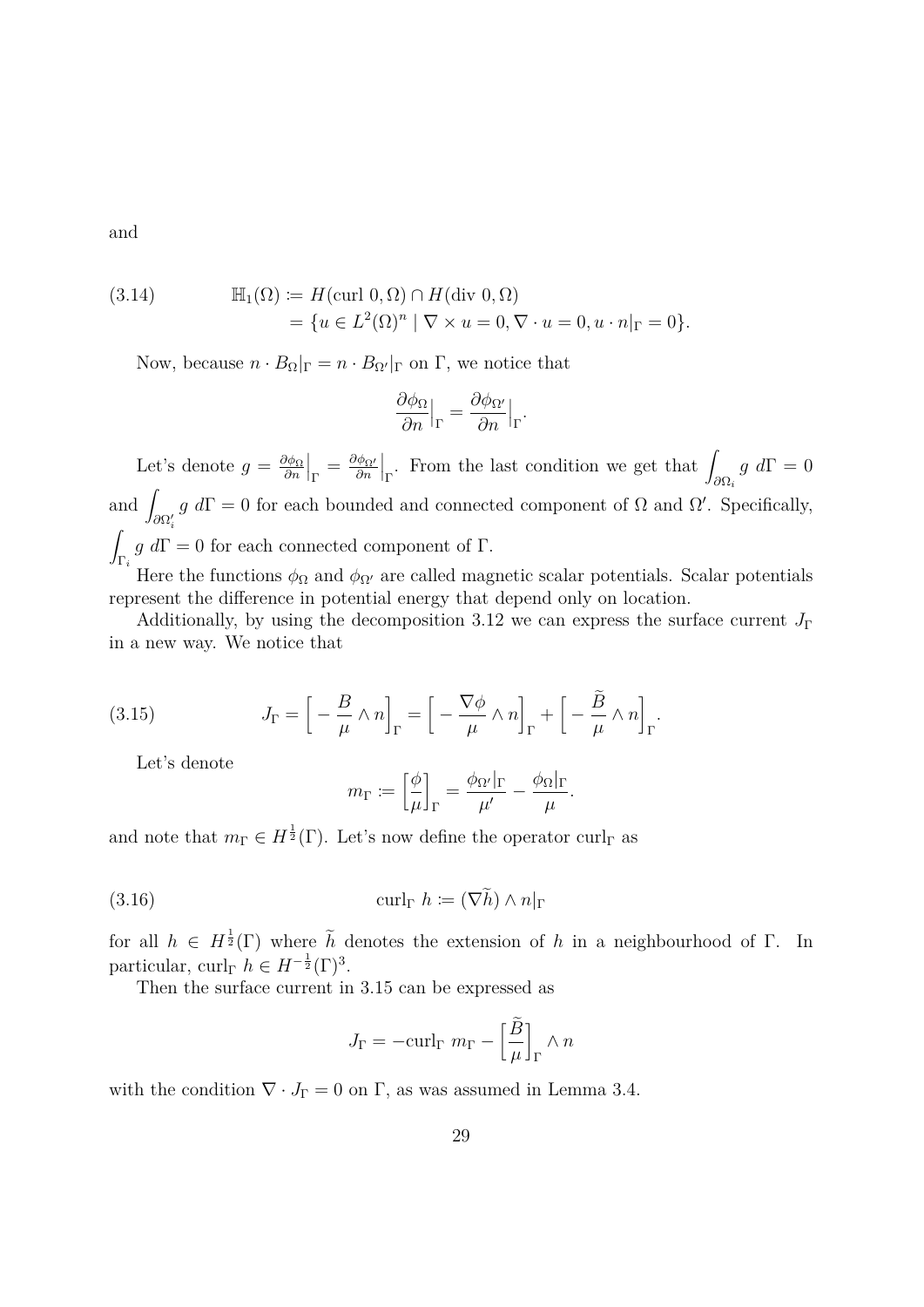Let's now denote  $J_{\Gamma}^1 := -\text{curl}_{\Gamma} m_{\Gamma}$  and  $J_{\Gamma}^2 := -\left[\frac{\widetilde{\beta}}{\mu}\right]$ 1 Γ ∧ *n* to get the decomposition  $J_{\Gamma} = J_{\Gamma}^1 + J_{\Gamma}^2$ . Here  $J_{\Gamma}^1$  is the surface current that gives the magnetic potential while  $J_{\Gamma}^2$ corresponds to a surface current that does not contribute to the magnetic potential.

Similarly we can decompose *B* in both  $\Omega$  and  $\Omega'$  by using equations [3.12.](#page-29-1) Let's denote

(3.17) 
$$
\begin{cases} B_{\Omega}^{1} := \nabla \phi_{\Omega} \\ B_{\Omega}^{2} := \tilde{B}_{\Omega} \\ B_{\Omega'}^{1} := \nabla \phi_{\Omega'} \\ B_{\Omega'}^{2} := \tilde{B}_{\Omega'} \end{cases}
$$

so that  $B_{\Omega} = B_{\Omega}^1 + B_{\Omega}^2$  and  $B_{\Omega'} = B_{\Omega'}^1 + B_{\Omega'}^2$ . By expressing the magnetic field as a pair  $B = \{B_{\Omega}, B_{\Omega'}\},$  we can simply denote

$$
(3.18) \t\t B = B^1 + B^2
$$

when  $B^1 = \{B^1_{\Omega}, B^1_{\Omega'}\}$  and  $B^2 = \{B^2_{\Omega}, B^2_{\Omega'}\}.$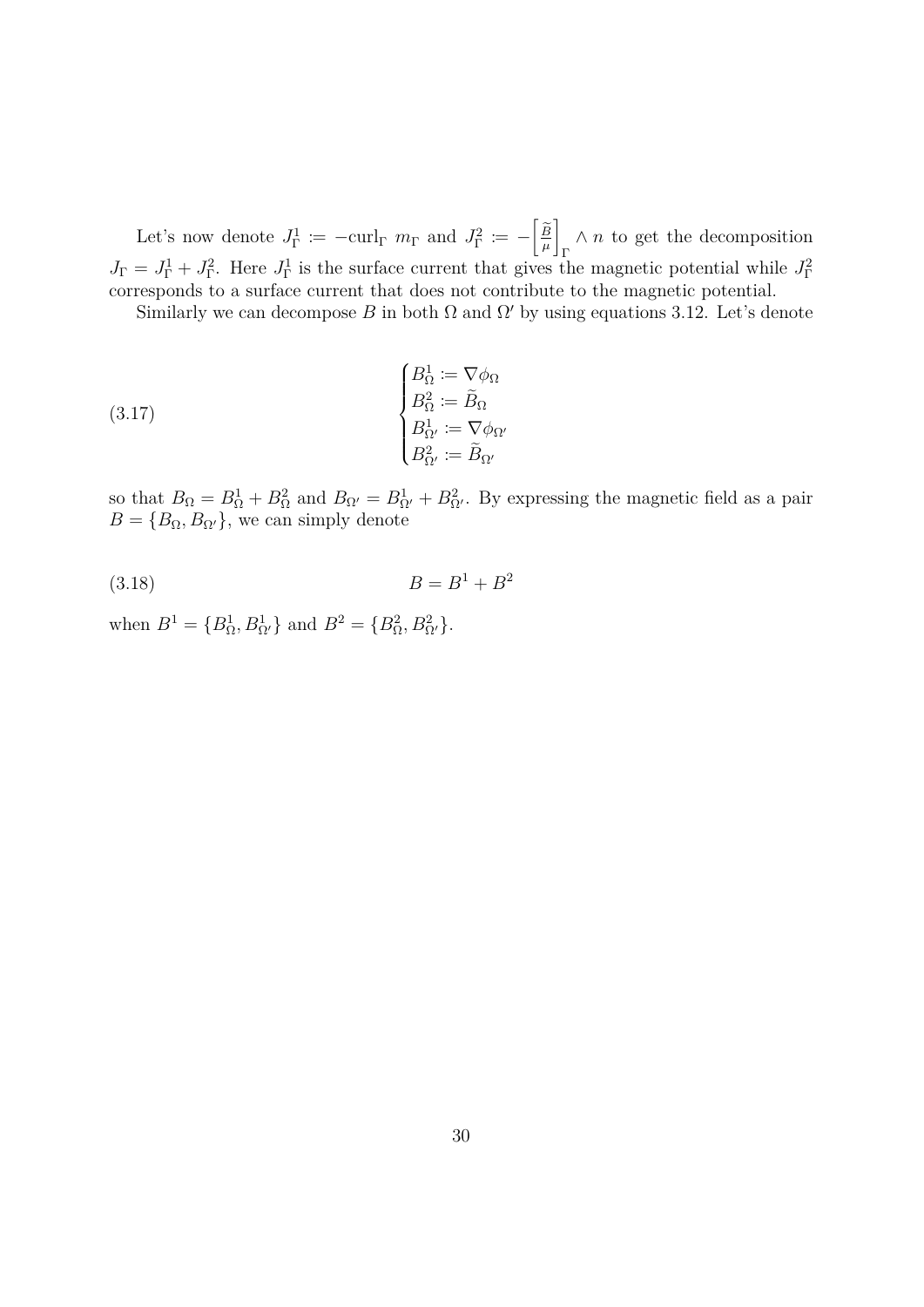### <span id="page-32-0"></span>**3.2 Electrostatics of a surface charge**

Similar to the previous section, we consider electric fields caused by surface charges between two media. Let's consider two perfect dielectric media that are occupying the domains  $\Omega$  and  $\Omega'$  such that  $\Omega' = \mathbb{R}^3 \setminus \overline{\Omega}$  and  $\Omega$  is a regular bounded set in  $\mathbb{R}^3$ . Here regularity means that the boundary  $\partial \Omega = \Gamma$  is of class  $\mathscr{C}^2$ . Let these media have permittivities  $\varepsilon$  and  $\varepsilon'$ . Perfect dielectricity means that the material has zero conductivity.

We assume that there isn't any charge in either of the media. It follows that only surface charges can exist on  $\Gamma$  that separates  $\Omega$  and  $\Omega'$ . Our goal is to solve the electric field  $E$  in  $\mathbb{R}^3$ . We know that  $E$  must satisfy Maxwell's equations

<span id="page-32-1"></span>(3.19) 
$$
\begin{cases} \nabla \times E = 0 \text{ in } \mathbb{R}^3 \\ \nabla \cdot E = 0 \text{ in } \Omega \text{ and } \Omega'. \end{cases}
$$

Similar to the case of magnetostatics, we only consider solutions with finite energy. Thus it must also hold that

<span id="page-32-2"></span>(3.20) 
$$
W = \frac{\varepsilon}{2} \int_{\Omega} |E|^2 dx + \frac{\varepsilon'}{2} \int_{\Omega'} |E|^2 dx < \infty.
$$

However, this condition is equivalent to  $E \in L^2(\mathbb{R}^3)^3$  as we know that  $\varepsilon$  and  $\varepsilon'$  are finite, positive constants.

As we did in the last section, we consider the problem in two parts. First, let's study the case where the surface charge is known. Let's denote the surface charge with  $\rho_{\Gamma}$ . Now the problem [3.19](#page-32-1) is equivalent to finding a solution to the problem

(3.21) 
$$
\begin{cases} \nabla \times E = 0 \text{ in } \mathbb{R}^3 \\ \nabla \cdot E = 0 \text{ in } \Omega \text{ and } \Omega' \\ \left[\varepsilon E \cdot n\right]_{\Gamma} = \rho_{\Gamma} \end{cases}
$$

with finite energy condition [3.20](#page-32-2) applying, and  $\left[\varepsilon E \cdot n\right]$  $\Gamma$ <sup>T</sup> denotes the jump in  $\varepsilon E \cdot n$  on Γ. In this case,

<span id="page-32-3"></span>
$$
[\varepsilon E \cdot n]_{\Gamma} = (\varepsilon E_{\Omega}|_{\Gamma} - \varepsilon' E_{\Omega'}|_{\Gamma}) \cdot n.
$$

Again, the boundary values of Sobolev functions are defined in the same way as explained in Chapter [2.1.](#page-4-1)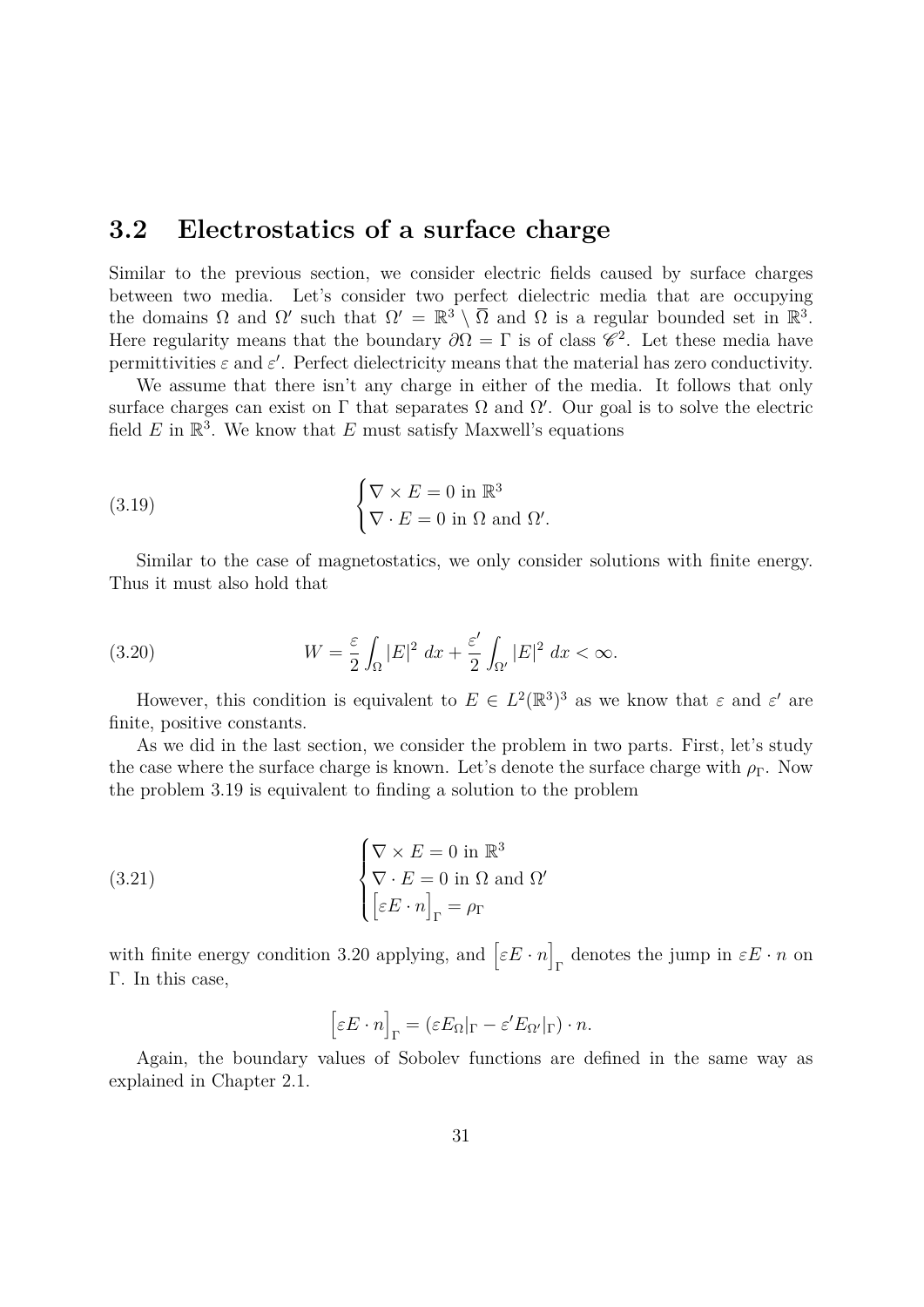Similar to the case of magnetostatics and the space  $V_{L^2}$ , we define the space

<span id="page-33-0"></span>
$$
V_{curl} = H(\text{curl } 0, \mathbb{R}^3) = \{ E \in L^2(\mathbb{R}^3)^3 \mid \nabla \times E = 0 \}.
$$

We note that by Poincare's lemma [2.27,](#page-20-0) for all  $\tilde{E} \in V_{\text{curl}}$  there exists exactly one function  $\tilde{\varphi} \in W^1(\mathbb{R}^3)$ , often called electric potential of the field  $\tilde{E}$ , such that

$$
(3.22)\qquad \qquad \tilde{E} = -\nabla \tilde{\varphi}.
$$

Recall how the Beppo-Levi spaces  $W^1$  were defined in section [3.1.](#page-25-1) Equation [3.22](#page-33-0) states that the potential  $\varphi$  satisfies a scalar Neumann problem. Now, let's define a bilinear form *a* corresponding to the electric energy, in the analogous way as in the chapter [3.1.](#page-25-1)

(3.23) 
$$
a(E, \tilde{E}) = \frac{\varepsilon}{2} \int_{\Omega} E \cdot \tilde{E} dx + \frac{\varepsilon'}{2} \int_{\Omega'} E \cdot \tilde{E} dx
$$

for any  $E, \tilde{E} \in V_{\text{curl}}$ . Similarly we define for  $\varphi, \tilde{\varphi} \in W^1(\mathbb{R}^3)$  the operator

(3.24) 
$$
a_0(\varphi, \tilde{\varphi}) = a(-\nabla \varphi, -\nabla \tilde{\varphi}).
$$

Now we can express the problem [3.21](#page-32-3) in an equivalent way by using these operators.

<span id="page-33-2"></span>**Lemma 3.25.** Let  $\rho_{\Gamma}$  be a surface charge such that  $\rho_{\Gamma} \in H^{-\frac{1}{2}}(\Gamma)$ . Then the problem [3.21](#page-32-3) *is equivalent to the problem of finding*  $E \in V_{\text{curl}}$  *and respectively*  $\phi \in W^1(\mathbb{R}^3)$  *where*  $E = -\nabla \phi$ *, that satisfy the condition* 

<span id="page-33-1"></span>(3.26) 
$$
a(E, \tilde{E}) = a_0(\phi, \tilde{\phi}) = \frac{1}{2} \int_{\Gamma} \rho_{\Gamma} \tilde{\phi}|_{\Gamma} d\Gamma
$$

*for all*  $\widetilde{E} = \nabla \widetilde{\phi} \in V_{\text{curl}}, \ \widetilde{\phi} \in W^1(\mathbb{R}^3)$ *. This problem has exactly one solution.* 

*Proof.* The result is analogous to the Lemma [3.4](#page-27-2) and the proof follows a similar structure as well.

Because  $E \in V_{\text{curl}}$ , then  $\nabla \times E = 0$  and the first equation in [3.21](#page-32-3) is automatically satisfied. Then, if *E* satisfies [3.26,](#page-33-1) then the second and third claim in [3.21](#page-32-3) are satisfied. We first choose  $\phi$  in [3.26](#page-33-1) such that  $\phi \in \mathscr{D}(\Omega)$ . Then by 3.26 it holds that  $\nabla \cdot E = 0$  in  $\Omega$ . Similarly, we choose  $\phi$  in [3.26](#page-33-1) such that  $\phi \in \mathscr{D}(\Omega')$ . Then by 3.26 it holds that  $\nabla \cdot E = 0$ in  $\Omega'$ . Thus the second claim holds.

To prove the third part of [3.21,](#page-32-3) we use Green's formula. Let  $\tilde{\phi} \in \mathscr{D}(\mathbb{R}^3)$  or  $\tilde{\phi} \in W^1(\mathbb{R}^3)$ . Now [3.26](#page-33-1) gives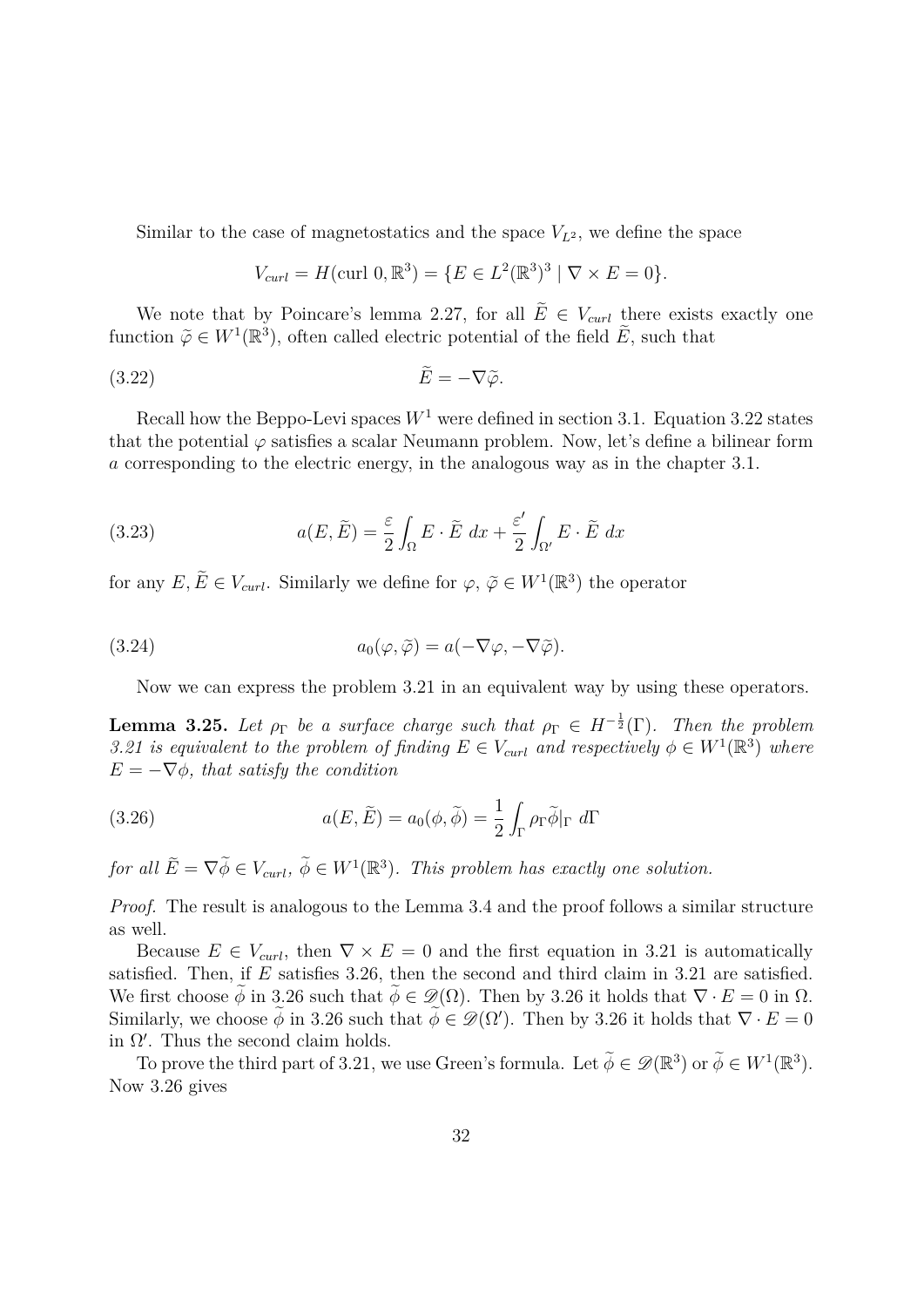(3.27) 
$$
a(E, \tilde{E}) = a_0(\phi, \tilde{\phi}) = -\frac{1}{2} \int_{\Gamma} \varepsilon E_{\Omega} \cdot n \tilde{\phi} \ d\Gamma + \frac{1}{2} \int_{\Gamma} \varepsilon' E_{\Omega'} \cdot n \tilde{\phi} \ d\Gamma.
$$

Thus it holds that

(3.28) 
$$
a(E, \tilde{E}) = a_0(\phi, \tilde{\phi}) = \frac{1}{2} \int_{\Gamma} \left[ \varepsilon E \cdot n \right]_{\Gamma} \tilde{\phi}|_{\Gamma} d\Gamma.
$$

This implies that  $\rho_{\Gamma} = \begin{bmatrix} \varepsilon E \cdot n \end{bmatrix}$ Γ which proves the third condition in [3.21.](#page-32-3)

Finally, let's show the uniqueness. The mapping  $L_p : \tilde{\phi} \in W^1(\mathbb{R}^3) \to \frac{1}{2}$ 2  $\int_{\Gamma} \rho_{\Gamma} \tilde{\phi}|_{\Gamma} d\Gamma$  is a continuous linear form since  $\rho_{\Gamma} \in H^{-\frac{1}{2}}(\Gamma)$ . We also notice that the bilinear forms *a* and *a*<sub>0</sub> are coercive. Let  $\varepsilon_1 = \inf{\{\varepsilon, \varepsilon'\}}$  and  $\varepsilon_2 = \sup{\{\varepsilon, \varepsilon'\}}$ . Then clearly

$$
\frac{\varepsilon_1}{2} \int_{\mathbb{R}^3} |E|^2 \, dx \le a(E, E) \le \frac{\varepsilon_2}{2} \int_{\mathbb{R}^3} |E|^2 \, dx
$$

for all  $E \in V_{\text{curl}}$ . This proves that *a* is  $V_{\text{curl}}$ -coercive. In a similar manner the bilinear form  $a_0$  is  $W^1$ -coercive.

Because the bilinear form  $a_0$  is coercive on  $W^1(\mathbb{R}^3)$ , the Lax-Milgram theorem shows that there exists exactly one solution  $E = -\nabla \phi \in L^2(\mathbb{R}^3)^3$  to the problem [3.26](#page-33-1) [\[9\]](#page-51-0).

 $\Box$ 

Let's now return to the general case of the problem [3.19](#page-32-1) where the surface charge may not be known.

**Theorem 3.29.** *The set of solutions E of [3.19](#page-32-1) with finite energy consists of such functions*  $E \in L^2(\mathbb{R}^3)^3$  *that for*  $E_{\Omega} = E|_{\Omega}$  *and*  $E_{\Omega'} = E|_{\Omega'}$  *it holds* 

<span id="page-34-0"></span>(3.30)  

$$
\begin{cases}\n\nabla \times E_{\Omega} = 0 \text{ in } \Omega \\
\nabla \cdot E_{\Omega} = 0 \text{ in } \Omega \\
\nabla \times E_{\Omega'} = 0 \text{ in } \Omega' \\
\nabla \cdot E_{\Omega'} = 0 \text{ in } \Omega'\n\end{cases}
$$

*and*

<span id="page-34-1"></span>(3.31) 
$$
n \wedge E_{\Omega}|_{\Gamma} = n \wedge E_{\Omega'}|_{\Gamma} \text{ on } \Gamma.
$$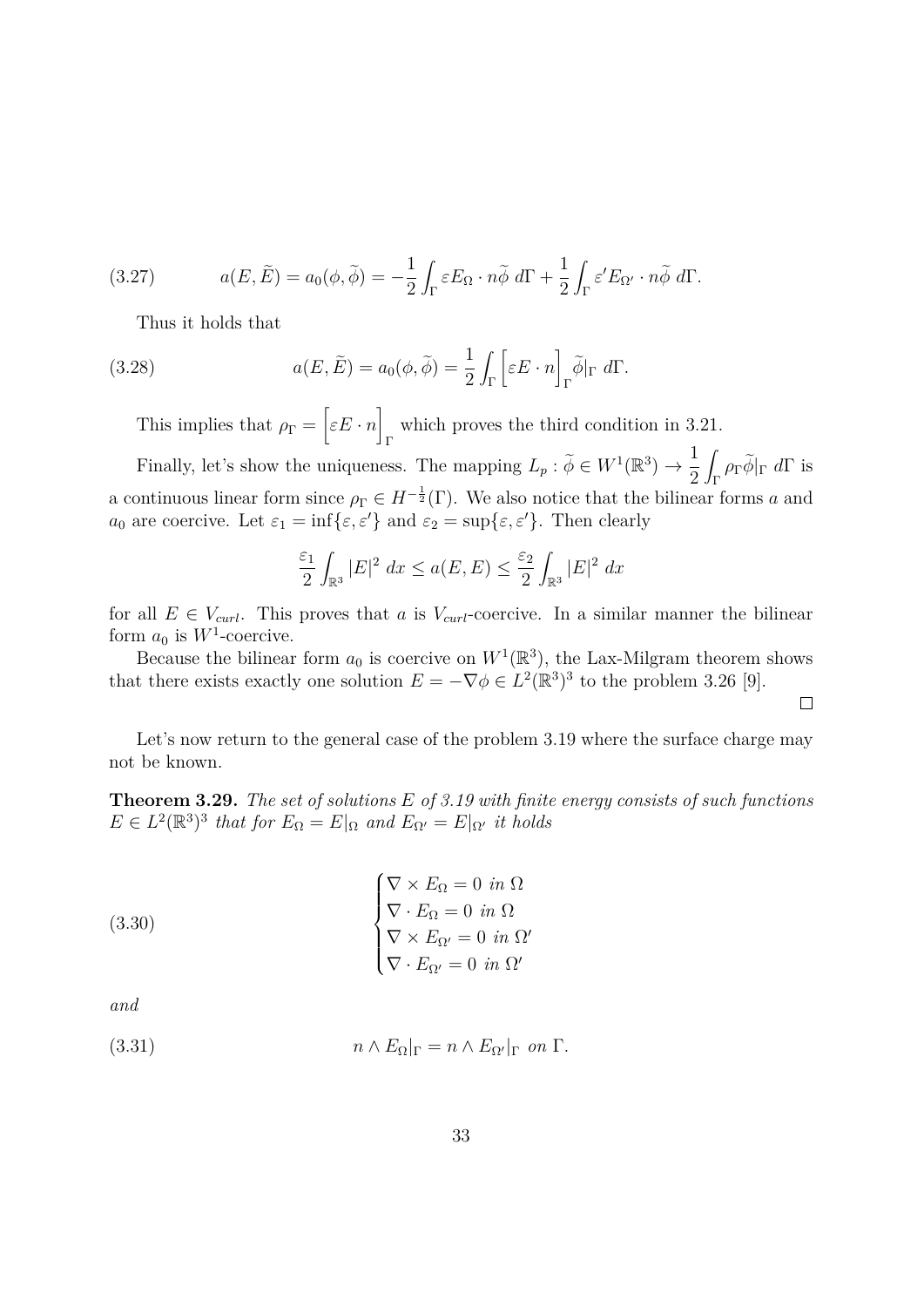*Proof.* As the result is similar to Theorem [3.8,](#page-28-2) the following proof is also quite similar. Let *E* satisfy [3.19](#page-32-1) and also the finite energy condition. Then  $E_{\Omega} = E|_{\Omega}$  and  $E_{\Omega'} = E|_{\Omega'}$ satisfy the equations [3.30.](#page-34-0) In addition, for all  $v, \varphi \in \mathscr{D}(\mathbb{R}^3)^3$ , we have the Green's formula of the form

(3.32) 
$$
(v, \nabla \times \varphi) - (\nabla \times v, \varphi) = \int_{\Gamma} (v \wedge n) \cdot \varphi \ d\Gamma
$$

or equivalently for both  $\Omega$  and  $\Omega'$ 

(3.33) 
$$
\int_{\Omega} v \cdot (\nabla \times \varphi) dx - \int_{\Omega} (\nabla \times v) \cdot \varphi dx = \int_{\Gamma} (v \wedge n) \cdot \varphi d\Gamma.
$$

This gives that

$$
(E, \nabla \times \varphi) = \int_{\Omega} E \cdot (\nabla \times \varphi) dx + \int_{\Omega'} E \cdot (\nabla \times \varphi) dx
$$
  
= 
$$
\int_{\Omega} (\nabla \times E) \cdot \varphi dx + \int_{\Omega'} (\nabla \times E) \cdot \varphi dx + \int_{\Gamma} \left[ E \wedge n \right]_{\Gamma} \varphi d\Gamma
$$
  
= 
$$
\int_{\Gamma} \left[ E \wedge n \right]_{\Gamma} \varphi d\Gamma
$$

as  $\nabla \times E = 0$  in  $\mathbb{R}^3$ . This proves the equation

(3.34) 
$$
n \wedge E_{\Omega}|_{\Gamma} = n \wedge E_{\Omega'}|_{\Gamma} \text{ on } \Gamma.
$$

For the other direction, let  $E_{\Omega} \in L^2(\Omega)^3$  and  $E_{\Omega'} \in L^2(\Omega)^3$  such that they satisfy the equations [3.30](#page-34-0) and [3.31.](#page-34-1) Let's construct a function  $E \in L^2(\mathbb{R}^3)^3$  such that  $E|_{\Omega} = E_{\Omega}$  and  $E|_{\Omega'} = E_{\Omega'}$ . Then the function *E* satisfies [3.19,](#page-32-1) as for any  $\varphi \in \mathbb{R}^3$  the Green's formula gives

$$
\langle \nabla \times E, \varphi \rangle = (E, \nabla \times \varphi) = \int_{\Omega} E_{\Omega} \cdot (\nabla \times \varphi) dx + \int_{\Omega'} E_{\Omega'} \cdot (\nabla \times \varphi) dx
$$
  
= 
$$
\int_{\Omega} (\nabla \times E_{\Omega}) \varphi dx + \int_{\Omega'} (\nabla \times E_{\Omega'}) \varphi dx
$$
  
+ 
$$
\int_{\Gamma} (E_{\Omega} \wedge n - E_{\Omega'} \wedge n) \cdot \varphi d\Gamma
$$
  
= 0

which implies that  $\nabla \times E = 0$  in  $\mathbb{R}^3$  in addition to the previously assumed  $\nabla \cdot E = 0$  in  $\Omega$  and  $\Omega'$ . Thus the conditions in [3.19](#page-32-1) are satisfied.

 $\Box$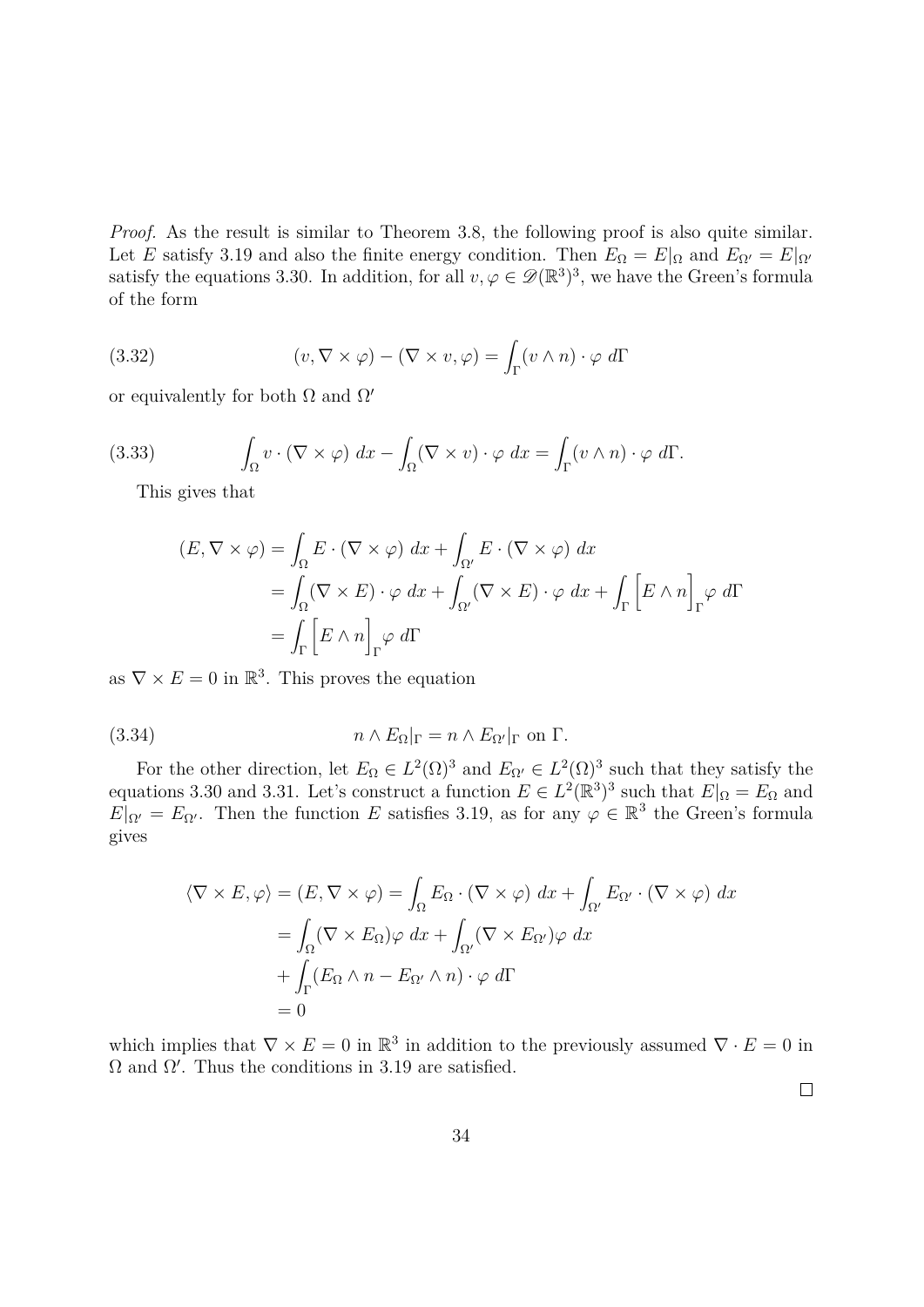#### <span id="page-36-0"></span>**3.2.1 Decompositions of the solutions**

Analogously to the case of magnetostatics, we can use the results such as Lemma [2.30](#page-22-0) mentioned in chapter [2.2.2](#page-17-0) to show that  $E_{\Omega}$  and  $E_{\Omega}$ <sup>*l*</sup> have the forms

<span id="page-36-1"></span>(3.35) 
$$
\begin{cases} E_{\Omega} = -\nabla \phi_{\Omega} + \tilde{E}_{\Omega} \text{ with } \phi_{\Omega} \in \mathscr{H}^{11}(\Omega), \ \tilde{E}_{\Omega} \in \mathbb{H}_{2}(\Omega) \\ E_{\Omega'} = -\nabla \phi_{\Omega'} + \tilde{E}_{\Omega'} \text{ with } \phi_{\Omega'} \in \mathscr{H}^{11}(\Omega'), \ \tilde{E}_{\Omega'} \in \mathbb{H}_{2}(\Omega'). \end{cases}
$$

since in fact *E* is of the form  $E = -\nabla \phi$  with  $\phi \in W^1(\mathbb{R}^3)$  as mentioned in Lemma [3.25,](#page-33-2) and thus  $E_{\Omega} \in \nabla \mathcal{H}^1(\Omega)$  and  $E_{\Omega'} \in \nabla \mathcal{H}^1(\Omega')$ . Note that since  $E = -\nabla \phi$ , the potential *φ* does not only consist of  $φΩ$  and  $φΩ'$  if  $Ẽ_Ω$  or  $Ẽ_Ω'$  are non-zero. Here the sets  $\mathscr{H}^{11}(Ω)$ and  $\mathbb{H}_2(\Omega)$  are defined by

$$
\mathcal{H}^{11}(\Omega) = \{ u \in \mathcal{H}^{1}(\Omega) \mid \int_{\Gamma_i} \frac{\partial u}{\partial n} d\Gamma = 0 \text{ with } i = 1 \text{ to } n(\Gamma) \}
$$

and

$$
\mathbb{H}_2(\Omega) = \{ u = \nabla \varphi \mid \varphi \in H^1(\Omega), \Delta \varphi = 0, \varphi|_{\Gamma_i} \text{ is constant for } i = 1 \text{ to } n(\Gamma) \}
$$

where  $\Gamma_i$  are the connected components of  $\Gamma$  and  $n(\Gamma)$  denotes the amount of them. Recall how spaces  $\mathscr{H}^1(\Omega)$  and  $\mathbb{H}_1(\Omega)$  were defined in [3.13](#page-29-2) and [3.14.](#page-30-1)

Now, because  $n \wedge E_{\Omega}|_{\Gamma} = n \wedge E_{\Omega'}|_{\Gamma}$  on  $\Gamma$  by [3.31,](#page-34-1) we notice that

$$
n \wedge \nabla \phi_{\Omega}|_{\Gamma} = n \wedge \nabla \phi_{\Omega'}|_{\Gamma}.
$$

We can then write with the notation from [3.16](#page-30-2)

(3.36) 
$$
\operatorname{curl}_{\Gamma} \phi_{\Omega} = \operatorname{curl}_{\Gamma} \phi_{\Omega'}.
$$

This means that the tangential derivatives of the functions  $\phi_{\Omega}$  and  $\phi_{\Omega'}$  are equal on Γ. Thus on each connected component  $\Gamma_i$  the traces  $\phi_\Omega|_{\Gamma}$  and  $\phi_\Omega|_{\Gamma}$  can only differ by a constant.

We can choose the functions  $\phi_{\Omega}$  and  $\phi_{\Omega'}$  in such a way that the traces  $\phi_{\Omega}|_{\Gamma}$  and  $\phi_{\Omega}|_{\Gamma}$ are equal. In this case the choice is actually unique. This is not trivial at all but we omit the details here. Details can be found in Mathematical Analysis and Numerical Methods for Science and Technology: Volume 3 by Robert Dautray and Jacques-Louis Lions [\[4\]](#page-51-3). This gives us a well-defined potential  $\phi$  on the whole  $\mathbb{R}^3$ .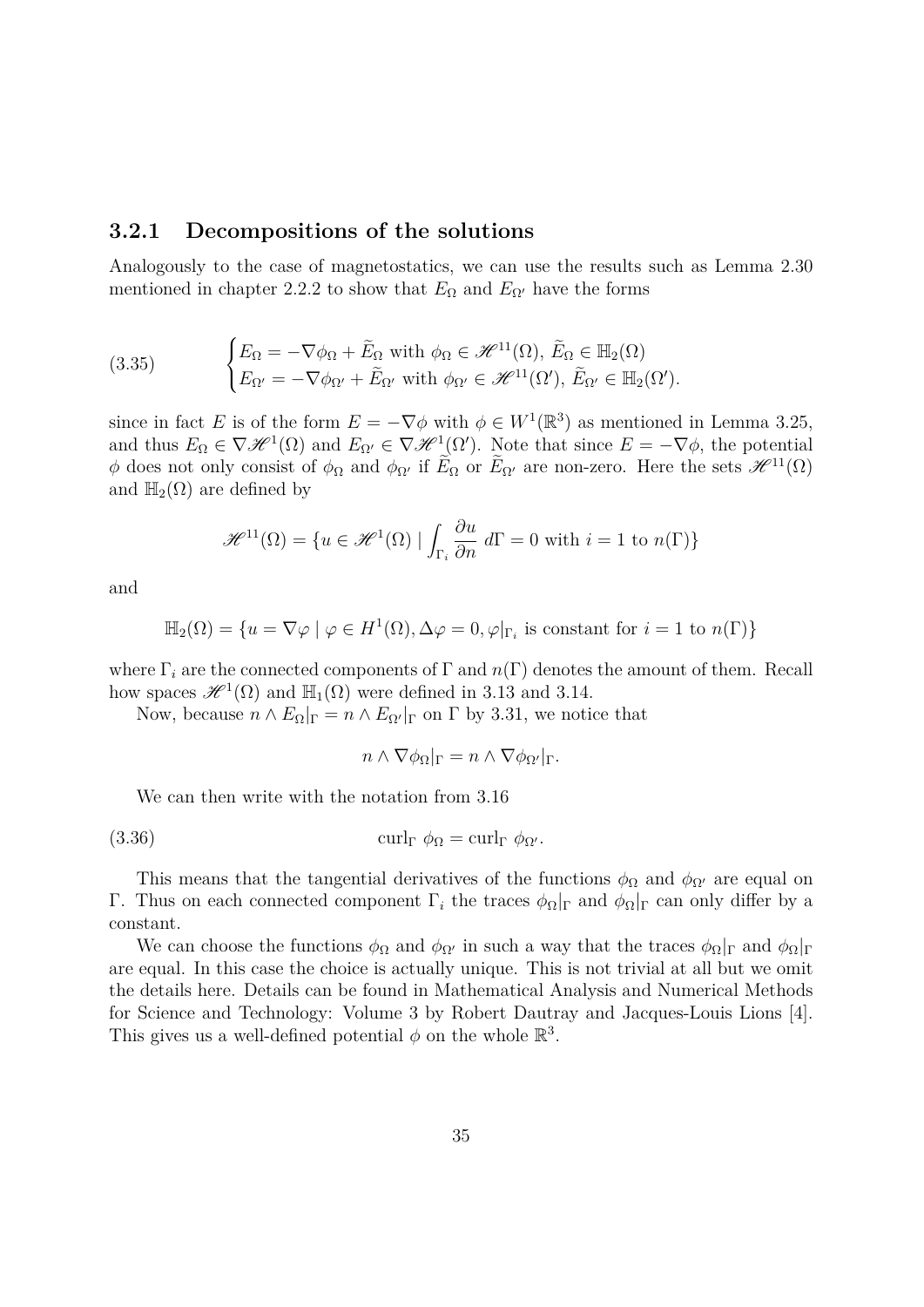We can now continue studying the surface charge density  $\rho_{\Gamma}$ . By using third equation of [3.3](#page-26-1) and [3.35](#page-36-1) we get that

(3.37) 
$$
\rho = -\left[\varepsilon \frac{\partial \phi}{\partial n}\right]_{\Gamma} + \left[\varepsilon \tilde{E} \cdot n\right]_{\Gamma}.
$$

where  $\phi$  is a function such that  $\phi|_{\Omega} = \phi_{\Omega}$  and  $\phi|_{\Omega'} = \phi_{\Omega'}$  and similarly  $\rho$  is a function such that  $\rho|_{\Omega} = \rho_{\Omega}$  and  $\rho|_{\Omega'} = \rho_{\Omega'}$ .

Let's denote

(3.38) 
$$
\rho_{\Gamma}^{1} := -\left[\varepsilon \frac{\partial \phi}{\partial n}\right]_{\Gamma} \text{ and } \rho_{\Gamma}^{2} := \left[\varepsilon \tilde{E} \cdot n\right]
$$

in which case  $\rho = \rho_{\Gamma}^1 + \rho_{\Gamma}^2$ .

We can also decompose *E* in a similar manner by using [3.35.](#page-36-1) We denote

$$
E^1 = -\nabla \phi \text{ and } E^2 = \tilde{E}
$$

where  $\tilde{E}$  is such that  $\tilde{E}|_{\Omega} = \tilde{E}_{\Omega}$  and  $\tilde{E}|_{\Omega'} = \tilde{E}_{\Omega'}$ . Then  $E = E^1 + E^2$ .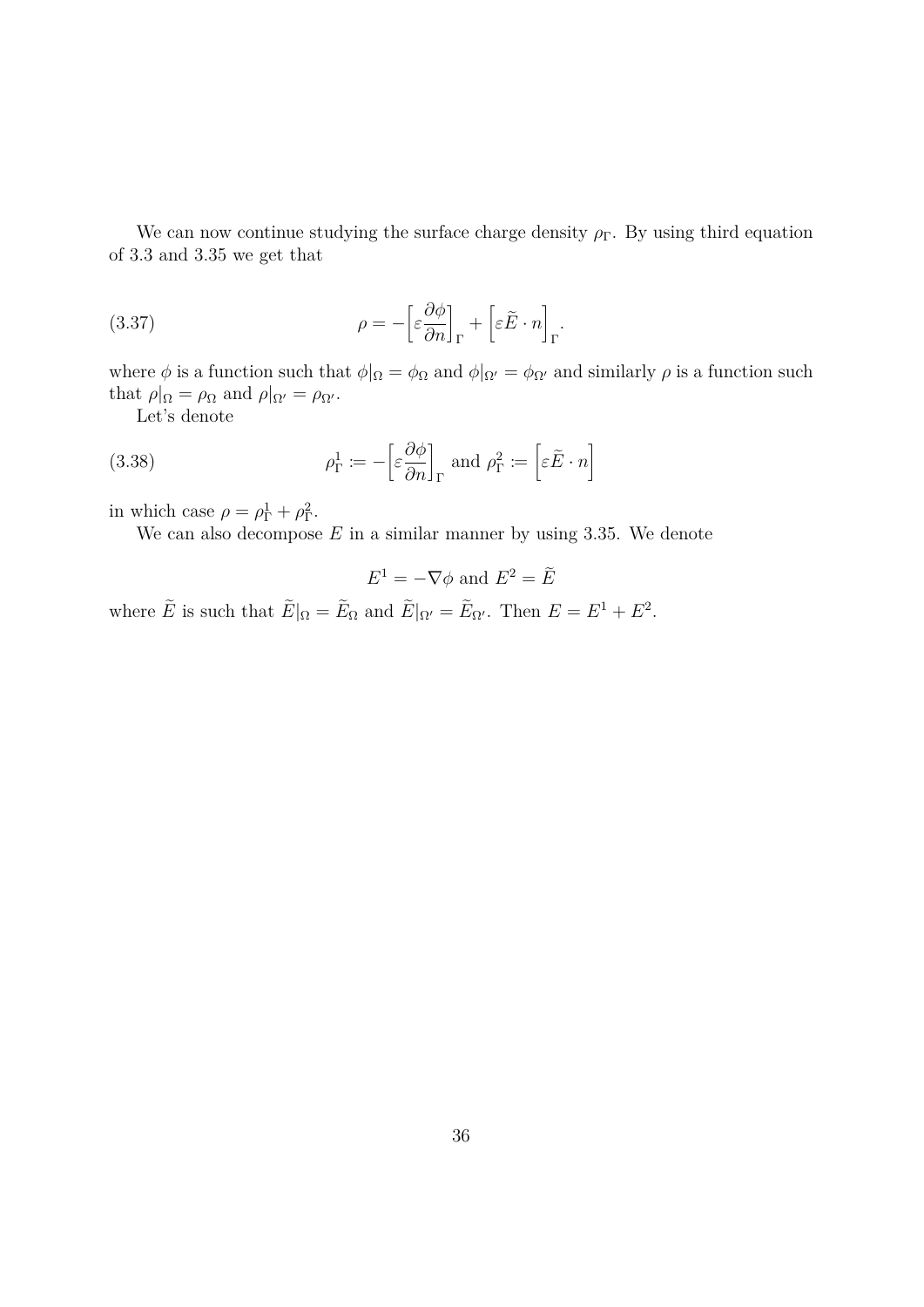### <span id="page-38-0"></span>**3.3 A review of chapter [3](#page-25-0)**

In this chapter we studied the following problem. Let  $\Omega$  be an open domain in  $\mathbb{R}^3$  with permittivity  $\varepsilon$  and permeability  $\mu$ , and  $\Omega' = \mathbb{R}^3 \setminus \overline{\Omega}$  with permittivity  $\varepsilon'$  and permeability  $\mu'$ . Here we only consider static cases where there is zero current and charge density going through the media. Thus there can only exist surface currents or surface charges on the boundary  $\Gamma$  which separates  $\Omega$  and  $\Omega'$ .

Then the problem we study is to find electromagnetic field, that is, fields *E*, *D*, *B* and *H* that satisfy

(3.39)  

$$
\begin{cases} \nabla \times H = J \\ \nabla \cdot D = \rho \\ \nabla \times E = 0 \\ \nabla \cdot B = 0 \end{cases}
$$

where *J* and  $\rho$  are given and *J* satisfies  $\nabla \cdot J = 0$ . Additionally we want the energy

$$
W = \frac{1}{2} \int_{\mathbb{R}^3} (DE + HB) \, dx
$$
  
=  $\frac{\varepsilon}{2} \int_{\mathbb{R}^3} |E|^2 \, dx + \frac{1}{2\mu} \int_{\mathbb{R}^3} |B|^2 \, dx$ 

to be finite.

Without going into too much detail here, in the end we proved the existence and uniqueness of the solution, as long as the current *J* and charges  $\rho$  belong to the dual space of the Beppo-Levi space  $W^1(\mathbb{R}^3)$ . Recall that  $W^1(\mathbb{R}^3)$  is the closure of  $\mathscr{D}(\mathbb{R}^3)$  under the semi-norm  $\|\nabla \varphi\|_2$ . Dual spaces were defined in [2.11.](#page-10-0)

These results allow the current and charge to be concentrated on surfaces. In particular we are interested in the case where the current or charges are concentrated on the surface  $\Gamma = \partial \Omega$  which separates  $\Omega$  and  $\Omega'$ . Let *n* denote the normal of  $\Gamma$  orientated to the exterior of Ω. In this case the problem is equivalent to the problem of finding fields *E*, *D*, *B* and *H* which satisfy

(3.40)  

$$
\begin{cases} \nabla \times H = 0 \text{ in } \Omega \text{ and } \Omega' \\ \nabla \cdot D = 0 \text{ in } \Omega \text{ and } \Omega' \\ \nabla \times E = 0 \text{ in } \mathbb{R}^3 \\ \nabla \cdot B = 0 \text{ in } \mathbb{R}^3 \end{cases}
$$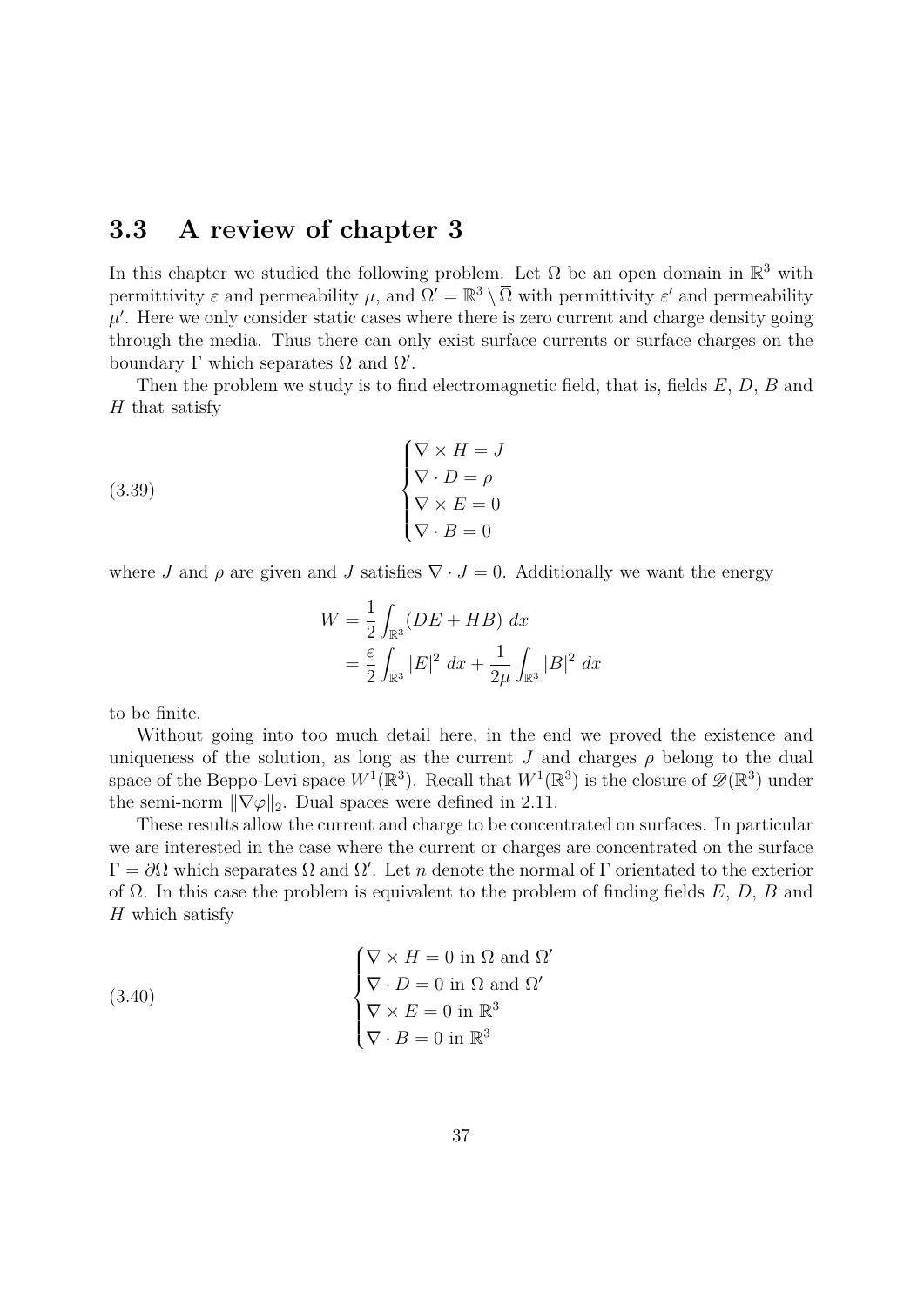and it holds that

(3.41) 
$$
\begin{cases} (D_{\Omega}|_{\Gamma} - D_{\Omega'}|_{\Gamma}) \cdot n = \rho \\ (H_{\Omega}|_{\Gamma} - H_{\Omega'}|_{\Gamma}) \wedge n = -J \\ \nabla \cdot J = 0 \end{cases}
$$

and

(3.42) 
$$
\begin{cases} (E_{\Omega}|_{\Gamma} - E_{\Omega'}|_{\Gamma}) \wedge n = 0\\ (B_{\Omega}|_{\Gamma} - B_{\Omega'}|_{\Gamma}) \cdot n = 0. \end{cases}
$$

This is to say that the jump in quantity  $D \cdot n$  on the boundary corresponds to the charge density  $\rho$  and jump in quantity  $H \wedge n$  corresponds to current  $-J$ . The last two conditions further explain how the fields *E* and *B* behave on the boundary.

Additionally we find that the electric and magnetic fields admit to decompositions

(3.43) 
$$
\begin{cases} E = E^1 + E^2 \\ B = B^1 + B^2 \end{cases}
$$

where  $E^1$  and  $B^1$  arise from electric and magnetic potentials, while  $E^2$  and  $B^2$  satisfy the conditions

(3.44) 
$$
\begin{cases} E^2 \wedge n|_{\Gamma} = 0 \\ B^2 \cdot n|_{\Gamma} = 0. \end{cases}
$$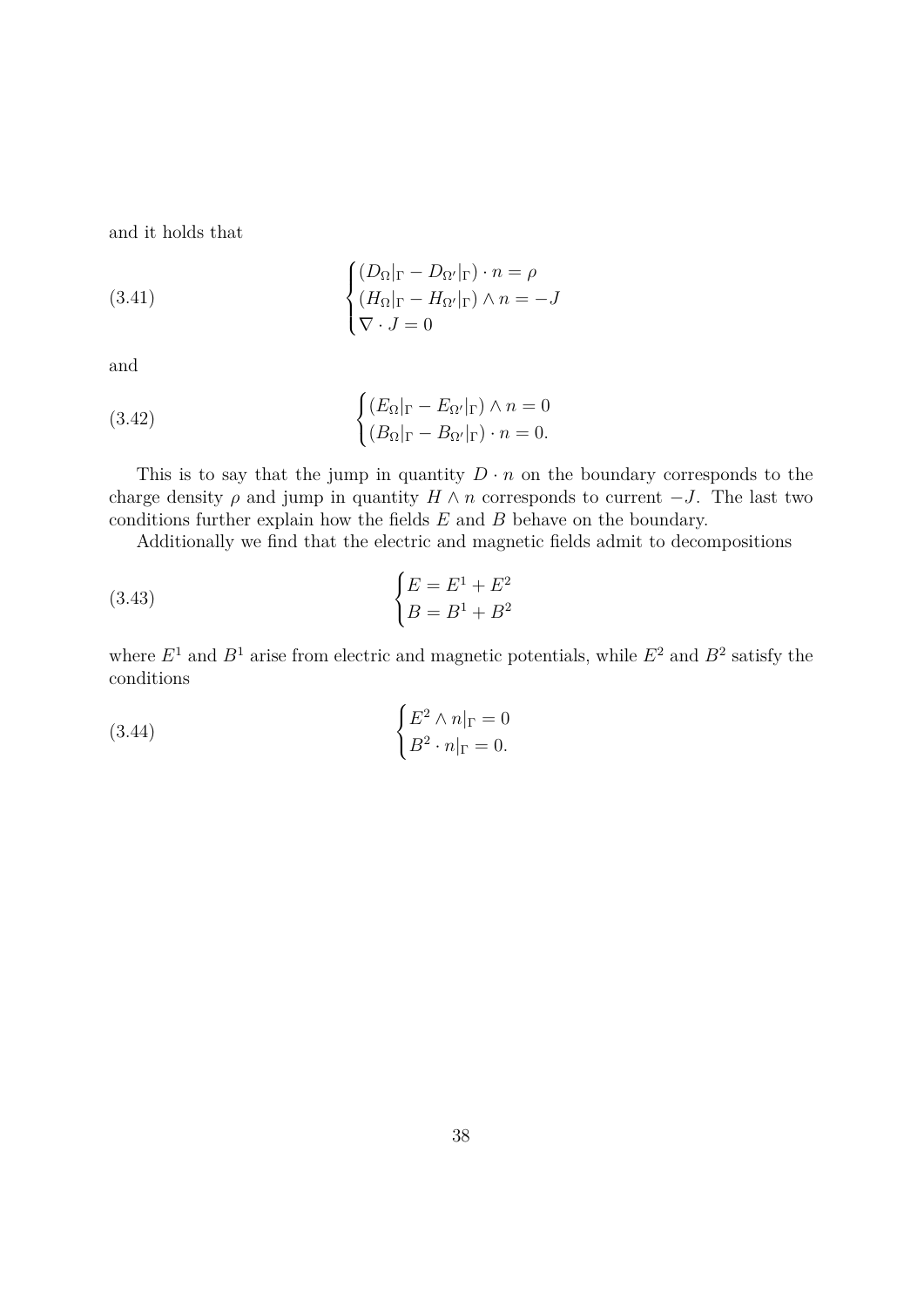## <span id="page-40-0"></span>**Chapter 4**

# **Non-static boundary value problem as a spectral problem**

### <span id="page-40-1"></span>**4.1 Spectral theory**

Before moving to the problem related to Maxwell's equations, we'll discuss some concepts of spectral theory. The following definitions and results are explained in detail in [\[4\]](#page-51-3).

Let X be a Banach space with a norm  $\|\cdot\|_X$ . We have the set of continuous linear mappings from X to itself, denoted by  $\mathscr{L}(X)$ . Equivalently,  $\mathscr{L}(X)$  is the space of bounded operators on *X*. When equipped with a norm

$$
||B|| = \sup_{||x||_X < 1} ||Bx||_X,
$$

the space  $\mathscr{L}(X)$  is a Banach space.

Recall that a subset  $\Omega \subset X$  is *dense* in X if the closure of  $\Omega$  in X is the whole X. In other words, every point in X either belongs to  $\Omega$  or is a limit point of  $\Omega$ . Furthermore, we call a linear operator *B* from topological vector space *X* to another topological vector space *Y densely defined* if it is defined on a dense linear subspace of *X* [\[10\]](#page-51-7).

Let *A* be a densely defined unbounded operator on *X*. We may now define another operator  $A_{\lambda}$  in the following manner.

$$
(4.1) \t\t A_{\lambda} = \lambda I - A
$$

where  $\lambda \in \mathbb{C}$  and *I* is the identity on *X*.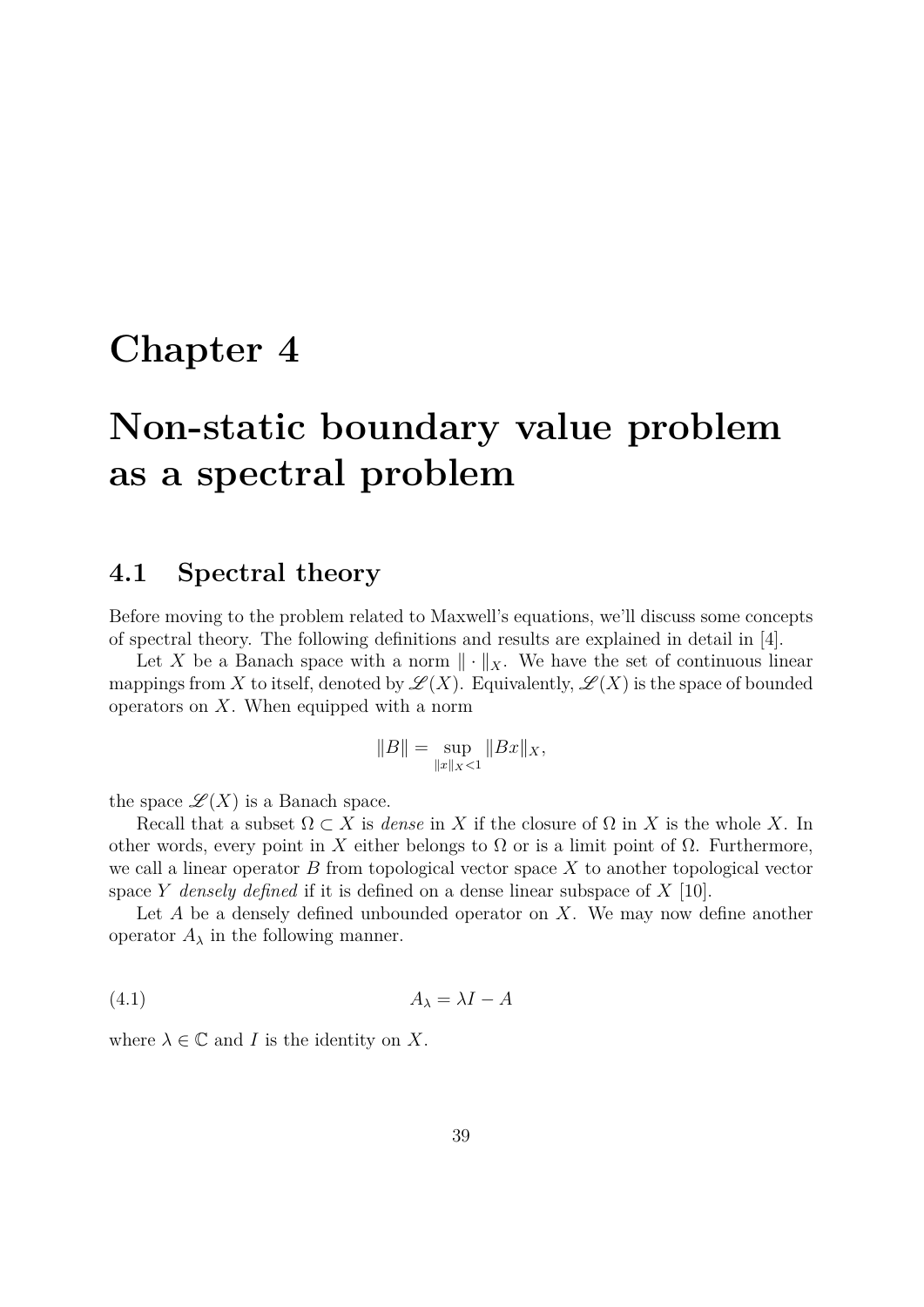We can now define the *resolvent sets* and start studying spectrums [\[9,](#page-51-0) [4\]](#page-51-3).

**Definition 4.2.** The *resolvent set* for *A*, denoted by  $\rho(A)$ , is the set of those  $\lambda \in \mathbb{C}$  such that

(4.3) 
$$
\begin{cases} A_{\lambda}(D(A)) \text{ is dense in } X \\ A_{\lambda}^{-1} \text{ exists and is continuous from } A_{\lambda}(D(A)) \text{ into } X \end{cases}
$$

where  $D(A)$  denotes the domain of *A*. For  $\lambda \in \rho(A)$  we define the *resolvent operator*  $R(\lambda, A)$  or *resolvent* of *A* as the inverse of  $A_{\lambda}$ , that is,  $R(\lambda, A) \coloneqq A_{\lambda}^{-1}$ .

With the resolvent sets  $\rho(A)$  we can define the spectrum of operator A.

**Definition 4.4.** The *spectrum* of *A*, denoted by  $\sigma(A)$ , is the complement in  $\mathbb C$  of the set  $\rho(A)$ . For a bounded operator *A* the spectrum  $\sigma(A)$  is the union of the point spectrum  $\sigma_p(A)$ , the continuous spectrum  $\sigma_c(A)$  and the residual spectrum  $\sigma_r(A)$  [\[4\]](#page-51-3). These are defined by

 $\sqrt{ }$  $\int$  $\overline{\mathcal{L}}$  $\sigma_p(A) = \{ \lambda \in \mathbb{C} \mid \lambda \text{ is an eigenvalue of } A \}$  $\sigma_c(A) = \{ \lambda \in \mathbb{C} \mid A_{\lambda}^{-1} \text{ is unbounded on } X \text{ with a domain that is dense in } X \}$  $\sigma_r(A) = \{ \lambda \in \mathbb{C} \mid A_{\lambda}^{-1} \text{ exists with a domain which is not dense in } X \}.$ 

Recall that such  $\lambda \in \mathbb{C}$  such that the equation

$$
(4.5) \t\t Ax = \lambda x
$$

has at least one non-trivial solution *x*, is called an *eigenvalue* of *A*, while the solution *x* is called and *eigenvector* of *A* corresponding to the eigenvalue  $\lambda$ .

*Remark* 4.6*.* If  $A_{\lambda} = A - \lambda I$  is non-injective, then  $\lambda$  is an eigenvalue and  $\lambda \in \sigma_p(A) \subset \sigma(A)$ . In fact, we could've just as well defined  $\sigma_p$  as those  $\lambda \in \mathbb{C}$  such that  $A_\lambda$  is not injective.

The set of eigenvectors relative to the eigenvalue  $\lambda$  is called the *eigenspace* associated with  $\lambda$  and denoted by  $E_{\lambda}$ . We note that the set  $E_{\lambda}$  is in fact the kernel of  $A_{\lambda}$ . Additionally, the dimension of the eigenspace  $E_{\lambda}$  is called the *multiplicity* of  $\lambda$ .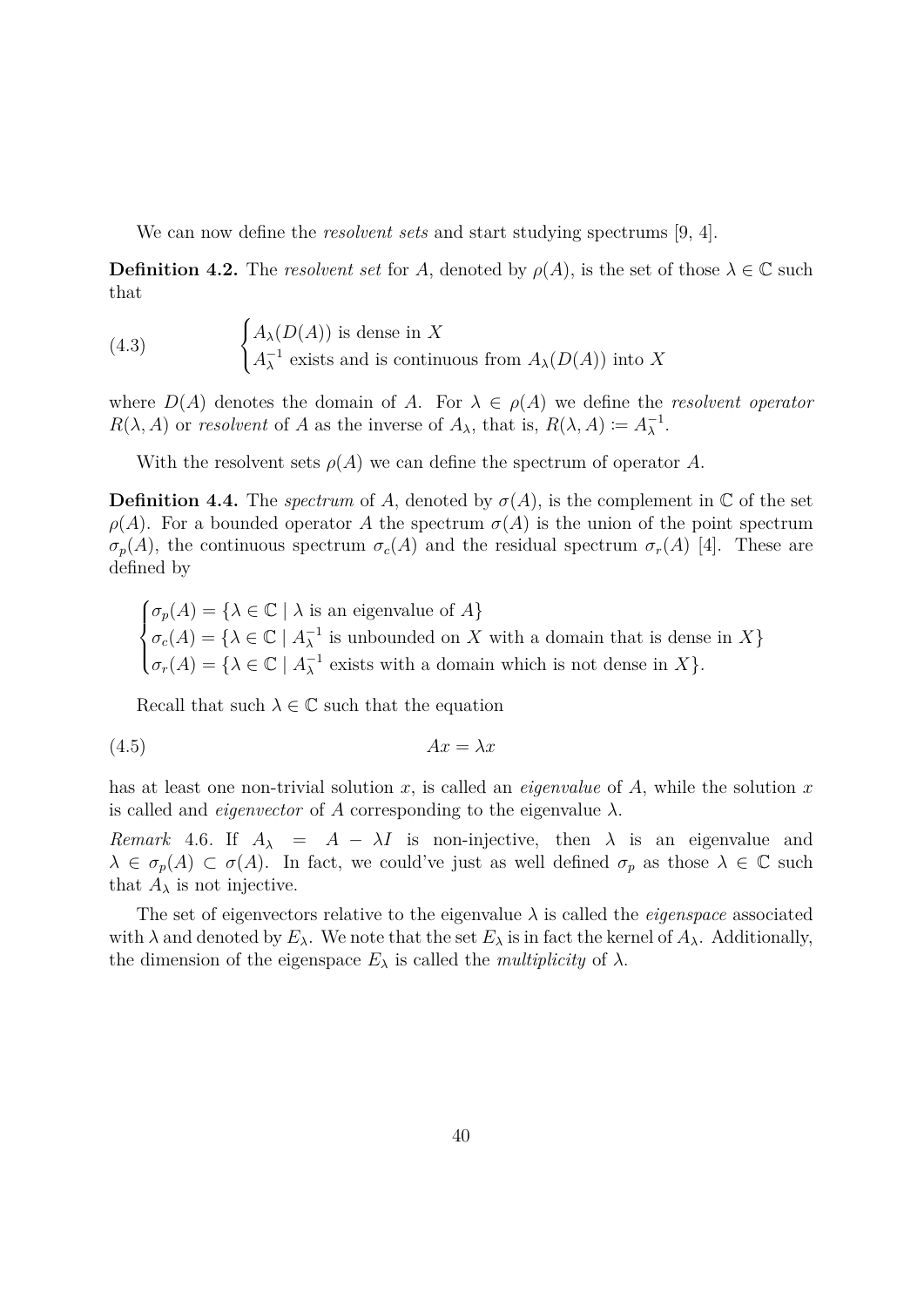### <span id="page-42-0"></span>**4.2 Study of the Maxwell's equations as a spectral problem**

We'll now move on to study a spectral problem related to Maxwell's equations. The structure and main results in this chapter follow the Mathematical Analysis and Numerical Methods for Science and Techonology: Volume 3, Spectral Theory and Applications by Robert Dautray and Jacques-Louis Lions [\[4\]](#page-51-3). In this chapter we'll study electromagnetic field in the interior of a bounded domain  $\Omega$  which is occupied by either empty space or by a perfect medium. This is often referred to as a cavity. We assume  $\Omega$  is bounded by a perfect conductor.

Recall the time-harmonic forms of the Maxwell's equations in Chapter [2.3.](#page-24-0) Now we can study the following spectral problem. Find the *angular frequencies ω*, and the corresponding electromagnetic fields  $E_0$  and  $B_0$  with finite, non-zero energy such that

<span id="page-42-1"></span>(4.7) 
$$
\begin{cases} \nabla \times B_0 - i\omega E_0 = 0 \\ -\nabla \times E_0 - i\omega B_0 = 0 \\ \nabla \cdot E_0 = \nabla \cdot B_0 = 0 \\ E_0 \wedge n|_{\Gamma} = 0, B_0 \cdot n|_{\Gamma} = 0. \end{cases}
$$

We use the same definitions for energy as in [3.2](#page-26-0) and [3.20,](#page-32-2) essentially meaning that the fields  $E_0$  and  $B_0$  have finite, non-zero  $L^2$  norms. The frequencies  $\omega$  are called *eigenfrequencies* or *natural frequencies* of the cavity, while the corresponding electromagnetic fields are called the *eigenmodes* of the cavity. Note that if  $\omega \neq 0$ , then the third condition is implied by the first two conditions.

We'll need to discuss the Maxwell operator here, as the problem [4.7](#page-42-1) is the spectral problem relative to the Maxwell operator  $\mathscr A$ .

**Definition 4.8.** Let  $\Omega \in \mathbb{R}^3$  be an open subset. We define the Maxwell operator  $\mathscr{A}$  by

$$
\mathscr{A}((E,B)) = (-\nabla \times B, \nabla \times E)
$$

where  $\mathscr{A}$ 's domain is

$$
D(\mathscr{A}) = \{ (E, B) \in L^2(\Omega)^6 \mid (-\nabla \times B, \nabla \times E) \in L^2(\Omega)^6, E \wedge n|_{\Gamma} = 0 \}
$$
  
=  $H_0(\text{curl}, \Omega) \times H(\text{curl}, \Omega).$ 

The Maxwell operator  $\mathscr A$  has the following matrix representation

(4.9) 
$$
\mathscr{A} = \begin{pmatrix} 0 & -\text{curl} \\ \text{curl} & 0 \end{pmatrix}
$$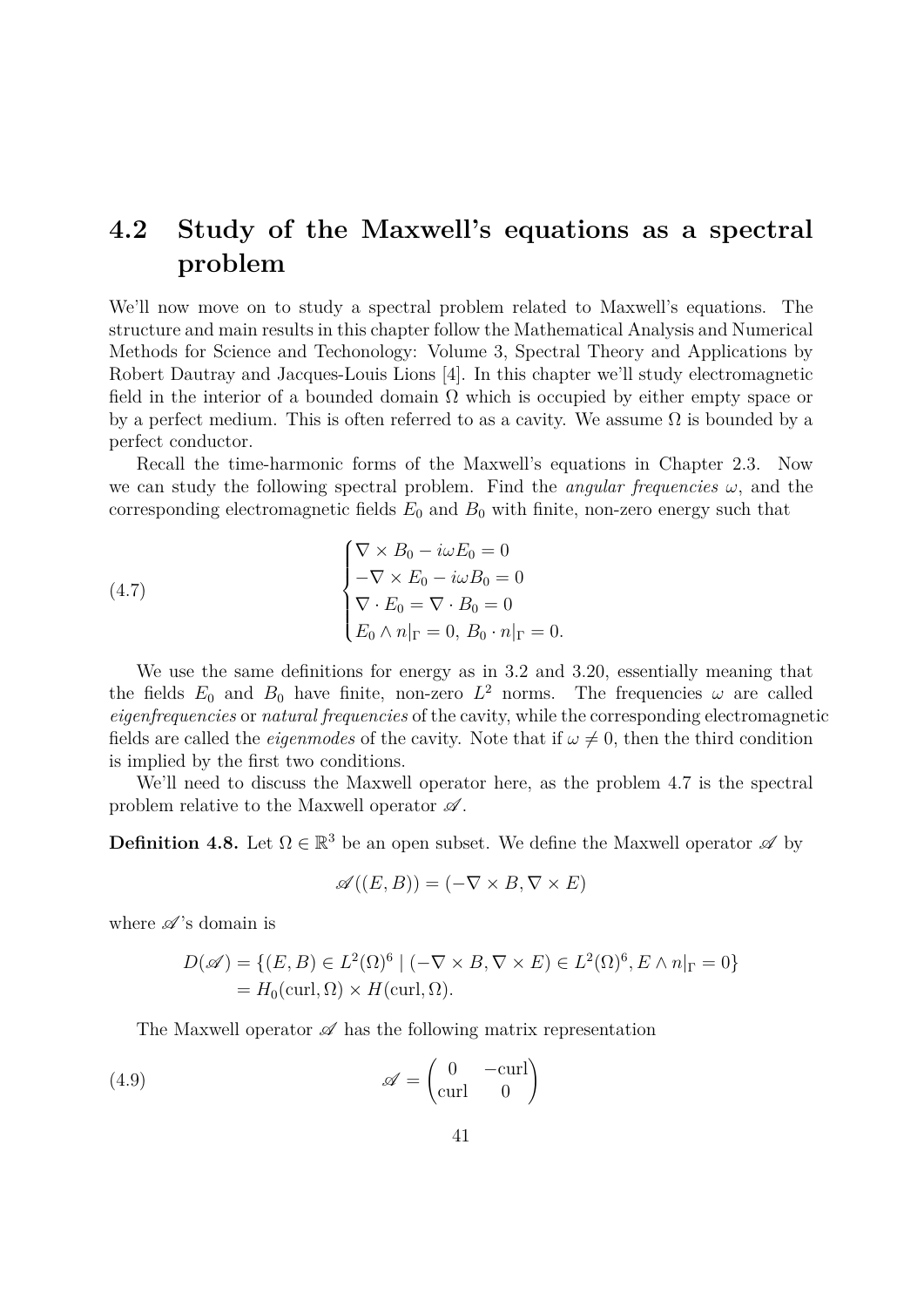where  $(E_0, B_0) \in L^2(\Omega)^3 \times L^2(\Omega)^3 = L^2(\Omega)^6$  [\[7,](#page-51-4) [4\]](#page-51-3).

The problem [4.7](#page-42-1) is a spectral problem relative to  $\mathscr A$  because 4.7 can be represented as a spectral problem

(4.10) 
$$
\mathscr{A}(E,B) = -i\omega(E,B) \text{ for } \omega \neq 0
$$

which gives

<span id="page-43-0"></span>
$$
\begin{pmatrix} 0 & -\text{curl} \\ \text{curl} & 0 \end{pmatrix} \begin{pmatrix} E \\ B \end{pmatrix} = \begin{pmatrix} -i\omega E \\ -i\omega B \end{pmatrix}
$$

that is,

(4.11) 
$$
\begin{cases} \nabla \times B - i\omega E = 0 \\ -\nabla \times E - i\omega B = 0. \end{cases}
$$

We note that [4.10](#page-43-0) is equivalent to the spectral problem of  $i\mathscr{A}$  with the eigenvalues  $\omega$ ,

$$
i\mathscr{A}(E,B) = \omega(E,B).
$$

Before moving into studying the properties of Maxwell operator, let us recall how adjoint operator is defined and what the self-adjointness of an operator means.

**Definition 4.12.** Let  $B: X \to Y$  be a linear operator between two Hilbert spaces X and *Y* with corresponding inner products  $(x_1, x_2)_x$  and  $(y_1, y_2)_Y$  with  $x_1, x_2 \in X$  and  $y_1, y_2 \in Y$ . Then the *adjoint operator*  $B^*$  is the linear operator  $B^*$ :  $Y \to X$  that satisfies the condition

$$
(Bx, y)_Y = (x, B^*y)_X
$$

for  $x \in X, y \in Y$ . For the adjoint  $B^*$  to be uniquely determined, we also require it to be densely defined, so it must hold that  $D(B)$  is dense in the Hilbert space X [\[5\]](#page-51-8).

**Definition 4.13.** Let  $x, y \in X$ . A linear operator  $A: X \to X$  is called *self-adjoint*, if it holds that  $(Ax, y) = (x, Ay)$  for all  $x, y \in D(A)$  (in this case A is called *symmetric*), and the domain of adjoint  $A^*$  (that is, those  $y \in X$  such that  $x \mapsto (Ax, y)$  is a continuous linear functional in  $D(A)$  is dense, that is, A is densely defined. This means that the operator *A* is its own adjoint *A*<sup>∗</sup> [\[5,](#page-51-8) [9\]](#page-51-0).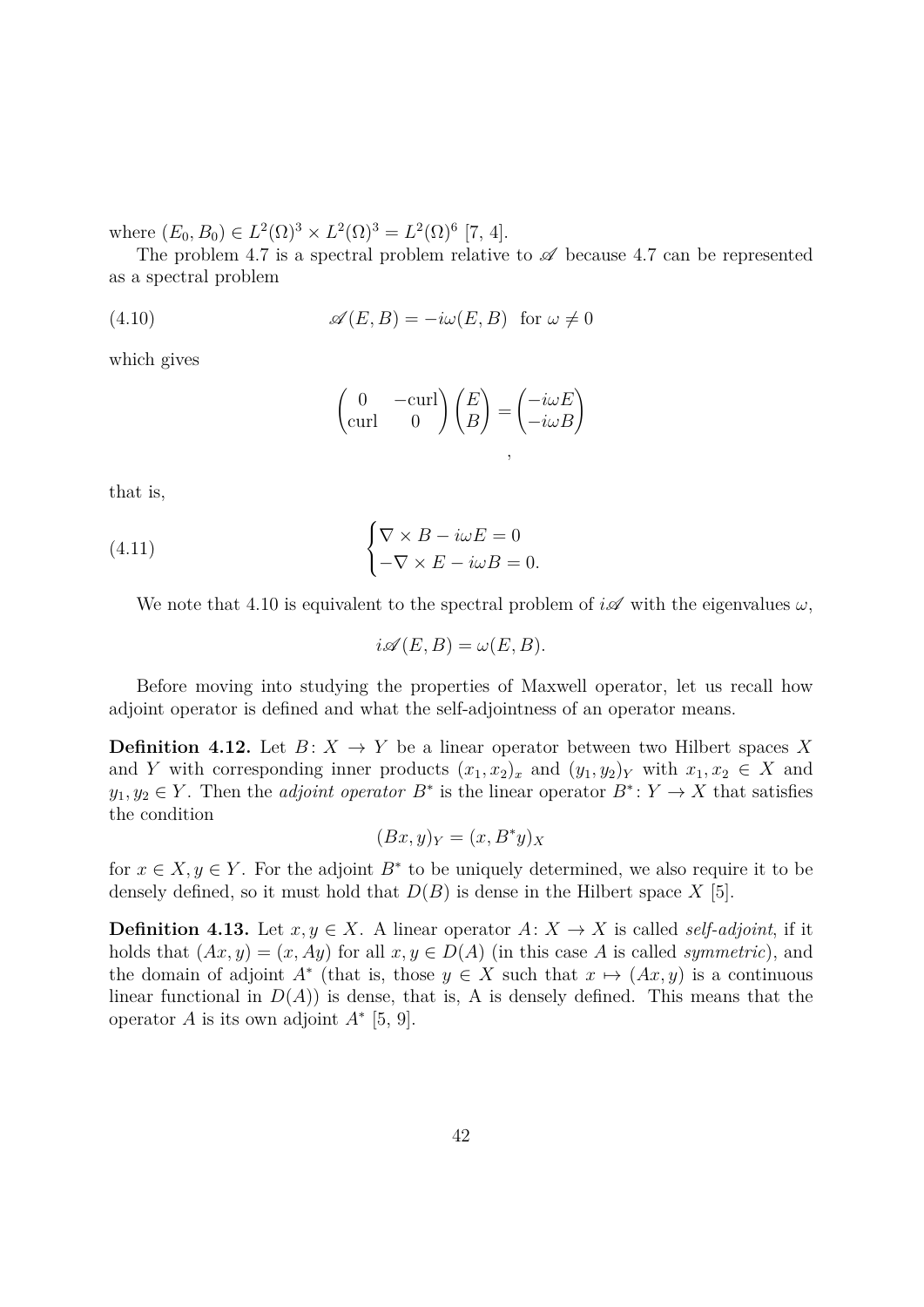We'll shortly discuss the properties of the Maxwell operator  $\mathscr A$ .

**Theorem 4.14.** Let  $\Omega \in \mathbb{R}^3$  be an open set with a bounded and regular, say, Lipschitz *boundary* Γ. Then the operator  $\mathscr A$  *in*  $L^2(\Omega)^3 \times L^2(\Omega)^3 = L^2(\Omega)^6$  *is a closed operator with dense domain such that*

<span id="page-44-1"></span> $\mathscr{A}^{t}=-\mathscr{A}$ 

where  $\mathscr{A}^t$  is the transpose of  $\mathscr{A}$ . The operator  $i\mathscr{A}$  is self-adjoint in complex  $L^2(\Omega)^6$ .

*Proof.* The domain  $D(\mathscr{A})$  can be shown to be dense in  $L^2(\Omega)^6$  by noting that  $\mathscr{D}(\Omega)^6 \subset D(\mathscr{A})$ . Because  $\mathscr{D}(\Omega)$  is dense in  $L^2(\Omega)$ , it follows that  $\mathscr{D}(\Omega)^6$  is dense in  $L^2(\Omega)^6$  and similarly  $D(\mathscr{A})$  is dense in  $L^2(\Omega)^6$ .

Operator  $\mathscr A$  is closed if  $D(\mathscr A)$  is closed under the graph norm

(4.15) 
$$
||u||_{D(\mathscr{A})} = (|u|^2 + |Au|^2)^{1/2}.
$$

<span id="page-44-0"></span>However, we notice that

(4.16) 
$$
D(\mathscr{A}) = H_0(\text{curl}, \Omega) \times H(\text{curl}, \Omega)
$$

and that the closedness follows from the trace theorem [2.21](#page-17-1) for  $H(\text{curl}, \Omega)$ . Thus  $\mathscr A$  is a closed operator.

Next, let's show that  $\mathscr{A}^t = -\mathscr{A}$ . We notice that  $(E, B) \in \mathscr{A}^t$  is equivalent to the mapping  $(\tilde{E}, \tilde{B}) \rightarrow (\mathscr{A}(\tilde{E}, \tilde{B}), (E, B)) = (-\nabla \times \tilde{B}, E) + (\nabla \times \tilde{E}, B)$  being continuous on  $D(\mathscr{A})$  equipped with the topology of  $L^2(\Omega)^6$ .

By restricting ourselves to  $\mathscr{D}(\Omega)^6$ , this equivalency implies that  $\nabla \times E \in L^2(\Omega)^3$  and  $\nabla \times B \in L^2(\Omega)^3$ . If on the other hand we restrict to  $\mathscr{D}(\Omega)^3 \times \mathscr{D}(\overline{\Omega})^3$  and apply Green's formula, we get that  $n \wedge E|_{\Gamma} = 0$ .

Remembering the decomposition [4.16,](#page-44-0) we have shown that if  $(E, B) \in D(\mathscr{A}^t)$ , then  $(E, B) \in D(\mathscr{A})$ . If on the other hand  $(E, B) \in D(\mathscr{A})$ , then for all  $(E, B) \in D(\mathscr{A})$  it holds that

$$
(4.17) \qquad (\mathscr{A}(E,B), (E,B)) = ((E,B), \mathscr{A}(E,B))
$$

from which the self-adjointness of  $i\mathscr{A}$  also follows.

Thus  $D(\mathscr{A}) \subset D(\mathscr{A}^t)$ . Because it was shown before that also  $D(\mathscr{A}^t) \subset D(\mathscr{A})$ , it holds that  $D(\mathscr{A}) = D(\mathscr{A}^t)$ . Finally, it's easy to show that on the domain of  $\mathscr{A}$  and  $\mathscr{A}^t$ it holds that  $\mathscr{A} = -\mathscr{A}^t$ . Since

$$
\mathscr{A} = \begin{pmatrix} 0 & -\text{curl} \\ \text{curl} & 0 \end{pmatrix},
$$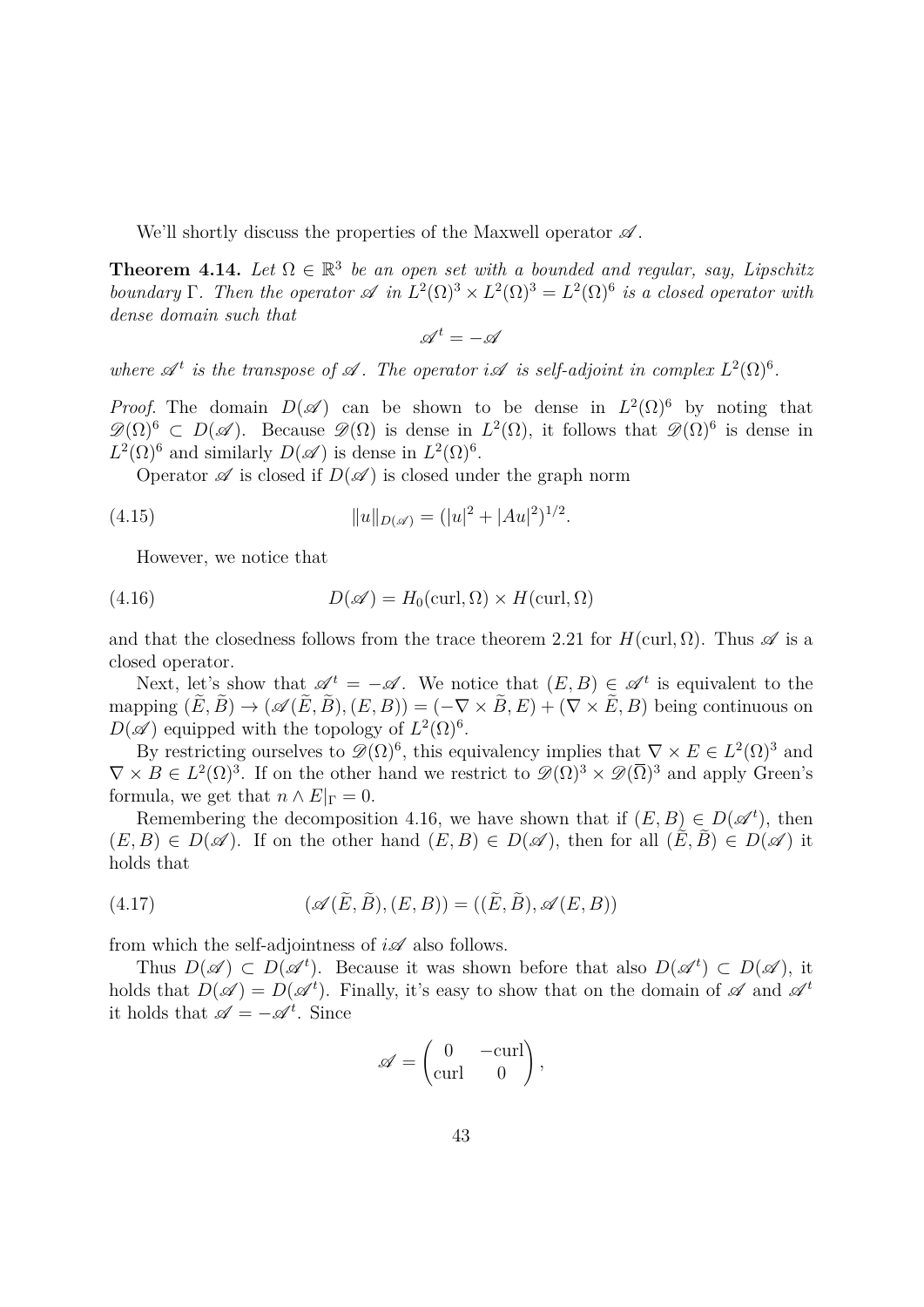it holds that

$$
\mathscr{A}^t = \begin{pmatrix} 0 & \text{curl} \\ -\text{curl} & 0 \end{pmatrix}.
$$

Thus for all  $(E, B) \in D(\mathscr{A}) = D(\mathscr{A}^t)$  we can easily see that

$$
\mathscr{A}(E, B) = (-\nabla \times B, \nabla \times E) = -(\nabla \times B, -\nabla \times E) = -\mathscr{A}^t(E, B)
$$

which proves the claim.

We also note that the kernel of  $\mathscr A$  is

$$
\ker(\mathscr{A}) = \{ (E, B) \in L^2(\Omega)^6 \mid \nabla \times E = 0, E \wedge n|_{\Gamma} = 0, \nabla \times B = 0 \}
$$

$$
= H_0(\text{curl } 0, \Omega) \times H(\text{curl } 0, \Omega).
$$

Now, let's denote

$$
\mathscr{H} = H(\text{div } 0, \Omega) \times H_0(\text{div } 0, \Omega)
$$

which is a closed subspace of  $L^2(\Omega)^6$ . In fact,  $\mathscr{H} \subset \text{ker}(\mathscr{A})$  and we say that  $\mathscr{H}$  is a *stable* subspace for  $\mathscr A$ . Now we can define the restriction of  $\mathscr A$  to the space  $\mathscr H$  by

(4.18) 
$$
\begin{cases} \mathcal{A}_{\mathscr{H}}((E,B)) = \mathcal{A}((E,B)) \text{ where } (E,B) \in D(\mathcal{A}_{\mathscr{H}}) \\ D(\mathcal{A}_{\mathscr{H}}) = D(\mathcal{A}) \cap \mathcal{H}. \end{cases}
$$

Similarly, we can define the  $\mathcal{H}_c$  as the corresponding complex space to  $\mathcal{H}$ , or the *complexification* of  $\mathcal{H}$ .

**Corollary 4.19.** Let  $\Omega \in \mathbb{R}^3$  be a bounded open set which is also regular, in this case *of class*  $\mathscr{C}^2$ . Then the domain  $D(\mathscr{A}_{\mathscr{H}}) = D(\mathscr{A}) \cap \mathscr{H}$  is a closed vector subspace of the Sobolev space  $H^1(\Omega)^3 \times H^1(\Omega)^3$  when  $D(\mathscr{A}_{\mathscr{H}})$  is endowed with the graph norm [4.15.](#page-44-1)

Now we note that because the natural injection  $H^1(\Omega) \to L^2(\Omega)$  is compact with the conditions of the last corollary, it follows that the injection  $D(\mathscr{A}_{\mathscr{H}}) \to \mathscr{H}$  is also compact. Thus the operator  $\mathscr{A}_{\mathscr{H}}$  has a compact resolvent  $R(\lambda, \mathscr{A}_{\mathscr{H}})$ . What this means is that there exists  $\lambda \in \rho(\mathscr{A}_{\mathscr{H}})$  such that the resolvent  $R(\lambda, \mathscr{A}_{\mathscr{H}})$  is a compact operator. Recall that compact operators are defined to map any bounded subset into a relatively compact subset, that is, the image has a compact closure. Such an operator is also bounded and thus continuous.

The previous deduction about  $\mathscr{A}_{\mathscr{H}}$  having a compact resolvent gives us the main theorem of the chapter [\[4\]](#page-51-3).

 $\Box$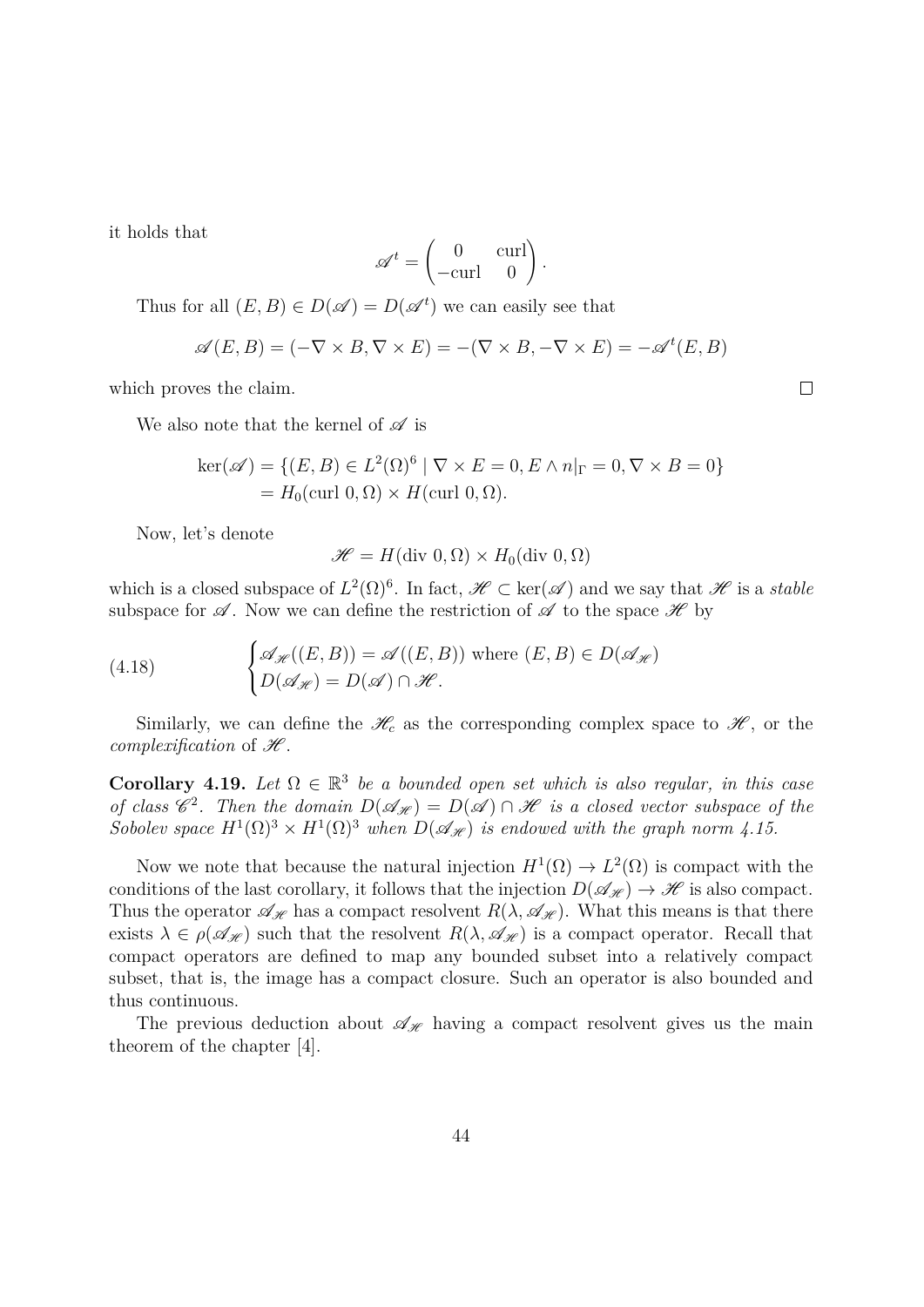<span id="page-46-1"></span>**Theorem 4.20.** Let  $\Omega \in \mathbb{R}^3$  be a regular, bounded and open subset of  $\mathbb{R}^3$ . Then the spectrum of the operator  $i\mathscr{A}$  *in the space*  $\mathscr{H}_c$  *is a real point spectrum with no finite accumulation point.* The vector space  $E_\omega$  of eigenvectors of  $\mathscr A$  for the eigenvalue i $\omega$ *has finite dimension.*

The theorem [4.20](#page-46-1) gives a solution to the problem [4.7.](#page-42-1) This is because the set of frequencies  $\omega$  for which there exists a solution  $(E_0, B_0)$  to the problem [4.7](#page-42-1) with finite, nonzero energy is exactly the same as the set  $\sigma(i\mathscr{A})$ . Thus the set of solutions is a discrete set of real values with finite multiplicity. Note that the assumption that  $\nabla \cdot E_0 = \nabla \cdot B_0 = 0$ guarantees that zero is not included in the spectrum.

Given a frequency  $\omega$ , there are two alternatives. If the frequency  $\omega \notin \sigma(i\mathscr{A})$ , there is no possibility of a stationary electromagnetic field with finite and non-null energy as a solution of [4.7.](#page-42-1) If on the other hand  $\omega \in \sigma(i\mathscr{A})$ , there is a corresponding eigenmode of finite and non-null energy.

#### <span id="page-46-0"></span>**4.2.1 Non-homogeneous case**

In a similar manner we can treat non-homogeneous problems, in which case there exists non-zero charge densities and currents in  $\Omega$ . In this case, the problem is to find  $(E_0, B_0) \in L^2(\Omega)$ <sup>6</sup> which satisfies

(4.21) 
$$
\begin{cases} \nabla \times B_0 - i\omega E_0 = j_0 \text{ in } \Omega \\ -\nabla \times E_0 - i\omega B_0 = 0 \text{ in } \Omega \\ \nabla \cdot E_0 = \rho_0, \nabla \cdot B_0 = 0 \text{ in } \Omega \\ E_0 \wedge n|_{\Gamma} = 0, B_0 \cdot n|_{\Gamma} = 0 \text{ on } \Gamma \end{cases}
$$

with  $\omega \in \mathbb{R}$  and given current and charge densities  $j_0 \in L^2(\Omega)^3$  and  $\rho_0 \in H^{-1}(\Omega)$  which satisfy the condition

<span id="page-46-2"></span>
$$
i\omega \rho_0 + \nabla \cdot j_0 = 0.
$$

This problem can also be written using the Maxwell operator  $\mathscr A$  as

(4.22) 
$$
\mathscr{A}(E_0, B_0) + i\omega(E_0, B_0) = (-j_0, 0).
$$

As  $\mathscr H$  is a closed subspace of  $L^2(\Omega)^6,$  we can decompose the space  $L^2(\Omega)^6$  into  $\mathscr H\oplus\mathscr H^\perp$ and similarly elements of  $L^2(\Omega)^6$  into two parts,

$$
(E_0, B_0) = (E_1, B_1) + (E_2, B_2)
$$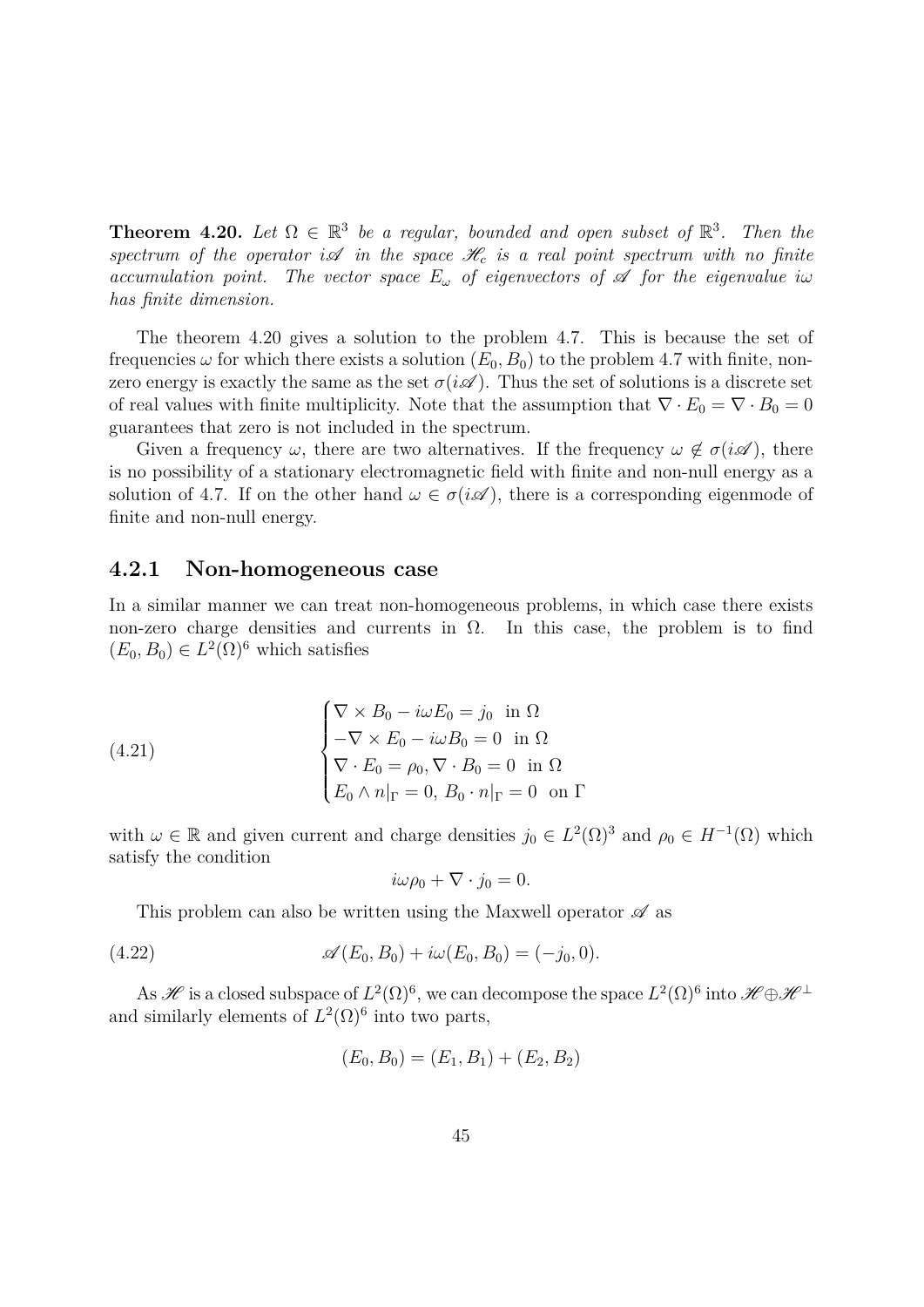where  $(E_1, B_1) \in \mathcal{H}$  and  $(E_2, B_2) \in \mathcal{H}^{\perp}$ . Similarly we may write

$$
j_0 = j_1 + j_2
$$

where  $j_1 \in H(\text{div } 0, \Omega)$  and  $j_2 \in H(\text{div } 0, \Omega)^{\perp}$ .

<span id="page-47-0"></span>The problem [4.22](#page-46-2) can then be represented as

(4.23) 
$$
\begin{cases} \mathscr{A}(E_1, B_1) + i\omega(E_1, B_1) = (-j_1, 0) & \text{in } \mathscr{H} \\ i\omega(E_2, B_2) = (-j_2, 0) & \text{in } \mathscr{H}^\perp \end{cases}
$$

The second equation of [4.23](#page-47-0) then gives

$$
E_2 = -\frac{j_2}{i\omega}
$$

and

$$
B_2=0.
$$

We again denote  $\mathscr{A}_{\mathscr{H}}$  as the restriction of  $\mathscr{A}$  in  $\mathscr{H}$ . The behaviour of the first equation of [4.23](#page-47-0) instead depends on whether  $\omega \in \sigma(i\mathscr{A})$  or not. Let's study the two alternatives.

If  $\omega \notin \sigma(i\mathscr{A})$ , then for all  $j_1 \in L^2(\Omega)^3$ , the first equation of [4.23](#page-47-0) has exactly one solution  $(E_1, B_1) \in D(\mathscr{A}_{\mathscr{H}})$ . Thus the problem [4.22](#page-46-2) has exactly one solution

$$
(E_0, B_0) = (E_1, B_1) + (-\frac{j_2}{i\omega}, 0).
$$

If on the other hand  $\omega \in \sigma(i\mathscr{A})$ , then the first equation of [4.23](#page-47-0) has only one solution if  $(-j_1, 0)$  is orthogonal to the eigenspace corresponding to the frequency  $\omega$ , denoted by  $E_\omega$ . However, in this case  $E_\omega$  must be known which is not always reasonable to expect.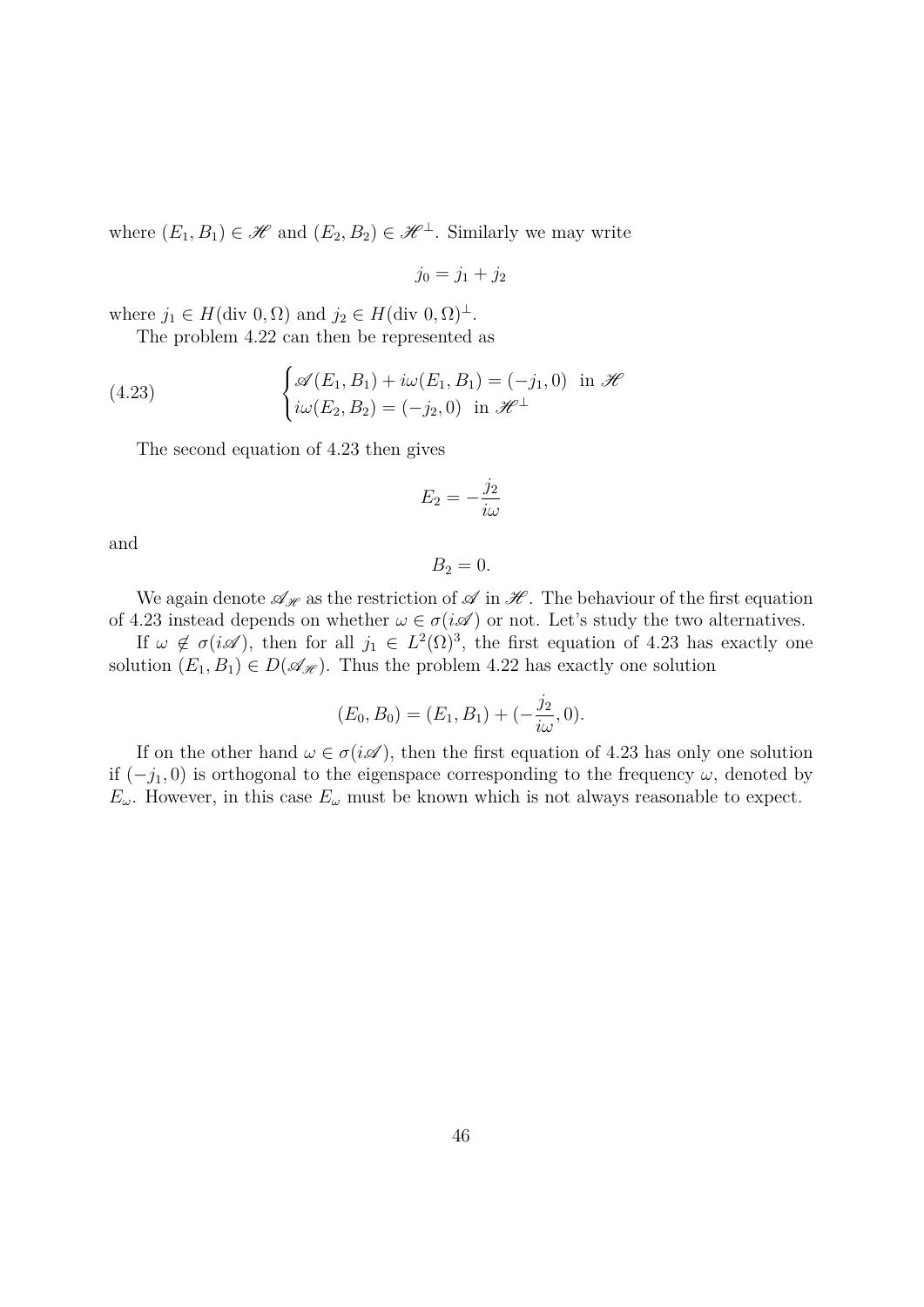## <span id="page-48-0"></span>**Chapter 5**

## **Appendix: Notation**

### <span id="page-48-1"></span>**5.1 Function spaces**

**Definition 5.1.** Let  $\Omega \subset \mathbb{R}^n$ . Then we define

$$
\mathscr{D}(\Omega) = C_c^{\infty}(\Omega) = \left\{ \psi \in C^{\infty}(\mathbb{R}^n) \mid \text{supp}(\psi) \subset \Omega \text{ is compact} \right\}.
$$

A function belonging to  $\mathscr{D}(\Omega)$  is called *a test function*. We often use shorter notation  $\mathscr{D}(\Omega)^n$  for  $(\mathscr{D}(\Omega))^n$ .

**Definition 5.2.** Let  $\Omega$  be an open subset of  $\mathbb{R}^n$ . The set consisting of locally integrable functions  $u \in L^p(\Omega)$  such that for each multi-index  $\alpha$  with  $|\alpha| \leq k$  weak derivatives  $D^{\alpha}u$ exist and belong to  $L^p(\Omega)$ , is called a *Sobolev space*. We then denote the space  $W^{k,p}(\Omega)$ .

**Definition 5.3.** The Sobolev space  $W^{1,2}(\Omega)$  is denoted  $H^1(\Omega)$ . In a similar manner we'll denote  $H^k(\Omega) = W^{k,2}$ . We'll also denote the closure of  $C_c^{\infty}$  in the space  $W^{k,p}$  as  $W_0^{k,p}$  $\begin{array}{c} \n\frac{\kappa}{p},\n\end{array}$ and  $H_0^k(\Omega) = W_0^{k,2}$  $\binom{k}{0}^k(\Omega).$ 

**Definition 5.4.** For any arbitrary open set  $\Omega \subset \mathbb{R}^3$  we define the Beppo-Levi space  $W^1(\Omega)$ as the closure of  $\mathscr{D}(\overline{\Omega})$  under the semi-norm  $\|\nabla \varphi\|_{L^2(\Omega)^n}$  for  $\varphi \in \mathscr{D}(\overline{\Omega})$ . Analogously we define  $W_0^1(\Omega)$  as the closure of  $\mathscr{D}(\Omega)$  under the same semi-norm.

**Definition 5.5.** Let *T* be the trace operator from  $H^1(\Omega)$  to  $L^2(\partial\Omega)$ . Then  $H^{\frac{1}{2}}(\partial\Omega)$  can be defined as the range of T, that is

$$
H^{\frac{1}{2}}(\partial\Omega) = \{ u \in L^{2}(\partial\Omega) \mid u = T(\varphi) \text{ with some } \varphi \in H^{1}(\Omega) \}.
$$

**Definition 5.6.** Let *E* be a normed space with scalar field K. Then the dual space of *E*, denoted  $E^*$ , contains the bounded linear operators from  $E$  to  $\mathbb{K}$ . Thus

 $E^* = \mathscr{L}(E, \mathbb{K}) = \{T : E \to \mathbb{K} \mid T \text{ is a continuous linear operator}\}.$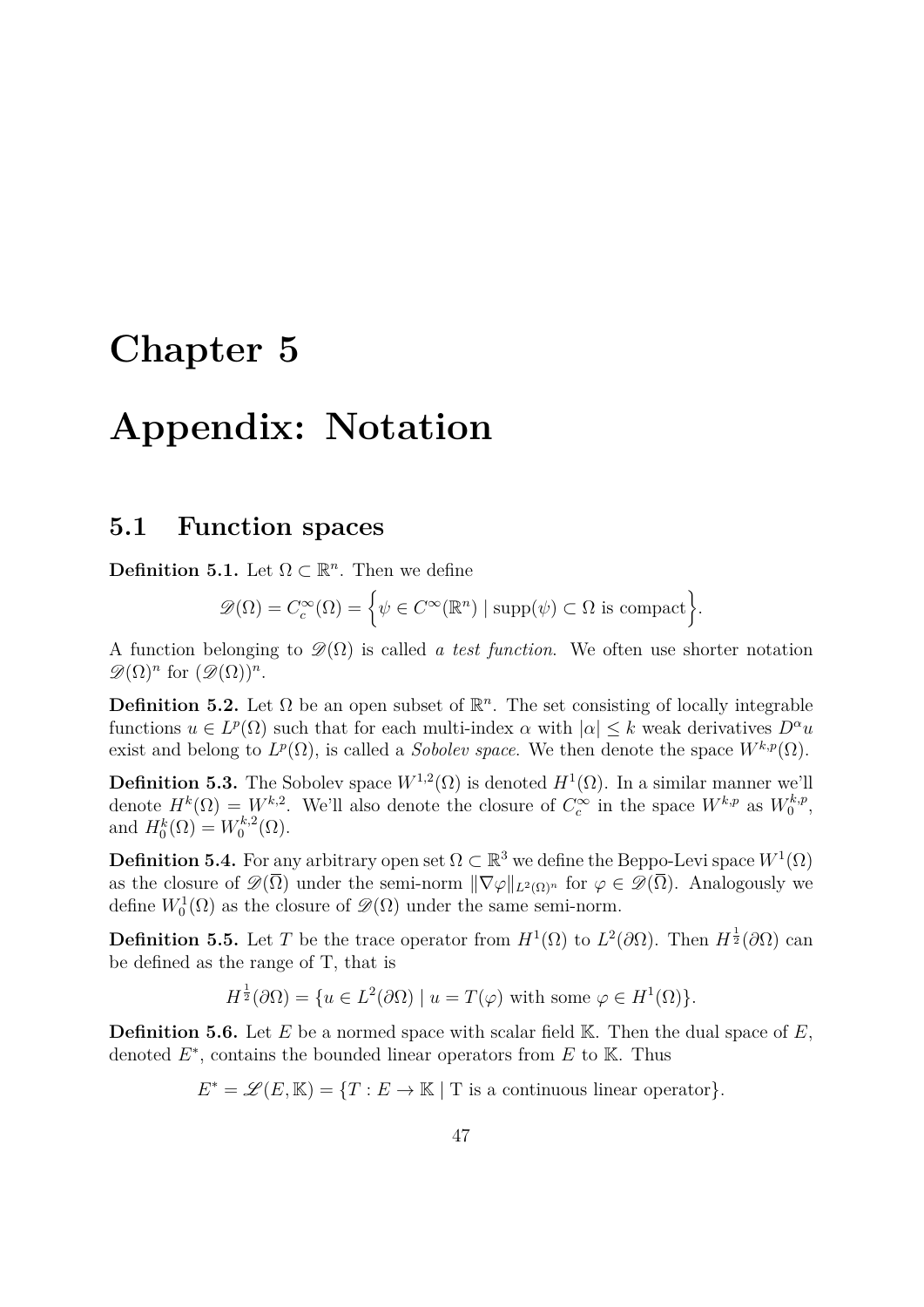Let  $u \in E$  and  $f \in E^*$ . We'll denote the pairing between *E* and  $E^*$  as  $f(u) = \langle f, u \rangle$ .

**Definition 5.7.** Denote by  $H^{-1}(\Omega)$  the dual space of  $H_0^1(\Omega)$ . The space  $H^{-1}$  is a normed space with norm

$$
||f||_{H^{-1}(\Omega)} = \sup \{ \langle f, u \rangle \mid u \in H_0^1(\Omega), ||u||_{H_0^1(\Omega)} \le 1 \}.
$$

In a similar manner, we define  $H^{-\frac{1}{2}}(\partial\Omega)$  as the dual space of  $H^{\frac{1}{2}}(\partial\Omega)$ .

### <span id="page-49-0"></span>**5.1.1 Divergence and curl spaces**

The divergence and curl spaces are defined as follows.

**Definition 5.8.** Let  $\Omega$  be an open subset of  $\mathbb{R}^n$ . We define

$$
H(\operatorname{div}, \Omega) = \{ v \in L^2(\Omega)^n \mid \nabla \cdot v \in L^2(\Omega) \}.
$$

Similarly we define

$$
H(\operatorname{curl}, \Omega) = \{ v \in L^{2}(\Omega)^{3} \mid \nabla \times v \in L^{2}(\Omega)^{3} \}.
$$

We denote as  $H_0(\text{div}, \Omega)$  and  $H_0(\text{curl}, \Omega)$  the closures of  $\mathscr{D}(\Omega)^3$  in  $H(\text{div}, \Omega)$  and  $H(\text{curl}, \Omega)$ respectively.

**Definition 5.9.** We define the spaces  $H$ (div 0*,* Ω) and  $H$ <sub>0</sub>(div 0*,* Ω) as

$$
H(\text{div } 0, \Omega) = \left\{ u \in L^{2}(\Omega)^{3} \mid \nabla \cdot u = 0 \right\},
$$
  

$$
H_{0}(\text{div } 0, \Omega) = \left\{ u \in L^{2}(\Omega)^{3} \mid \nabla \cdot u = 0, n \cdot u = 0 \text{ on } \Gamma \right\}.
$$

Similarly,

$$
H(\text{curl } 0, \Omega) = \left\{ u \in L^2(\Omega)^3 \mid \nabla \times u = 0 \right\},\
$$
  

$$
H_0(\text{curl } 0, \Omega) = \left\{ u \in L^2(\Omega)^3 \mid \nabla \times u = 0, \ n \wedge u = 0 \text{ on } \Gamma \right\}.
$$

**Definition 5.10.** The sets  $\mathscr{H}^1(\Omega)$  and  $\mathbb{H}_1(\Omega)$  are defined by

$$
\mathcal{H}^1(\Omega) = \{ u \in H^1(\Omega) \mid \Delta u = 0 \text{ in } \Omega \}
$$

and

$$
\mathbb{H}_1(\Omega) = H(\text{curl } 0, \Omega) \cap H(\text{div } 0, \Omega)
$$
  
=  $\{u \in L^2(\Omega)^n \mid \nabla \times u = 0, \nabla \cdot u = 0, u \cdot n|_{\Gamma} = 0\}.$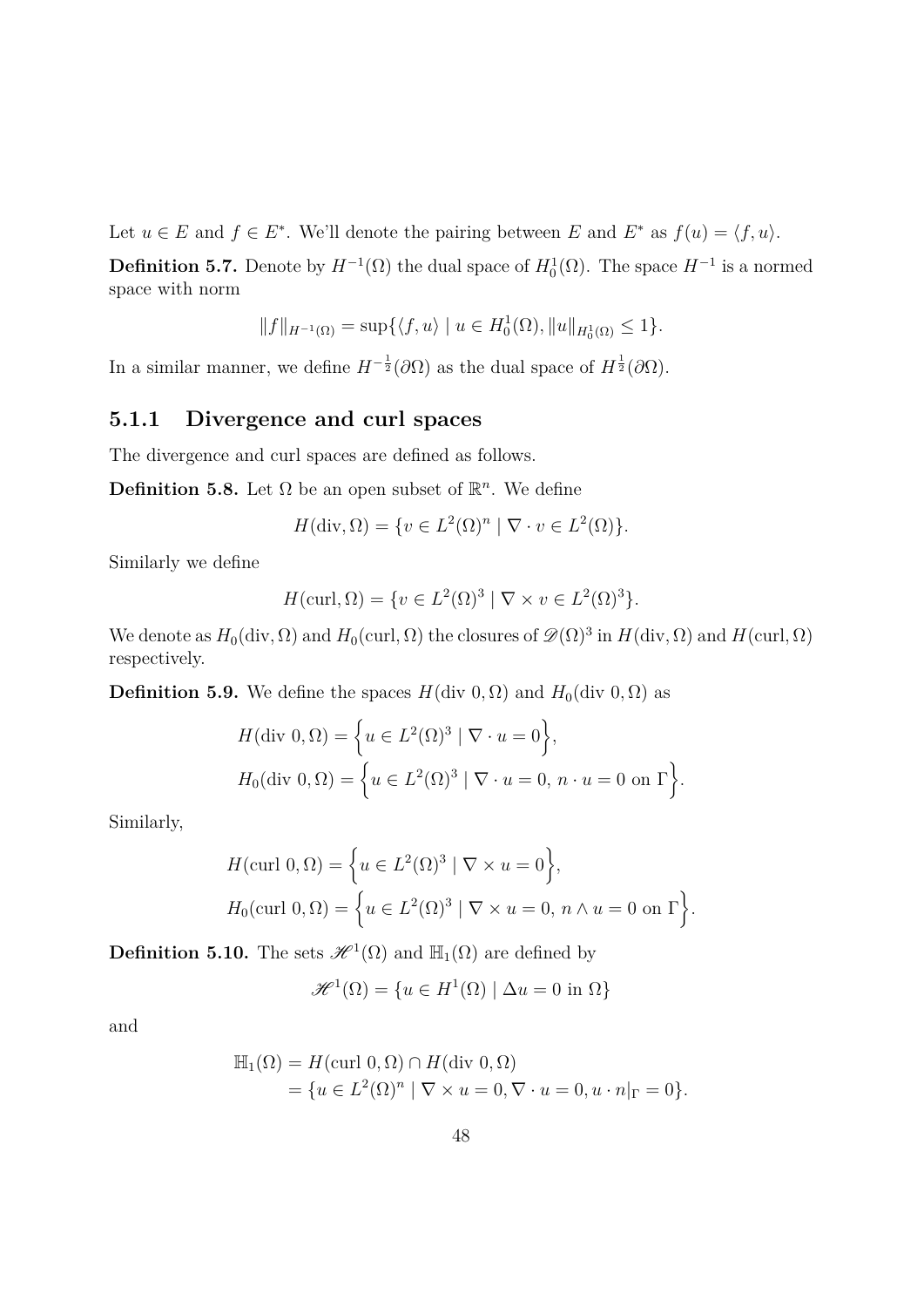In chapter [3](#page-25-0) we also define the following spaces for convenience, but these are very specific to the task at hand.

(5.11) 
$$
\begin{cases} V_{W^1} = \{ A \in W^1(\mathbb{R}^3)^3 \mid \nabla \cdot A = 0 \} \\ V_{L^2} = H(\text{div } 0, \mathbb{R}^3) = \{ B \in L^2(\mathbb{R}^3)^3 \mid \nabla \cdot B = 0 \} \\ V_{curl} = H(\text{curl } 0, \mathbb{R}^3) = \{ E \in L^2(\mathbb{R}^3)^3 \mid \nabla \times E = 0 \} \end{cases}
$$